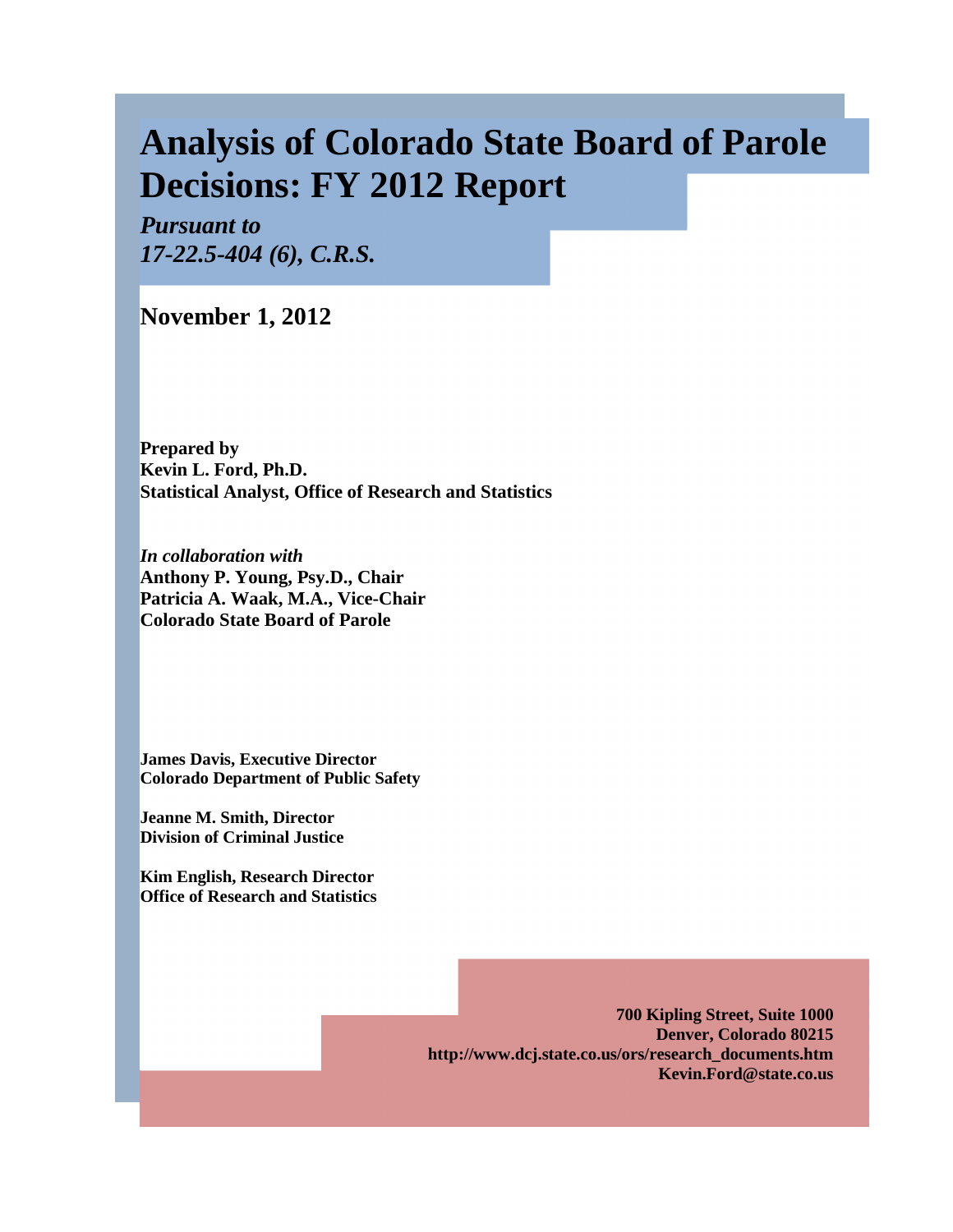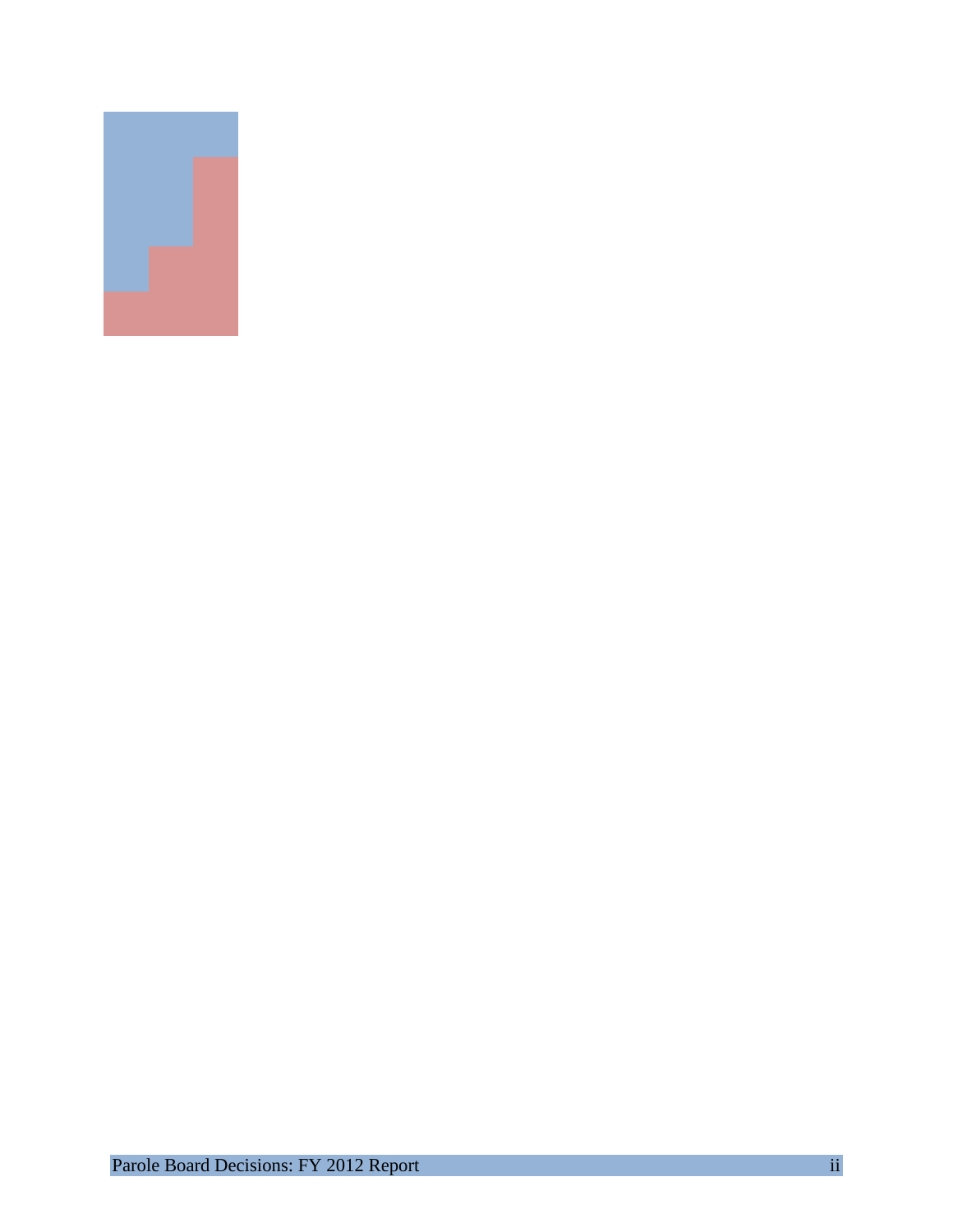# **Analysis of Colorado State Board of Parole Decisions: FY 2012 Report**

*Pursuant to 17-22.5-404 (6), C.R.S.*

**November 1, 2012**

Prepared by Kevin L. Ford, Ph.D. Statistical Analyst, Office of Research and Statistics

*In collaboration with* Anthony P. Young, Psy.D., Chair Patricia A. Waak, M.A., Vice-Chair Colorado State Board of Parole

James Davis, Executive Director Colorado Department of Public Safety

Jeanne M. Smith, Director Division of Criminal Justice

Kim English, Research Director Office of Research and Statistics

700 Kipling Street, Suite 1000 Denver, Colorado 80215 http://www.dcj.state.co.us/ors/research\_documents.htm Kevin.Ford@state.co.us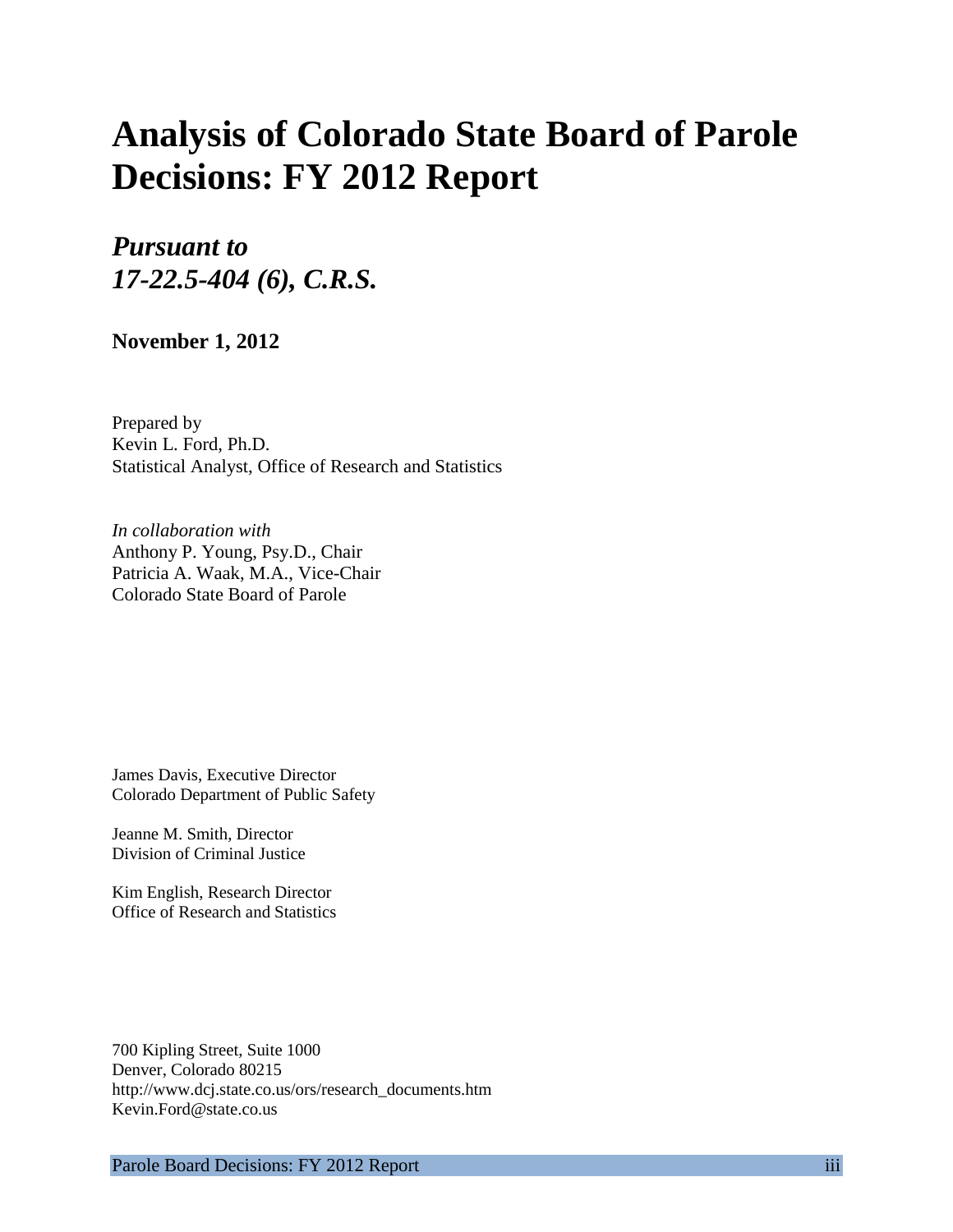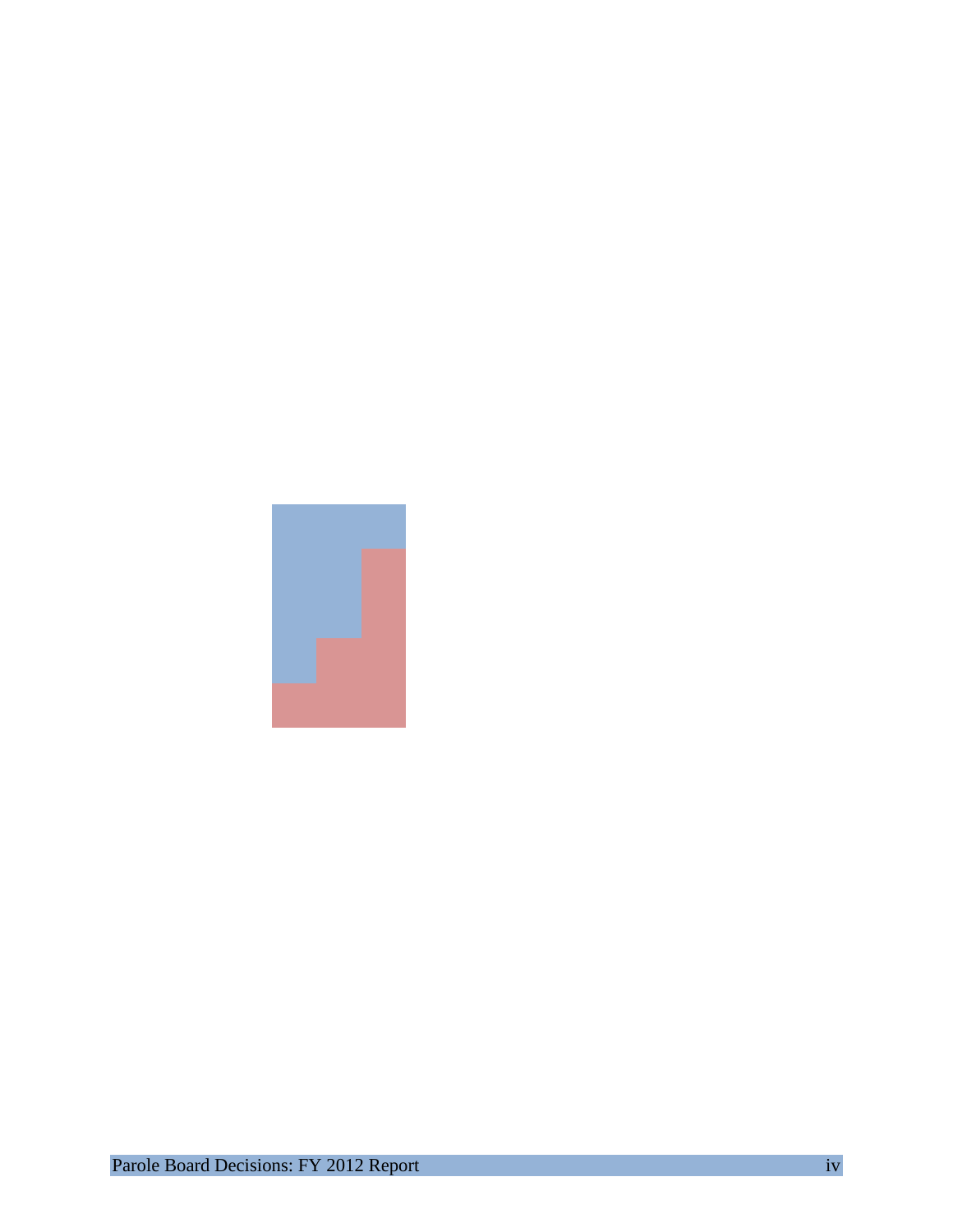# **Acknowledgements**

This collaborative project involves the work of many individuals. Colorado State Board of Parole Chair Anthony Young, and Vice Chair Pat Waak along with the remaining Board members worked closely on this project providing feedback and guidance throughout the last year.

Rick Vyncke (Chief Information Officer, Department of Corrections), and Office of Information Technology at DOC professionals Shannan Lahn (now with T. Rowe Price), Keith Glidden, Glenn Weeks, Jason Martin, and Ron Patterson undertook the difficult task to automate the complex parole hearing system described here.

Maureen O'Keefe (Director, Office of Planning and Analysis, DOC) and research professionals Heather Wells, Alysha Stucker, Katherine Hochevar, Bonnie Barr, and Dionisia DeLaCerda were instrumental in providing access to DOC data, conducting quality assurance testing, and supporting and consulting on a myriad of project tasks.

Additionally, Joan Shoemaker (Deputy Director of Prisons: Clinical Services, DOC) provided consultation on offender medical classifications and conditions and Peggy Heil (Chief, Behavioral Health, DOC) and Suzanne MacKinnon (Interim Administrator, Sex Offender Treatment and Monitoring Program, DOC) provided consultation on offender assessment, offender treatment, and sex offender needs classification. Paul Hollenbeck (Associate Director, Offender Services, DOC) and Karl Gilge (Offender Services, DOC, Ret.) provided assistance and consultation regarding DOC Administrative Regulations. Monica Crocker (Victim Services Coordinator, DOC), Nancy Feldman (Manager, Office for Victims Programs, Division of Criminal Justice) and Kelly Kissell (Victim Specialist, OVP, DCJ) provided consultation and feedback on victim concerns. Mary Carlson (Manager, Time and Release Operations, DOC) and Kathleen Nelson (Supervisor, Time and Release Operations, DOC) provided consultation on time (of sentence) calculation, parole release processes, and DOC databases.

Finally, representing the concluded Post Incarceration Supervision Task Force of the ongoing Colorado Commission on Criminal and Juvenile Justice (www.coloradoccjj.org/), Christie Donner (Executive Director, Colorado Criminal Justice Reform Coalition) and Paul Herman (CCJJ Consultant and the Center for Effective Public Policy) provided feedback on this effort to operationalize the original draft of the parole release guidelines.

The accomplishments described in this report would not have been possible without these individuals. We are grateful for the collaborative spirit that continues to surround this project. Despite this assistance, any errors and omissions are ours alone.

Kevin Ford November 2012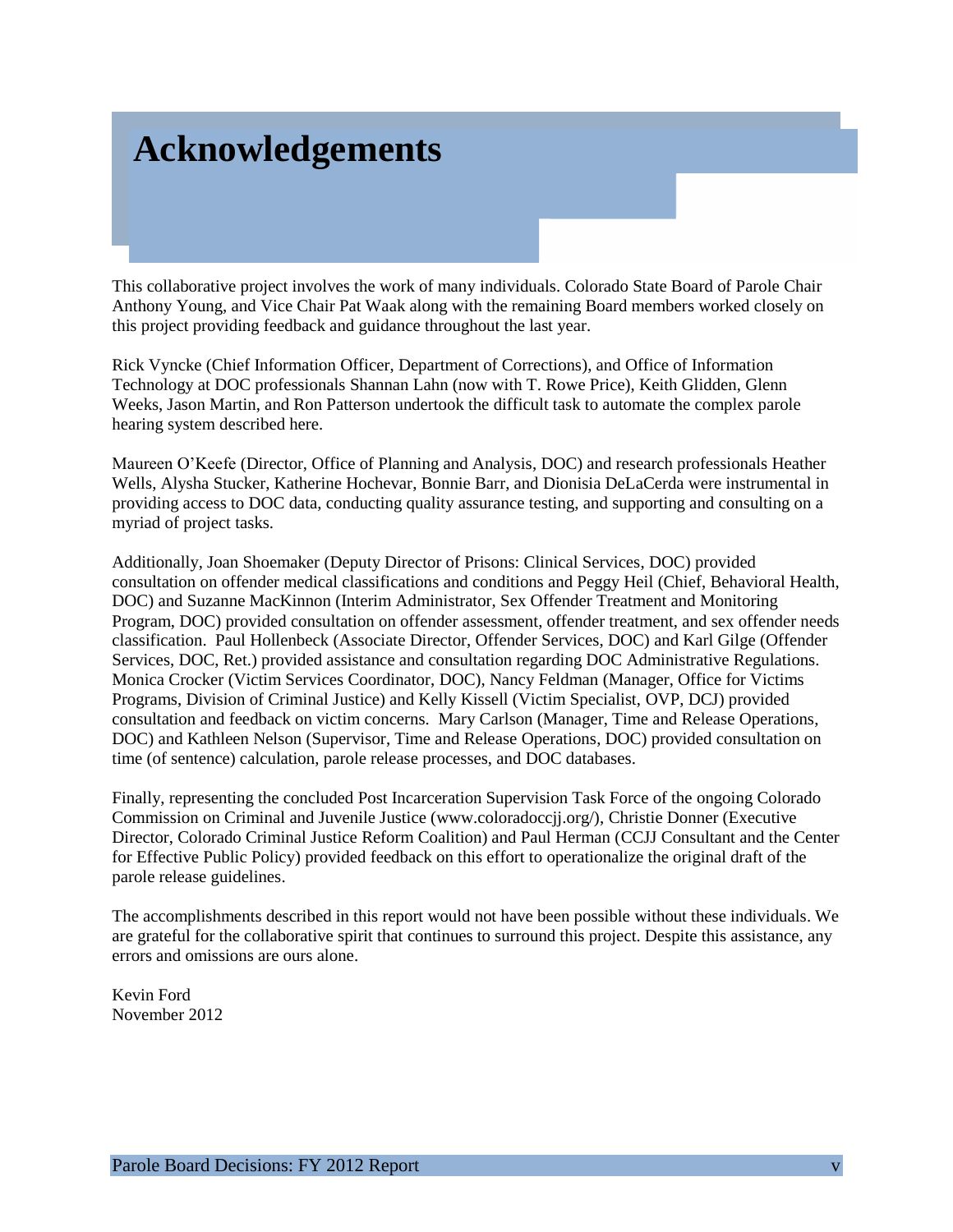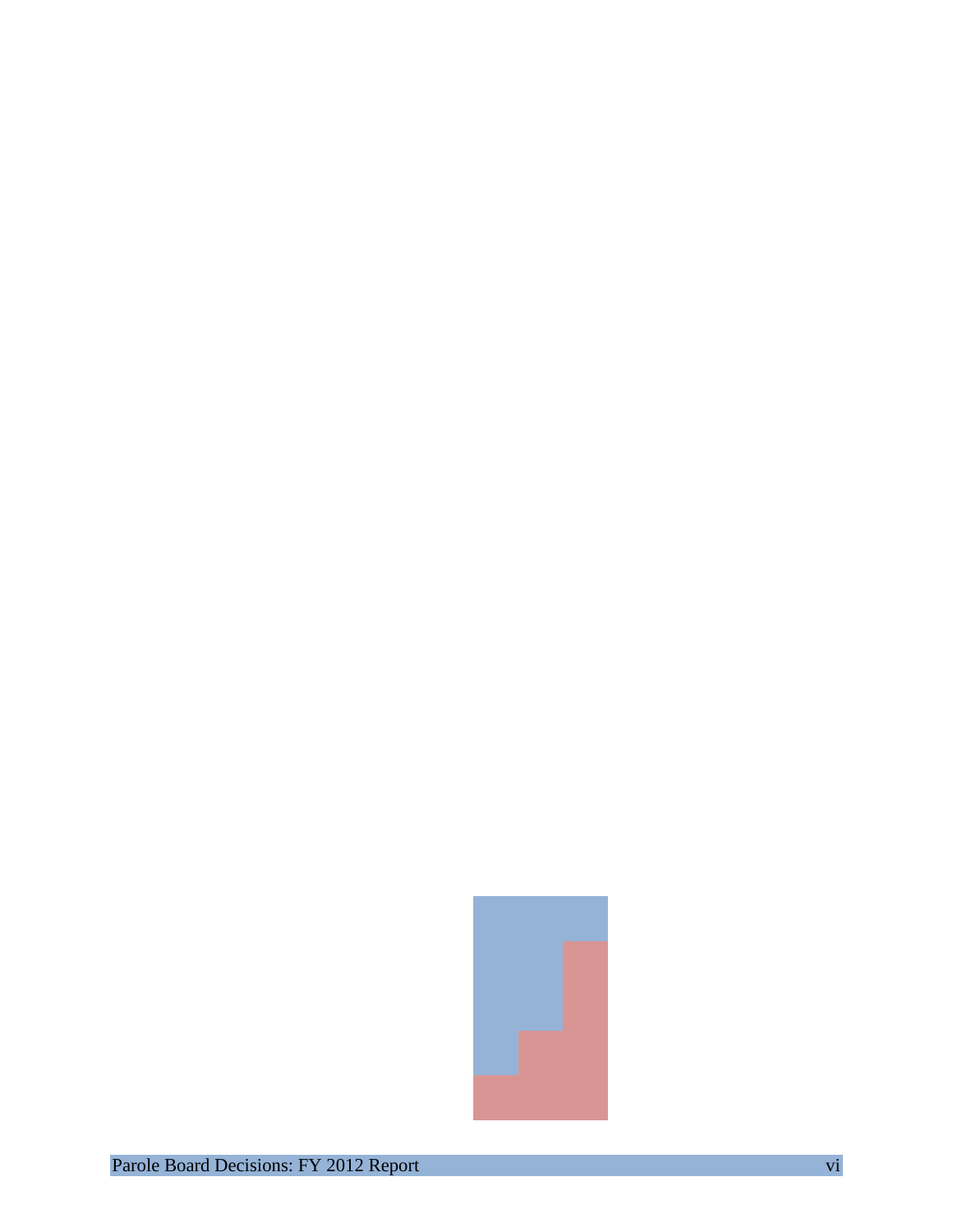## **Table of Contents**

### **Executive Summary**

- **Section One: Introduction and Background**
- **Section Two: Processes to Collect Parole Board Decision Data**
- Parole Board Hearing Automation Project
- Parole Release Guideline Project
- Parole Revocation Guideline Project

### **Section Three: PBRGI Development**

- PBRGI Risk and Readiness Algorithms and Decision Matrix
- Preliminary PBRGI Recidivism Validity Study
- Testing of the PBRGI Programming Logic

### **Section Four: Next Steps and Challenges**

- PBRGI "Bind Test"
- Implementation and Beyond
- Pending Mandates

### **Tables**

- **Table 1** Validity Study: Counts and percentages of offenders assigned to each PBRGI risk/readiness matrix combination (FY 2004-2007 release sample).
- **Table 2** Validity Study: Counts and percentage of offenders who recidivated for any reason in each PBRGI risk/readiness matrix combination (FY2004-2007 release sample).

### **Figures**

- **Figure 1** PBRGI risk and readiness variables and algorithm calculations and categories.
- **Figure 2** Advisory release decision recommendation matrix with risk and readiness categories and associated recommendations.

## **Appendices**

| 27        | $\mathbf{A}$ | Colorado State Board of Parole   |
|-----------|--------------|----------------------------------|
| <b>29</b> | R.           | <b>Senate Bill 2009-135</b>      |
| 31        |              | $\mathbf C$ House Bill 2010-1374 |

**D** Senate Bill 2011-241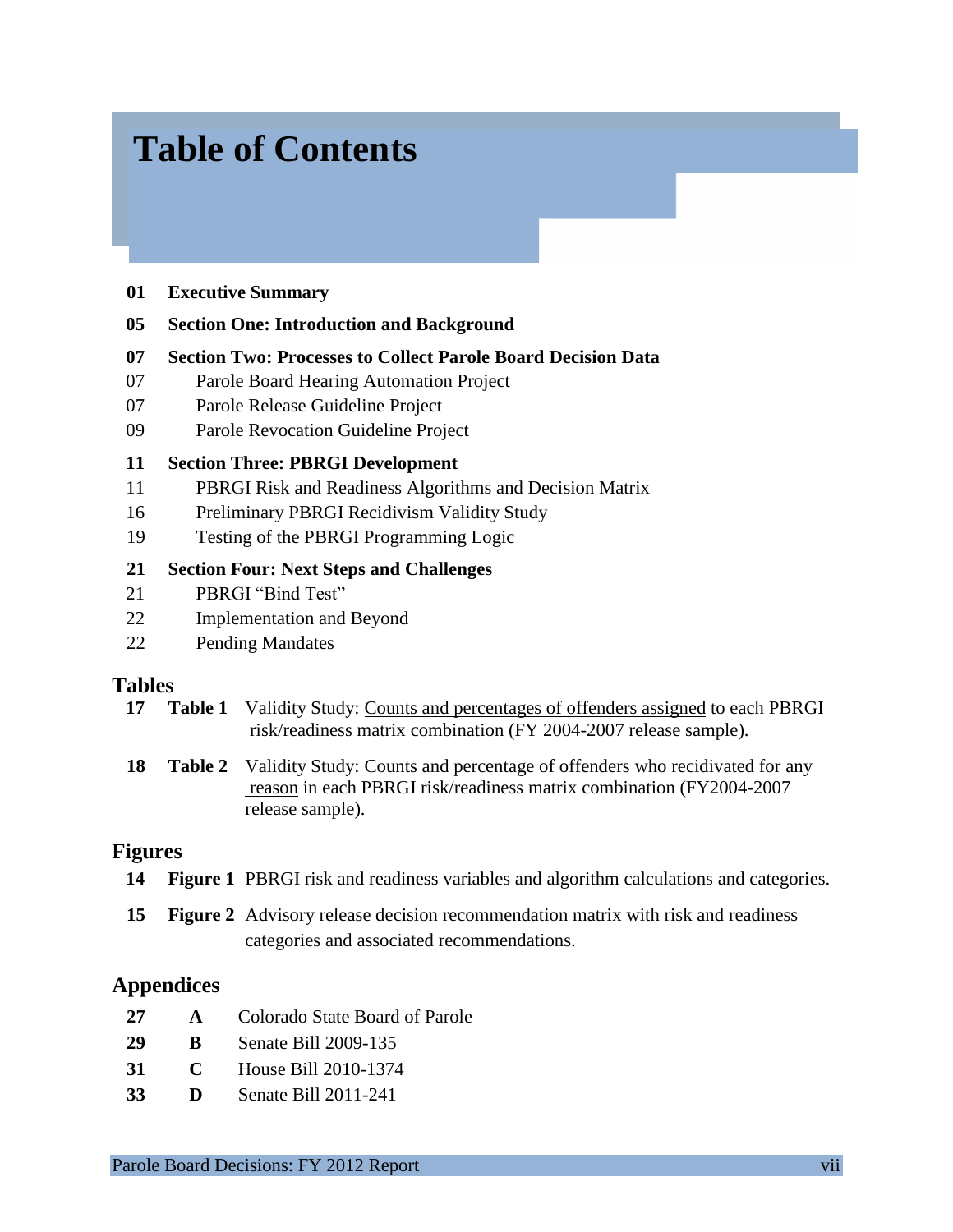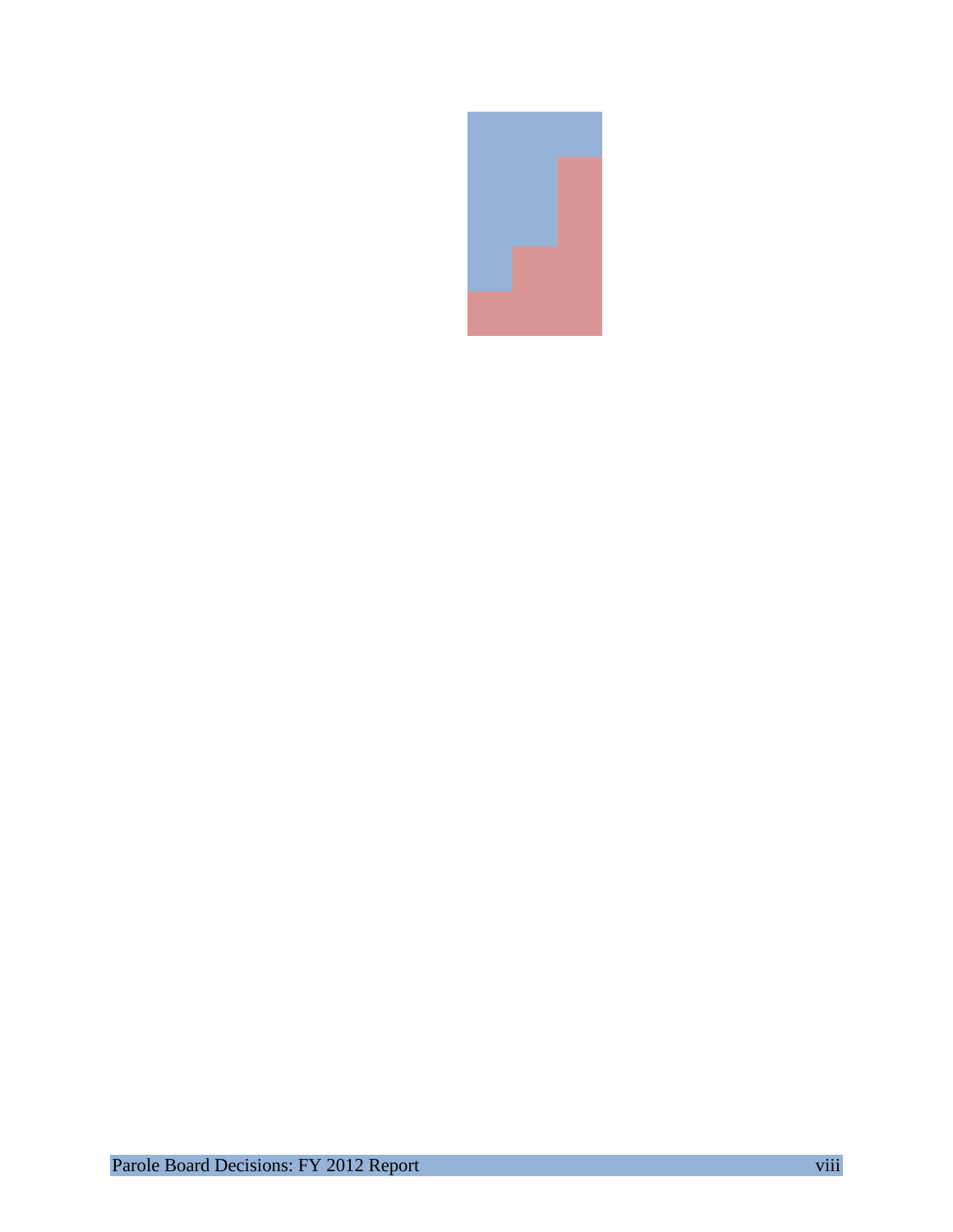## **Executive Summary**

*Background.* Pursuant to 17-22.5-404(6)(a), C.R.S., the Colorado State Board of Parole ("the Board") is mandated to work with the Division of Criminal Justice (DCJ) in the Colorado Department of Public Safety (CDPS) and the Colorado Department of Corrections (DOC) "to develop and implement a process to collect and analyze data related to the basis for and the outcomes of the Board's parole decisions." Additionally, pursuant to 17-22.5-107(1), C.R.S., in consultation with the Board, DCJ is mandated to develop an administrative release guideline instrument for use by the Board in evaluating applications for parole. Finally, pursuant to 17-  $22.5-404(6)(e)(I)$ , C.R.S., the Board and DCJ are mandated to issue a report to the General Assembly by November 1 of each year regarding the outcomes of decisions by the Board. This report covers accomplishments related to these statutory mandates during the period of July 1, 2011 through June 30, 2011.

*Parole Board Hearing Application Portal.* Substantial progress has previously been made to develop a paperless hearing process and a mechanism for the Board to reliably collect parole hearing data. During FY 2012, DOC's Office of Information Technology (OIT) in collaboration with the Board, various representatives of DOC including the Time and Release Operations Office, and DCJ made specific improvements to the function of the Parole Board Hearing Application Portal. (The portal is a user interface that gathers information from diverse DOC sources, displays it, and records Board member decisions.) This automation of parole hearings was a necessary first step to enable the tasks necessary to develop and integrate the Parole Board Release Guidelines Instrument (PBRGI).

*Parole Release Guideline Project.* The goal of the parole release guideline is to provide a consistent framework for the Board to evaluate and weigh specific release decision factors and, based on a structured decision matrix, to offer an advisory release decision recommendation for parole applicants. This project involved the translation of the draft administrative release guideline instrument into an automated Parole Board Release Guideline Instrument (PBRGI) for use within the Parole Board Application Hearing Portal by Board members when conducting parole release application hearings.

The PBRGI is a matrix with two dimensions (see Figure 2 in the body of the report). The first dimension is *risk* of recidivism and the second dimension is *readiness* for parole. The Colorado Actuarial Risk Assessment Scale (CARAS) and the Level of Supervision Inventory-Revised (LSI-R) are among the data elements that serve as the basis for the risk and readiness information used in the matrix. Drawing on the decision factors in the guidelines that correspond to the statutory parole considerations (17-22.5-404(4), C.R.S.), DCJ staff constructed algorithms that yield two scores, one for recidivism risk and one for parole readiness. The combination of these two scores places an offender in a five-level risk by three-level readiness matrix where each matrix position is associated with an advisory release or defer recommendation (17-22.5-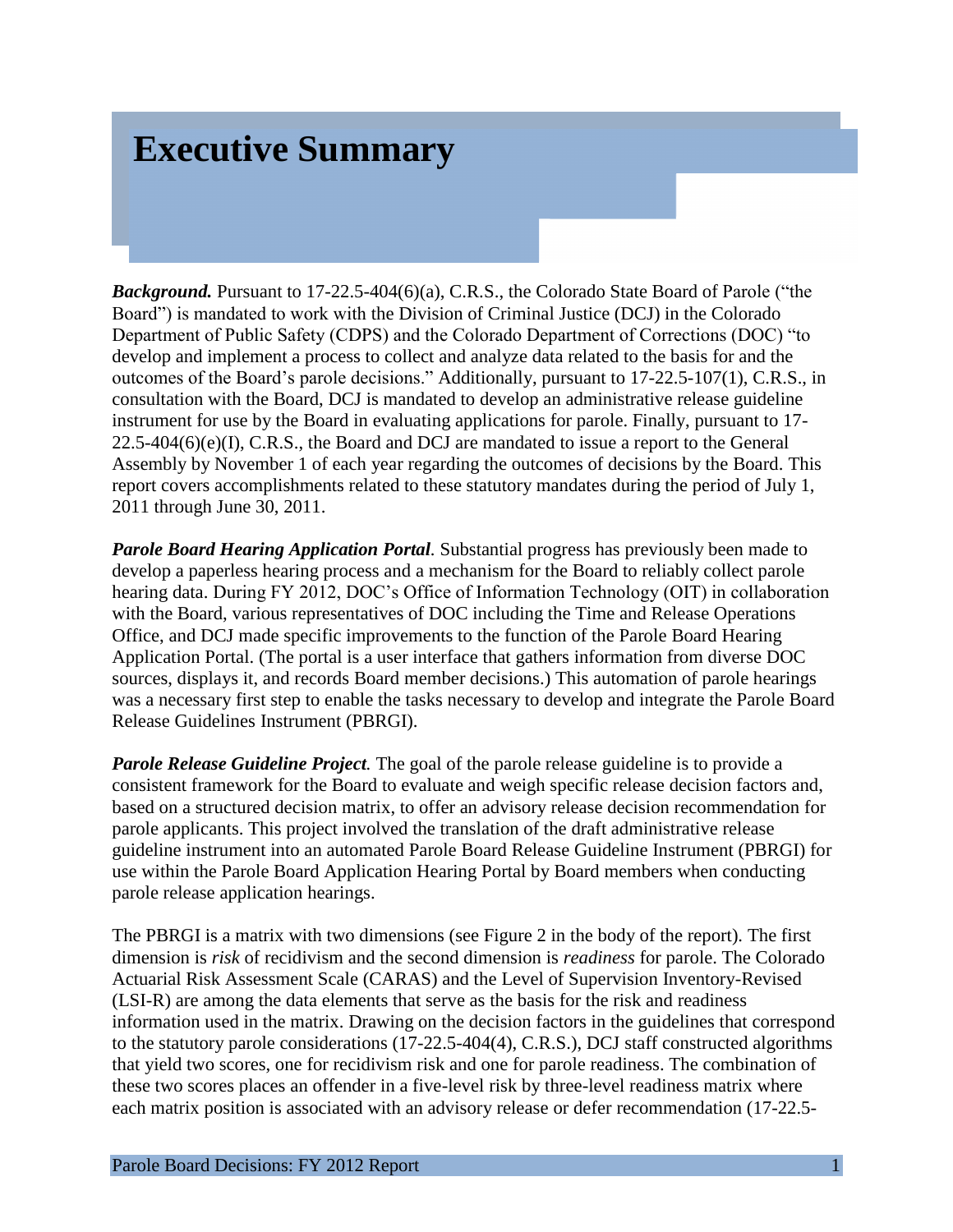107(1)(b), C.R.S.) (Note that "defer" simply means the offender must continue to serve his or her sentence and the decision to parole is "deferred" to the next possible parole consideration date, as determined by statute.) This recommendation is displayed to Board members through the Parole Board Hearing Application Portal. Members may also view an offender's specific placement in the decision matrix and the data used to derive the risk and readiness scores. After considering the advisory recommendation and any other information connected to the release application hearing, Board members may choose to concur with or depart from the recommendation. Pursuant to 17-22.5 404(6)(b), C.R.S., a decision that departs from the recommendation requires that the Board member provide the reason(s) for departure.

*PBRGI Validation Study.* Following the design of the PBRGI, a retrospective validity study was undertaken to explore the relationship between an offender's position in the decision recommendation matrix and the offender's recidivism outcome. This retrospective analysis was conducted on 25,585 offenders who were released from DOC between FY 2004 and FY 2007 and whose three-year recidivism rates had already been determined. It was necessary to calculate a risk and readiness score for each of the 25,585 offenders in the sample, based on the algorithm variables available at the time of each offender's release. With the combination of previously existing and estimated variables, a risk and readiness score was calculated for each of the 25,585 offenders in the sample. The overall release and defer recommendation percentages in this conservatively-estimated decision matrix is 33.7% for release and 66.3% for defer. Appropriately, the pattern of increasing recidivism rates was consistent across all the readiness categories at each increasing level of risk. Therefore, the findings from this retrospective, exploratory analysis are supportive of the predictive validity of the PBRGI decision system.

*Next steps and challenges.* With the PBRGI programming functions confirmed, the next step in the testing of the PBRGI will be to conduct a "blind test" of the decision system with the members of the Parole Board (the recommended decision will be "blind" to the member). The primary purpose of the blind test is to provide an additional method to assess the validity of PBRGI recommendations. An analysis, especially of departures, may provide further indications of validity. The blind test method will address several unmet validity testing needs and will include offenders who are actual candidates for release to parole. Actual distributions of offender assignments to PBRGI levels of risk and levels of readiness will be examined and percentages of actual decisions by Board members and any departures from the PBRGI recommendations can be compared. The PBRGI decision system can be evaluated for any necessary modifications before its implementation.

It is expected that the PBRGI will be fully implemented following the "blind test." Data from the first month of implementation will be analyzed for quality assurance purposes and compared to the blind test data. For the remainder of FY 2013, data on Board decisions, PBRGI recommendations and departure reasons will be gathered and analyzed. Conclusions drawn from these analyses will be used to make any necessary improvements to the system and to provide feedback to Board members on their parole release decisions, and will be documented in the next progress report.

Finally, compliance with the statutory parole guidelines section (17-22.5-404, C.R.S.) requires that DCJ regularly obtain data from the Parole Board to meet the H.B. 09-1374 requirements as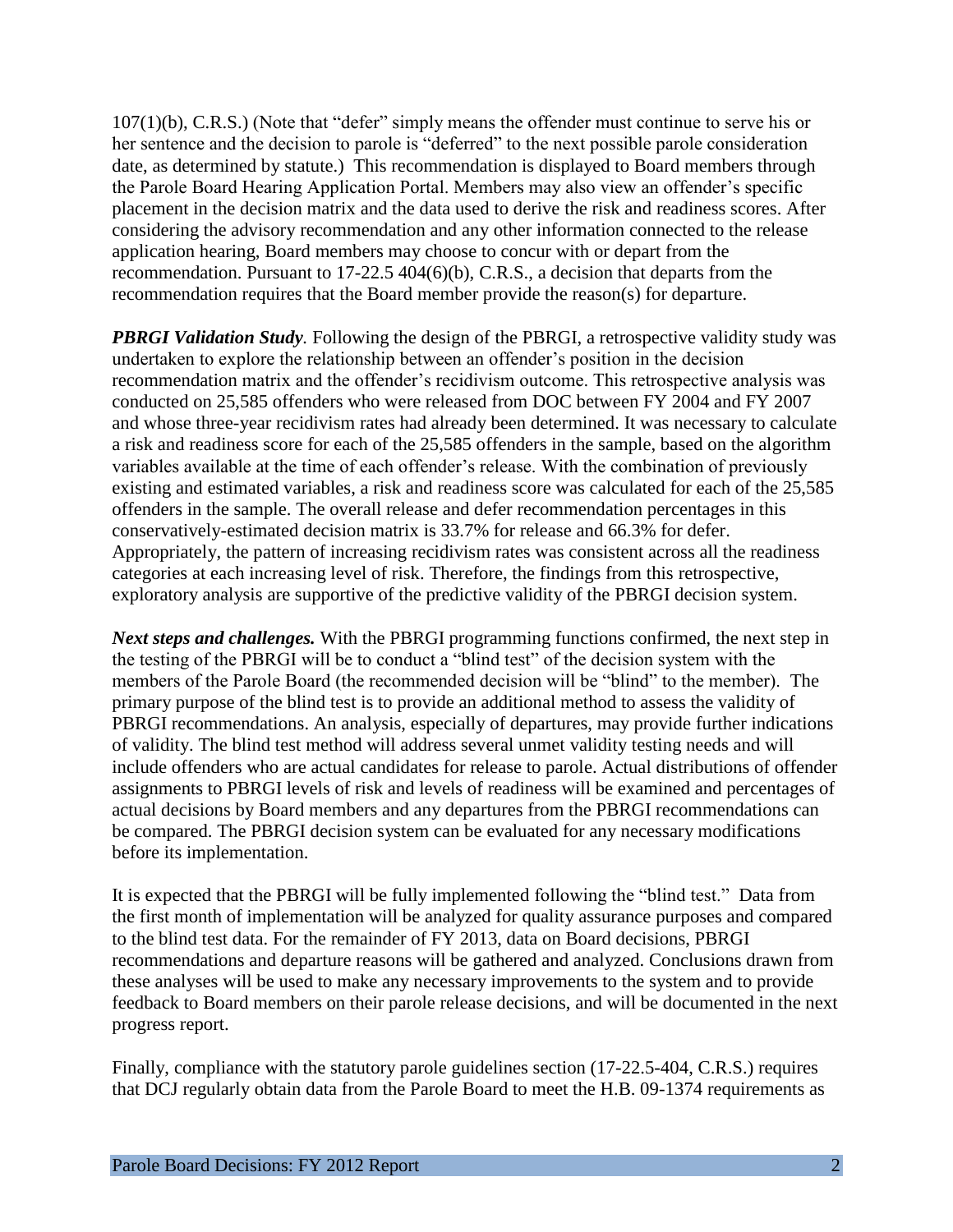well as the related training requirements included in the statute (see 17-22.5-404 (2)(c), (6)(c), and (6)(d), C.R.S.). As of this FY 2012 report, the Board does not have direct access to the data generated from the hearings they conduct and, thus, is unable to provide data to DCJ staff. DCJ is required to submit requests for data to DOC staff. Because DCJ must analyze and provide training on release and revocation decision-making, the data requirements must include an analysis of any data the member utilizes in their decision: this includes the factors included in the guidelines and, upon any departure from the guidelines, the data mentioned or implied in the departure justification. Therefore, the data requirements go beyond the data specifically mentioned in the parole guidelines statute and must include the data *implied* by the requirements of the section. The flexible need for data requires additional methods and improvements in data sharing between the Board, DOC, and DCJ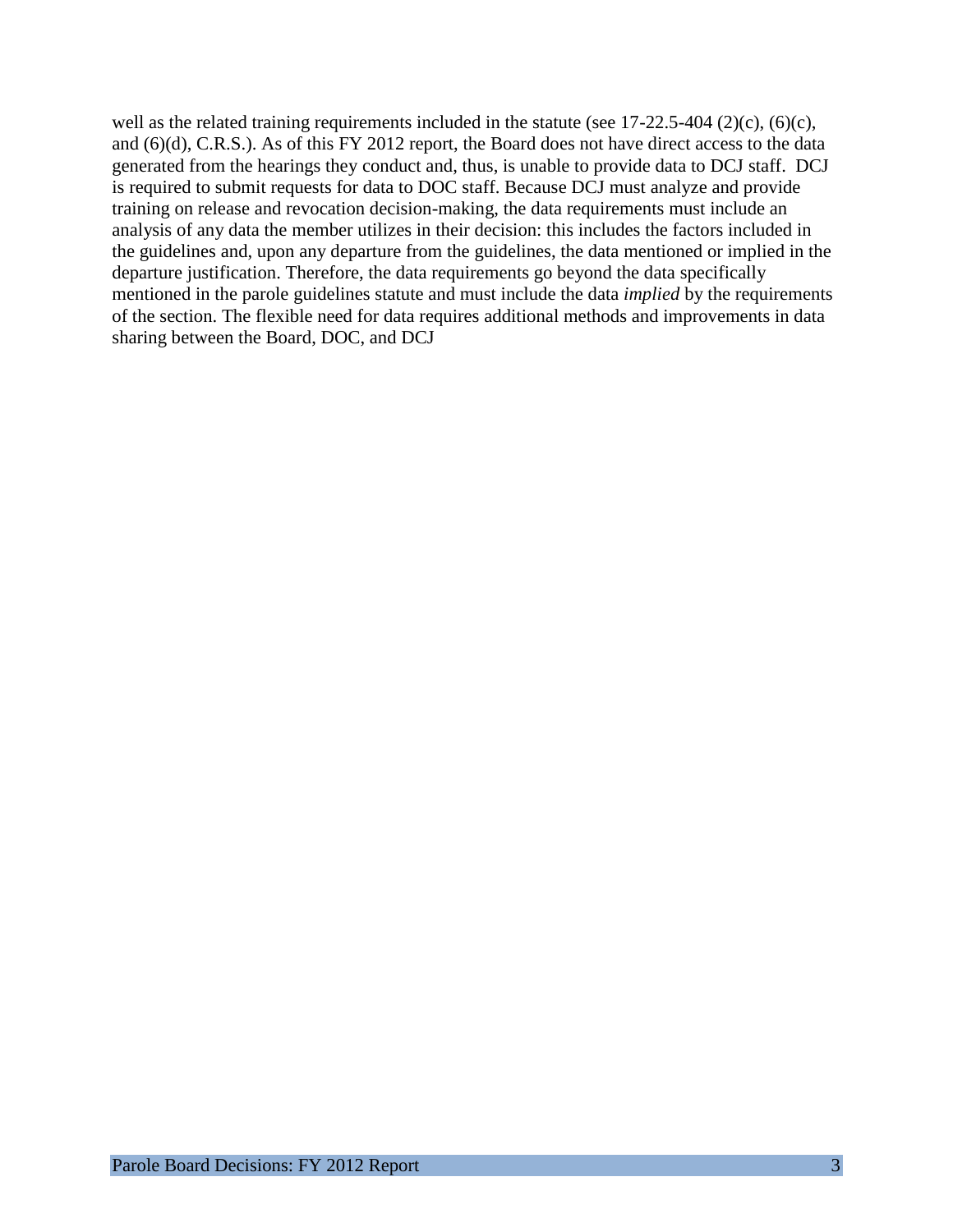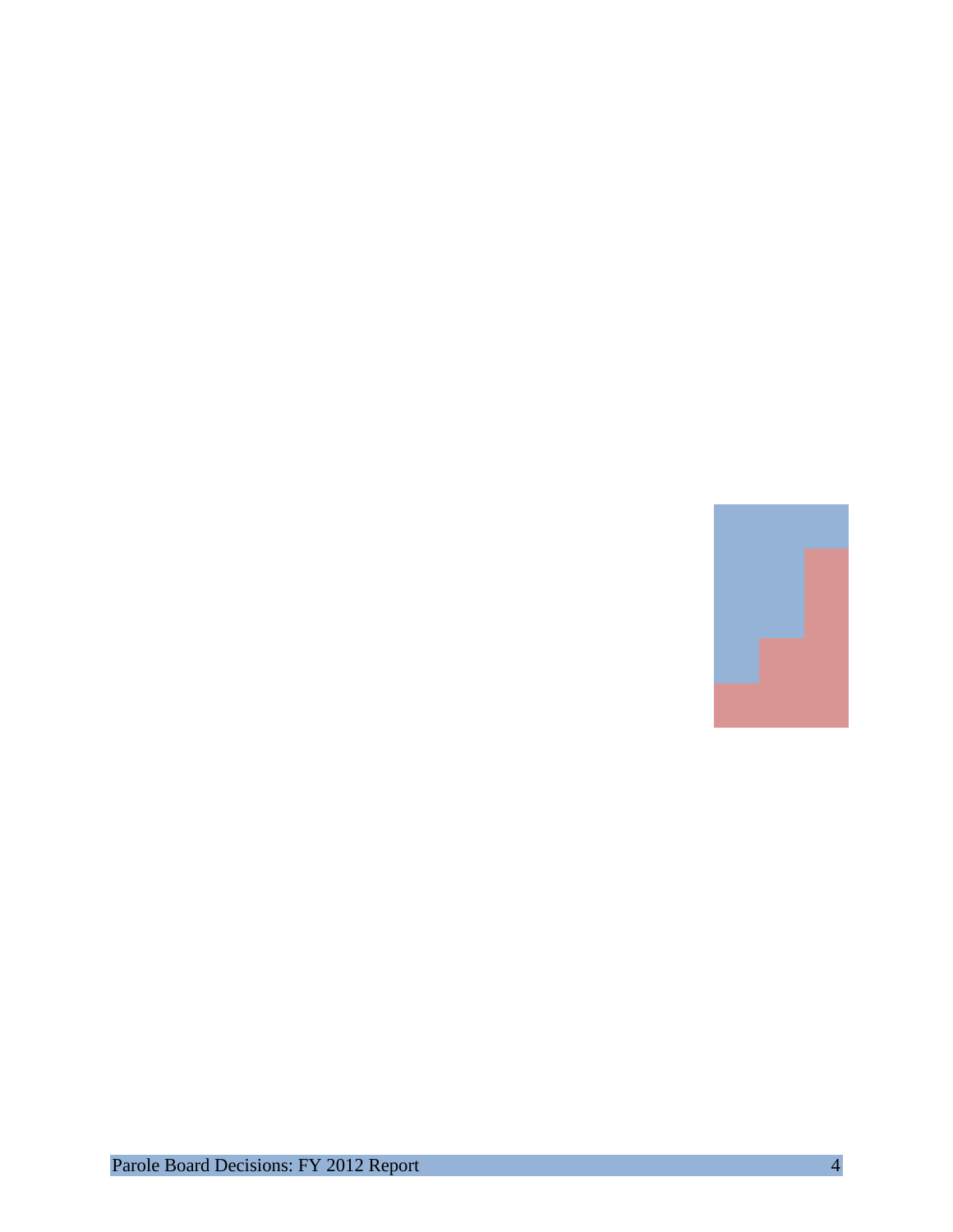# **Section One: Introduction and Background**

Pursuant to 17-22.5-404(6)(a), C.R.S., the Colorado State Board of Parole ("the Board") is mandated to work with the Division of Criminal Justice (DCJ) in the Colorado Department of Public Safety (CDPS) and the Colorado Department of Corrections (DOC) "to develop and implement a process to collect and analyze data related to the basis for and the outcomes of the Board's parole decisions."<sup>1</sup> Additionally, pursuant to 17-22.5-107(1), C.R.S., in consultation with the Board, DCJ is mandated to develop an administrative release guideline instrument for use by the Board in evaluating applications for parole.<sup>2</sup> Finally, pursuant to 17-22.5-404(6)(e)(I), C.R.S., the Board and DCJ are mandated to issue a report to the General Assembly by November 1 of each year regarding the outcomes of decisions by the Board.<sup>3</sup> This report covers the period of July 1, 2011 through June 30, 2012, and provides updates on the following:

- the processes developed to collect Parole Board decision data,
- the development of the Parole Board Release Guidelines Instrument (PBRGI),
- findings from a validity study, and
- next steps and challenges.

The intent of the PBRGI is to provide guidance to the Board as it makes decisions about parole release. The instrument provides an advisory decision, and Board members must provide the reason if they depart from the advisory decision. The evidence-based guideline instrument offers the significant advantage of uniformity in the application of decision criteria, but the guideline cannot adapt to the unique and emergent characteristics of each offender's parole application hearing. As provided in the legislative declaration of H.B. 10-1374, "…using structured decision-making unites the

**The intent of the PBRGI is to provide guidance to the Board as it makes decisions about parole release.**

parole board members with a common philosophy and a set of goals and purposes while retaining the authority of individual parole board members to make decisions that are appropriate for particular situations."

This report is organized as follows: Section Two provides an update on the projects that enable the collection of parole board decision data, Section Three describes the development of the parole release guideline instrument, and Section Four identifies next steps and challenges for FY 2013.

<sup>&</sup>lt;sup>1</sup> See Senate Bill 2009-135 in Appendix B.

<sup>2</sup> See House Bill 2010-1374 in Appendix C.

<sup>3</sup> See Senate Bill 2011-241 in Appendix D.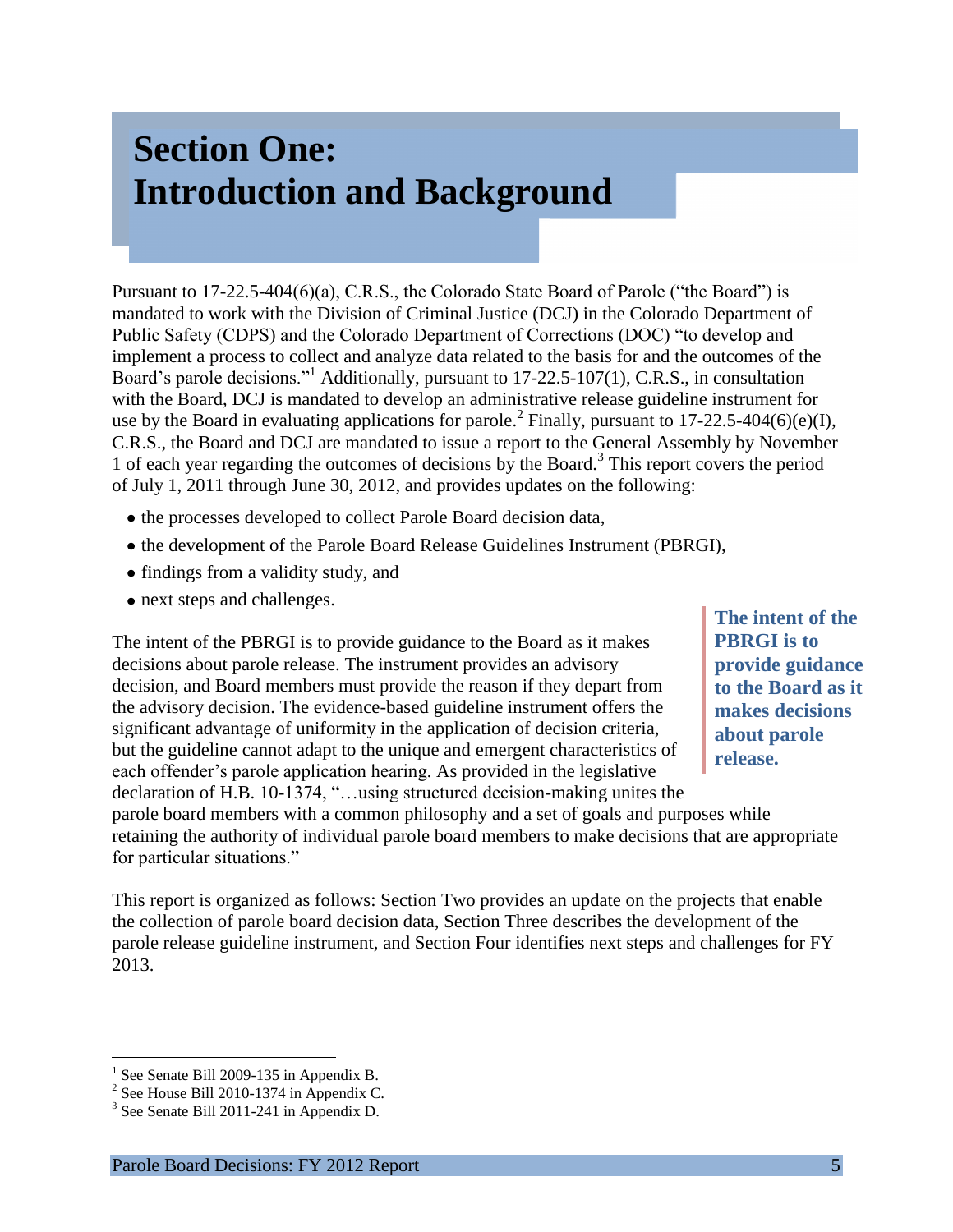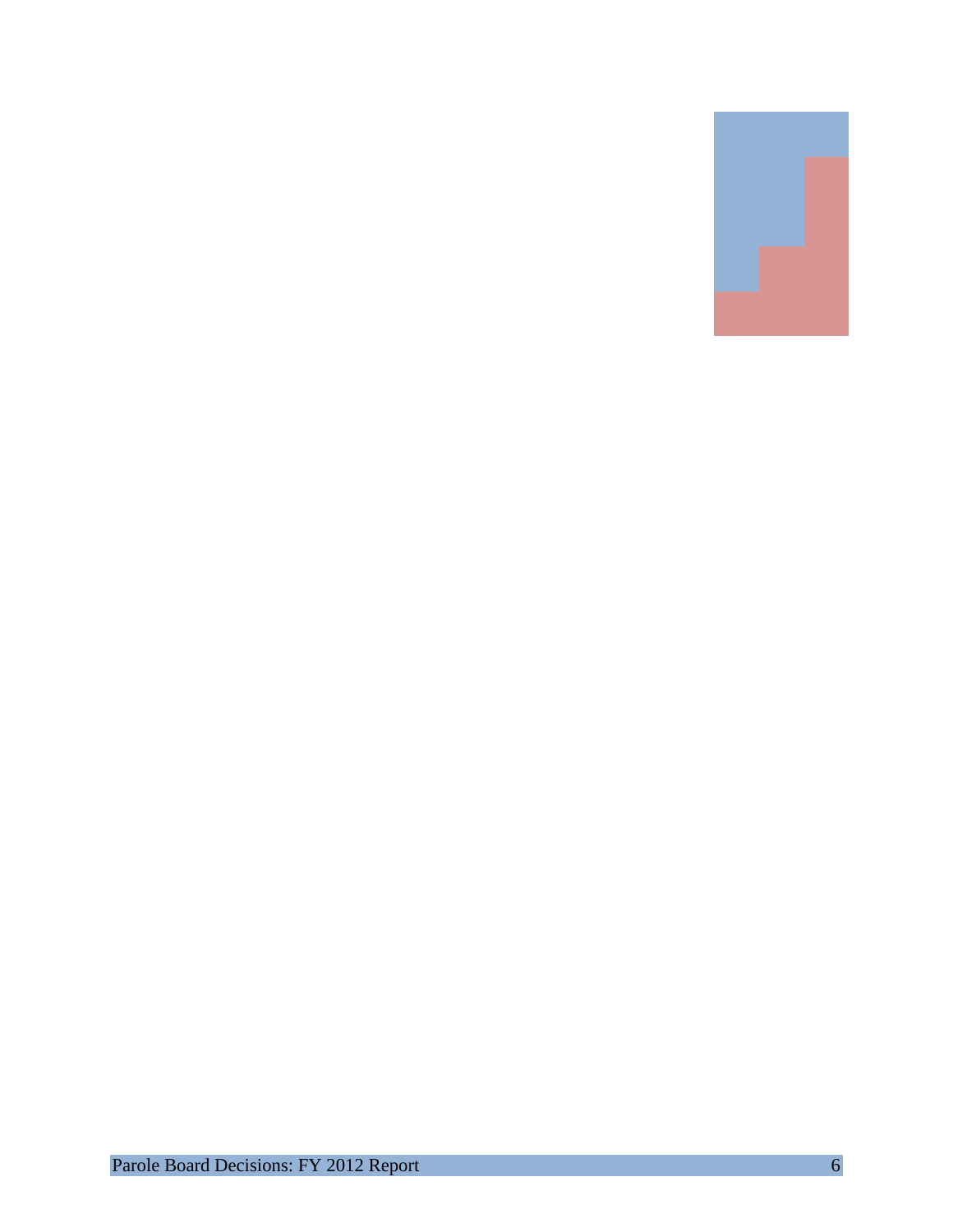# **Section Two: Processes to Collect Parole Board Decision Data**

This section describes the project developments occurring since the FY 2011 report. Substantial progress has been made in the last year to develop a mechanism for the Board to reliably collect parole hearing data. Ongoing work is underway in (1) the Parole Board Application Hearing Automation Project, (2) the Parole Release Guideline Project, and (3) the Parole Revocation Guideline Project. Each is briefly described below.

**Parole Board Hearing Automation Project.** This project provided the computer platform within which the automated administrative parole release guidelines instrument could be implemented. The Governor's Office of Information Technology (OIT) at DOC undertook this effort with resources from DOC and in collaboration with the Board to create a paperless hearing process. The goal was to automate parole application hearings by creating the Parole Board Hearing Application Portal.<sup>4</sup> As reported in FY 2011, OIT and the Board completed most of the hearings automation project by October 2011.<sup>5</sup> During FY 2012, OIT in collaboration with the Board, various representatives of DOC including the Time and Release Operations Office, and DCJ, made specific improvements to the function of the Parole Board Hearing Application Portal.

This automation of parole hearings was a necessary first step to enable the tasks necessary to develop and integrate the Parole Board Release Guidelines Instrument (PBRGI). The implementation of the PBRGI is described below, labeled Parole Release Guideline Project. It is expected that the Hearing Portal will continue to be enhanced and improved with additional data elements and processes as needs are identified by the Board. For example, a

project is underway to improve the efficiency in the scheduling of parole hearings.

**Parole Release Guideline Project.** The goal of the release guideline is to provide a consistent framework for the Board to evaluate and weigh release decision factors and, based on a structured decision matrix, to offer an advisory release decision recommendation for parole applicants who are not identified as sex offenders.<sup>6</sup> This project involves the translation of the original draft administrative release guideline instrument<sup>7</sup> into an automated Parole Board Release Guideline Instrument (PBRGI) for use within the

**The goal of the release guideline is to provide a consistent framework for the Board to evaluate and weigh release decision factors…**

<sup>&</sup>lt;sup>4</sup> The portal is a user interface that gathers offender information from diverse sources, displays it, and records Board member decisions.

<sup>&</sup>lt;sup>5</sup> See http://www.dcj.state.co.us/ors/pdf/docs/SB09-135/SB11-241\_Report\_11-01-11.pdf.

<sup>6</sup> The exclusion of sex offenders is described below.

<sup>7</sup> The Post Incarceration Supervision Task Force of the Colorado Commission on Criminal and Juvenile Justice (CCJJ) developed a draft administrative release guideline instrument as part of a recommendation that, via House Bill 2010-1374, introduced changes to the parole guidelines statute (17.22.5-404 and 17-22.5-107(1), C.R.S.).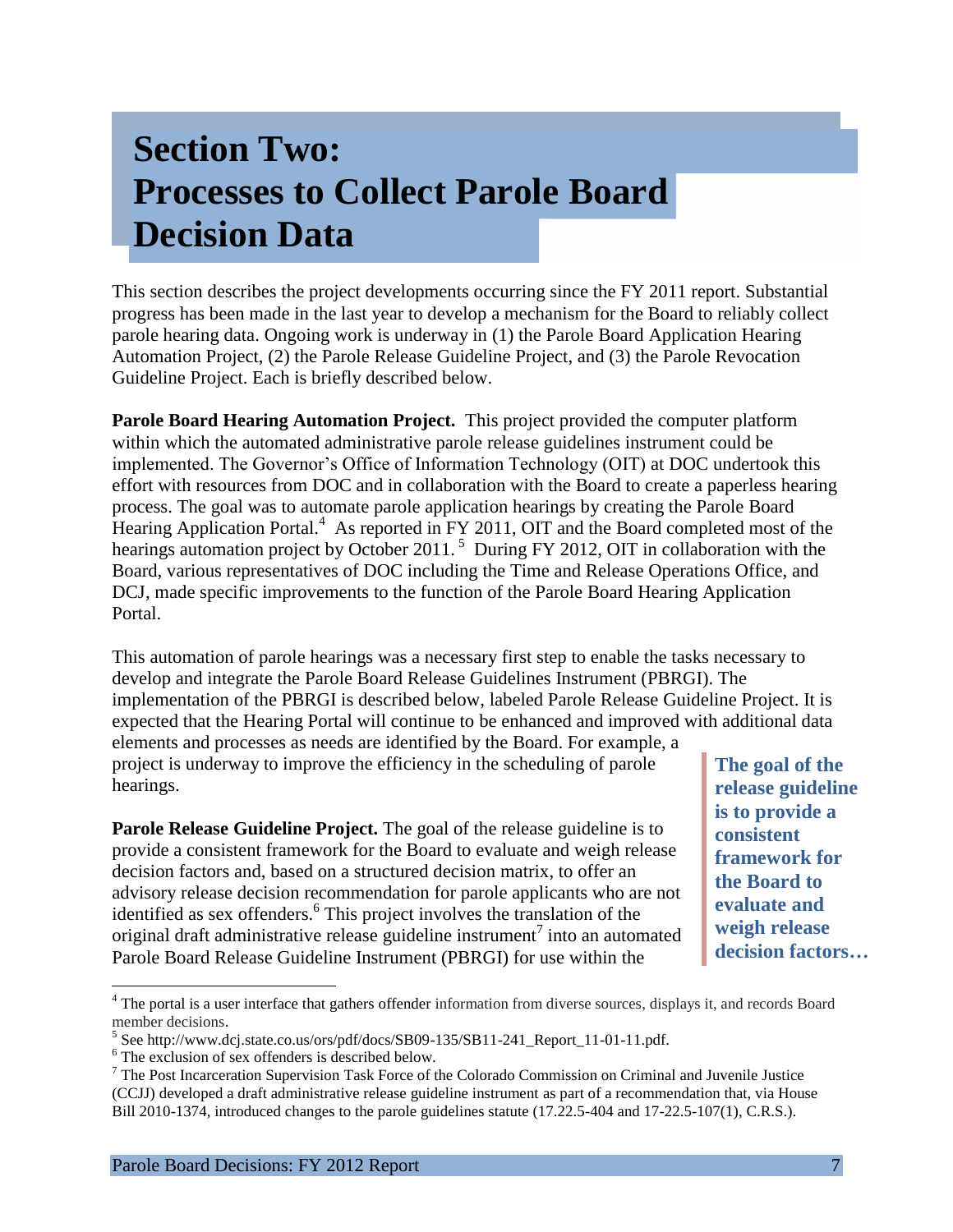Parole Board Application Hearing Portal by Board members when conducting parole release application hearings with non-sex offenders. For sex offenders, pursuant to 17-22.5-404 (4)(c)(II), C.R.S., parole release decisions are guided by criteria created by the Sex Offender Management Board (SOMB).<sup>8</sup> Upon entry into DOC, each offender's history is reviewed for sexually abusive behavior, and offenders are assigned to one of five categories on Sexual Violence Needs with classification updates occurring as warranted. Offenders in the lower two classification levels (no sexual violence treatment needs or a due process hearing determination

**The PBRGI is a**  that there has been no sexually abusive behavior) are not subject to SOMB criteria and are assigned a PBRGI recommendation.

**decision matrix with two dimensions: the first dimension is**  *risk* **of recidivism and the second is**  *readiness* **for parole.**

The PBRGI is a decision matrix with two dimensions: the first dimension is *risk* of recidivism and the second is *readiness* for parole (Note that Section 3 of this report discusses the PBRGI in detail.) Drawing on the decision factors in the guidelines draft,<sup>9</sup> which correspond to the statutory parole considerations (17-22.5-404(4), C.R.S.), DCJ staff constructed algorithms that yield two scores, one for risk and one for readiness. The combination of these two scores places an offender in a five-level risk by three-level readiness matrix where each matrix position is associated with an advisory release or defer recommendation  $(17{\text -}22.5{\text -}107(1)(b), C.R.S.)$ .<sup>10</sup> This

recommendation is displayed through the Parole Board Hearing Application Portal to Board members. Members may also view an offender's specific placement in the decision matrix and the data used to derive the risk and readiness scores. After considering the advisory recommendation and any other information connected to the release application hearing, Board members may choose to concur with or depart from the recommendation. Pursuant to 17-22.5- 404(6)(b), C.R.S., a decision that departs from the recommendation requires that the Board member provide the reason(s) for departure.

Once development was underway, each element of the PBRGI system was the subject of extensive testing during FY 2012 from November 2011 through June 2012. The milestones and future plans for testing include the following:

- August 2011 to November 2011: a data sharing agreement was established and a data request to conduct preliminary testing of the PBRGI was negotiated with DOC.
- November 2011 to February 2012: DCJ staff conducted a preliminary recidivism validity study of the risk and readiness algorithms and the decision recommendation matrix.
- April 2012 through June 2012: staff of DOC's Office of Planning and Analysis and OIT at DOC conducted quality assurance testing of the PBRGI programming logic.

<sup>&</sup>lt;sup>8</sup> These criteria may be found at the SOMB website (http://dcj.state.co.us/odvsom/sex\_offender/documents.html, in the document entitled *Standards and Guidelines for the Assessment, Evaluation, Treatment and Behavioral Monitoring of Adult Sex Offenders*, in Appendix J: Parole Guidelines for the Discretionary Release on Determinate-Sentenced Sex Offenders (determinate criteria) and in Lifetime Supervision Criteria: Section LS 4.200 - Criteria for Successful Progress in Treatment in Prison: Sex Offender Treatment and Management Program (indeterminate criteria).

<sup>&</sup>lt;sup>9</sup> See Footnote 7.

<sup>&</sup>lt;sup>10</sup> The decision to "defer" simply means the offender must continue to serve his or her sentence and the decision to parole is "deferred" to the next possible parole consideration date, as determined by statute.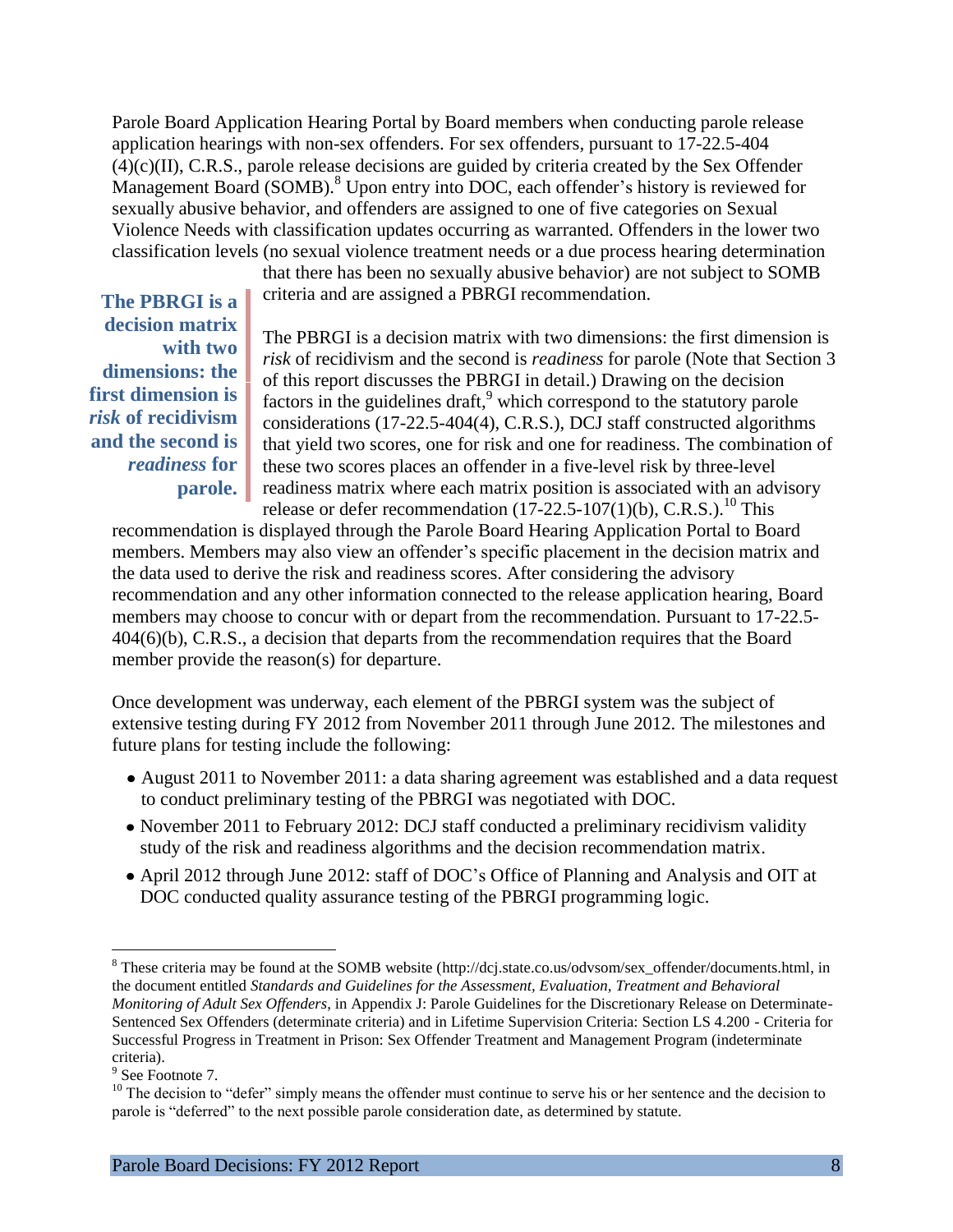• Subsequently: a "blind test" of the PBRGI system with the Board is planned with implementation to follow.

The risk and readiness algorithms and the decision matrix of the PBRGI system will continue to be monitored in the context of recidivism outcomes and the system will be updated as these data and evidence from the field of criminal justice on parole decision making warrants.<sup>11</sup>

**Parole Revocation Guideline Project.** Pursuant to 17-22.5-404(6), C.R.S., DCJ is required to report Board decisions regarding parole revocation, the reasons for these decisions, and departures from the administrative revocation guidelines (17-22.5-107(2), C.R.S.). The administrative revocation guidelines are not yet in place and, therefore, a system to collect revocation decision data, the reasons for revocation decisions, and the reasons for departures from the revocation guidelines is not yet possible.

This project involves the development of an automated revocation hearing portal, similar to the one designed for parole application hearings discussed above, and the development of a parole revocation guideline for use by the Board. The development and use of an administrative revocation guideline is required of DOC in consultation with the Board by H.B. 2010-1374.

The broad context of revocation guidelines also includes the decision by community parole officers (CPO) to request that the Board consider an offender for parole revocation. The Colorado Violation Decision Making Process (CVDMP) is a decision support system for CPOs that was fully implemented in May 2011. <sup>12</sup> The CVDMP is designed to improve the consistency among CPOs in responding to violations of parole conditions and to support an officer's ability to use intermediate sanctions in lieu of seeking revocation to DOC, when appropriate. The revocation guideline, expected to be a seamless extension of the CVDMP, will be a decision support system for the Board when determining whether or not to approve these requests for parole revocation.

Pursuant to 17-22.5-107(2), C.R.S, the revocation guideline will employ the statutory revocation factors (17-22.5-404.5(a), C.R.S.) and include a matrix of advisory decision recommendations for different offender risk levels. Additionally, the Board is required to provide decision reasons when the Board departs from advisory revocation recommendation (17-22.5-404(6)(b), C.R.S.). Upon the substantial completion of the automated parole application hearing portal and following the implementation of the PBRGI, personnel and resources will be focused on this project.

<sup>&</sup>lt;sup>11</sup> Additional background information on this project may be found at dcj.state.co.us/ors/research\_documents/.

<sup>&</sup>lt;sup>12</sup> Additional background and history of this project may be found at http://www.dcj.state.co.us/ors/pdf/docs/SB09-135/SB11-241\_Report\_11-01-11.pdf.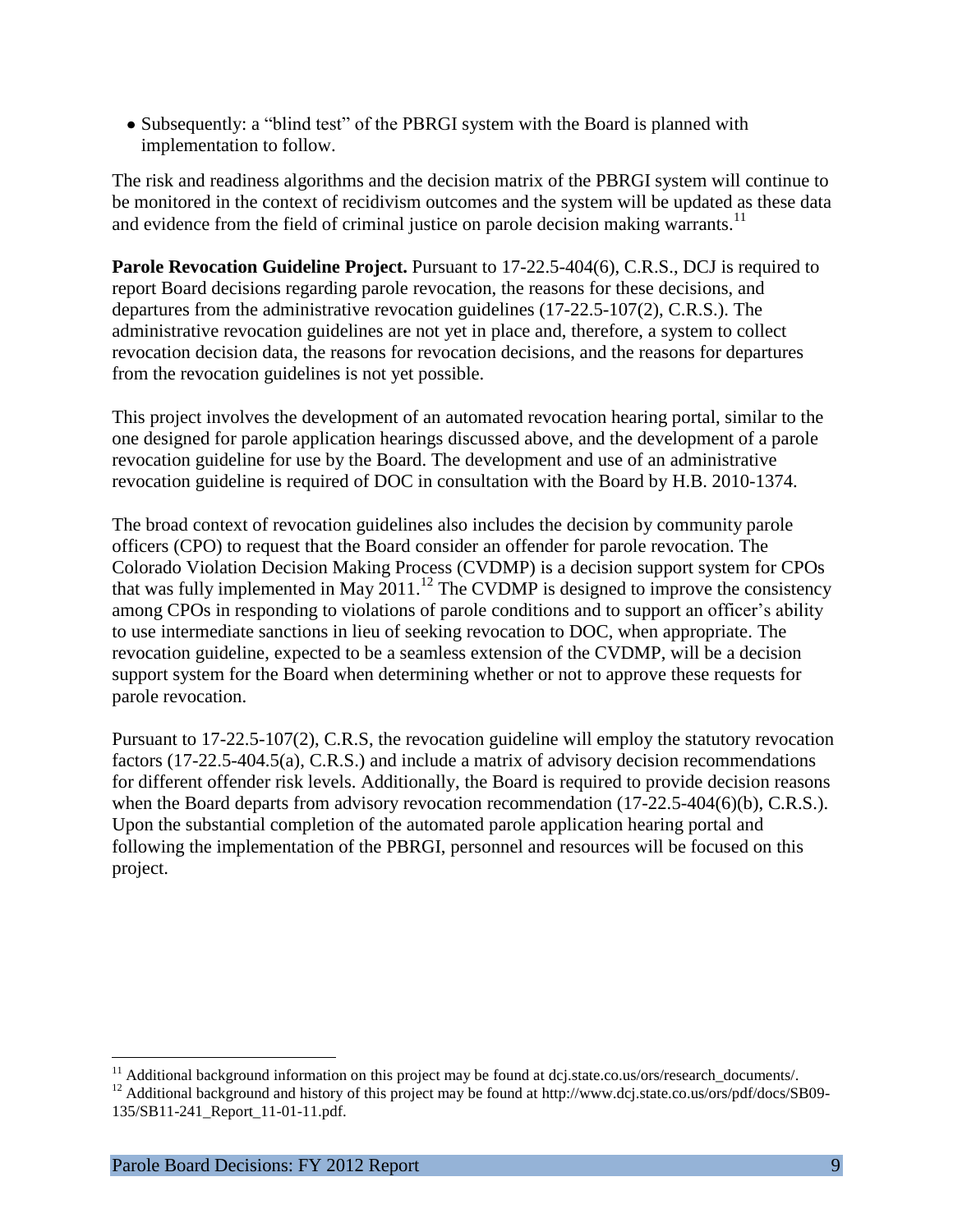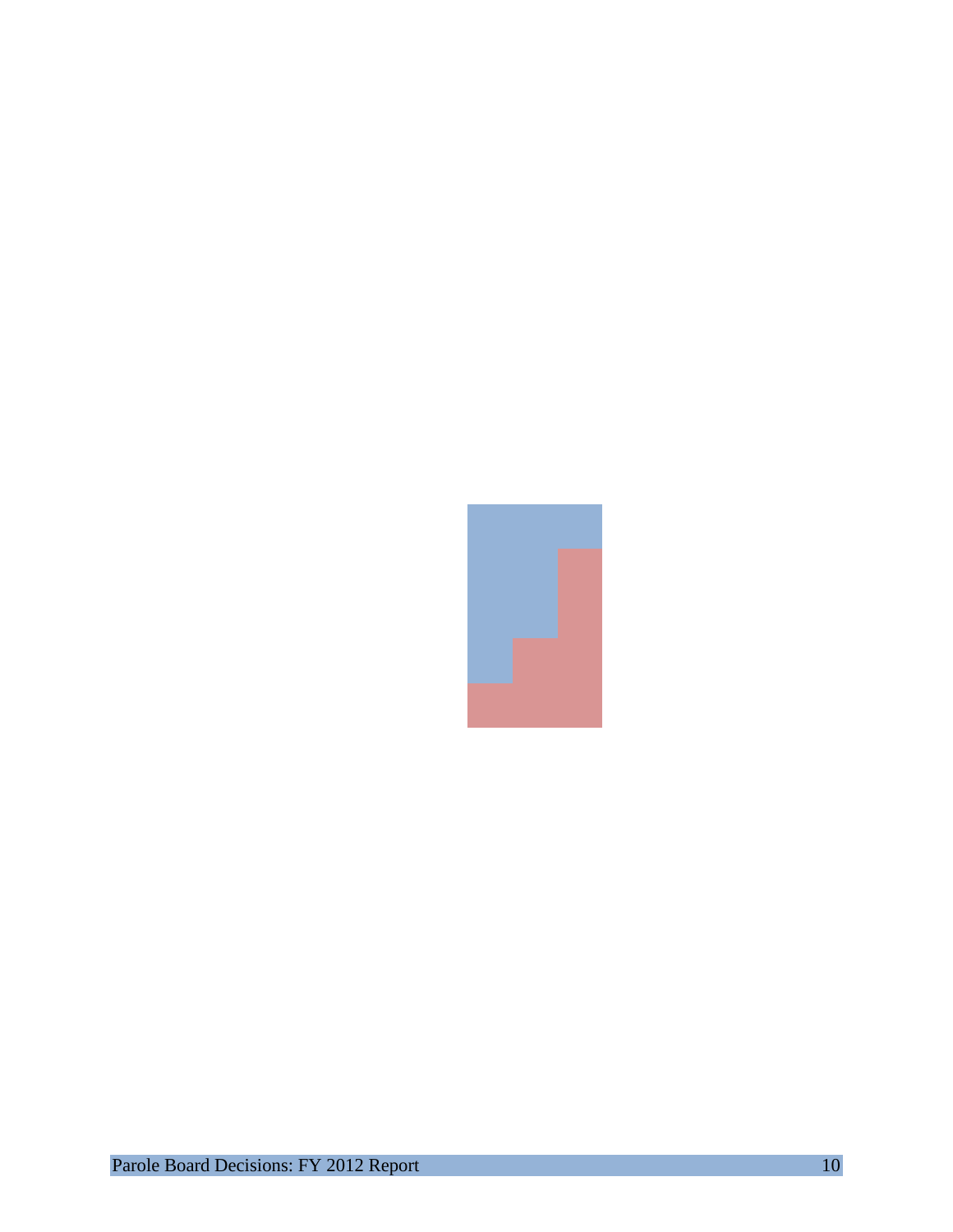# **Section Three: PBRGI Development**

Pursuant to 17-22.5-404(6)(c), C.R.S., the State Board of Parole is to provide data to DCJ for analysis. However, the capability of the Parole Board to extract offender and parole hearing data is not currently in place. Instead, the data were provided by DOC's Office of Planning and Analysis for analysis by DCJ. Below are summaries of the following development tasks:

- The PBGRI risk and readiness algorithms,
- The decision recommendation matrix,
- The preliminary recidivism validity study of the PBGRI,
- The testing and confirmation of the PBRGI programming logic, and
- The plan for a "blind test" and the implementation of the PBRGI system.

### **PBRGI Risk and Readiness Algorithms and Decision Matrix**

The original draft of the parole release guideline was developed by the Post Incarceration Supervision Task Force of the Colorado Commission on Criminal and Juvenile Justice. This document, approved by the full Commission, served as the foundation for the recidivism risk and parole readiness algorithms. DCJ staff, in consultation with DOC's OPA staff and Board members, selected reliable variables to represent each of the elements included in the draft administrative release guidelines. Eight variables comprise the risk algorithm and five variables comprise the readiness algorithm of the PBRGI (see Figure 1). Each algorithm assigns an offender to a baseline category and the remaining variables in the category determine whether the offender is shifted up or down the category levels.

**The original draft of the parole release guideline was developed by the Post Incarceration Supervision Task Force of the Colorado Commission on Criminal and Juvenile Justice.**

The risk algorithm is calculated by the simple addition of points received for each of the eight risk items and the total number of points is associated with a particular risk category. The readiness algorithm is based on the calculated average of the points received for each of the five readiness items and the average is associated with a particular readiness category. Each of the PBRGI items is described below along with the degree to which the category assignment is reduced or augmented by the item score.

### *Risk Algorithm*

**Item #1: The Colorado Actuarial Risk Assessment Scale**. The CARAS (Version 5) is an actuarial risk assessment instrument which, pursuant to17-22.5-404(2), C.R.S., is developed by DCJ for use by the Parole Board when making release decisions. The CARAS is a 9-item risk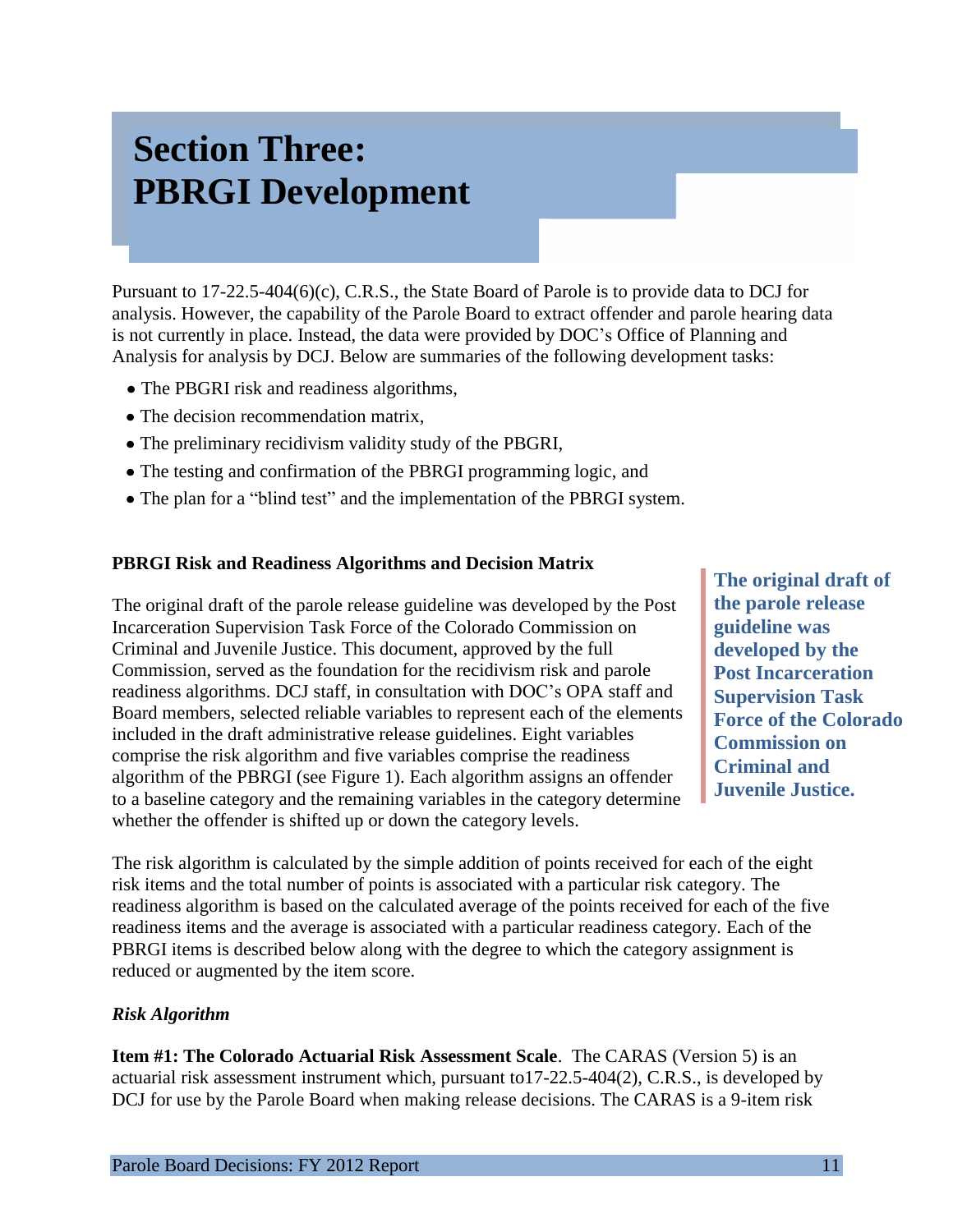scale that predicts three-year recidivism rates defined as re-arrest for any crime or new court filing.<sup>13</sup> The CARAS score is based on static (unchangeable) offender risk factors, for example, current age, number of current conviction charges and number of previous incarcerations. Offenders fall into one of five risk categories that range from "very low" to "very high" risk. The assigned CARAS risk category serves as the baseline risk assignment in the risk algorithm.

**Item #2: Code of Penal Discipline/ Victim Threat.** Any offender with a conviction of a Class II: 25c offense, Harassment of Victim, is assigned to the highest level of risk.<sup>14</sup> The baseline risk assignment is not altered for offenders without such a conviction.

**Item #3: Code of Penal Discipline/ Class I Offense.** Any offender with a conviction for a Class I offense during the previous 12 months is re-assigned to the highest level of risk. Offenders with no Class I offense in the last 12 months receive a fractional point reduction in risk (in other words, a partial category reduction).

**Item #4: Code of Penal Discipline/ Class II Offense.** Any offender with a conviction for a Class II offense, other than Harassment of Victim, during the previous three months is reassigned two levels higher than the baseline category of risk. For example, an offender whose baseline risk assignment was "very low" would be shifted to "medium" risk. Offenders with no Class II offense in the last three months receive a fractional category reduction in risk.

**Item #5: Escape/Abscond or Attempt.** The existence of one or more escapes/absconds or attempts results in the offender being advanced two categories of risk. The baseline risk assignment is not altered for offenders with no escape/abscond or attempts.

**Item #6: 60 Years of Age or Older (Risk moderator).** The baseline risk assignment is reduced by two categories for offenders who are 60 years of age or older. The baseline risk assignment is not altered for offenders who have not reached the age of 60.

**Item #7: Medical Condition Reduces Risk of Re-Offense (Risk moderator).** The baseline risk assignment is reduced by two categories for offenders whose record indicates a debilitating medical condition that reduces the risk of re-offense. The baseline risk assignment is not altered for offenders who do not have such medical conditions.

**Item #8: Manageable in the Community (Risk moderator).** *This variable is derived from a rating by the Board member conducting the parole application hearing.* Based on the review of an offender's record and information gathered during the interview conducted during parole application hearing, Board members rate whether or not they expect a greater likelihood of success for the offender if transitioned to the community. The baseline risk assignment is reduced by one category for offenders who are expected by the member to be successful if placed under community supervision. The baseline risk assignment is not altered for offenders who are not assessed by the member to be successful under community supervision.

 $\overline{a}$  $^{13}$  For additional information on the CARAS see, http:// dcj.state.co.us/ors/risk\_assesment.htm.

<sup>&</sup>lt;sup>14</sup> See DOC Administrative Regulation 150-01, Class II: 25c at

http://www.doc.state.co.us/sites/default/files/ar/0150\_01\_09012011.pdf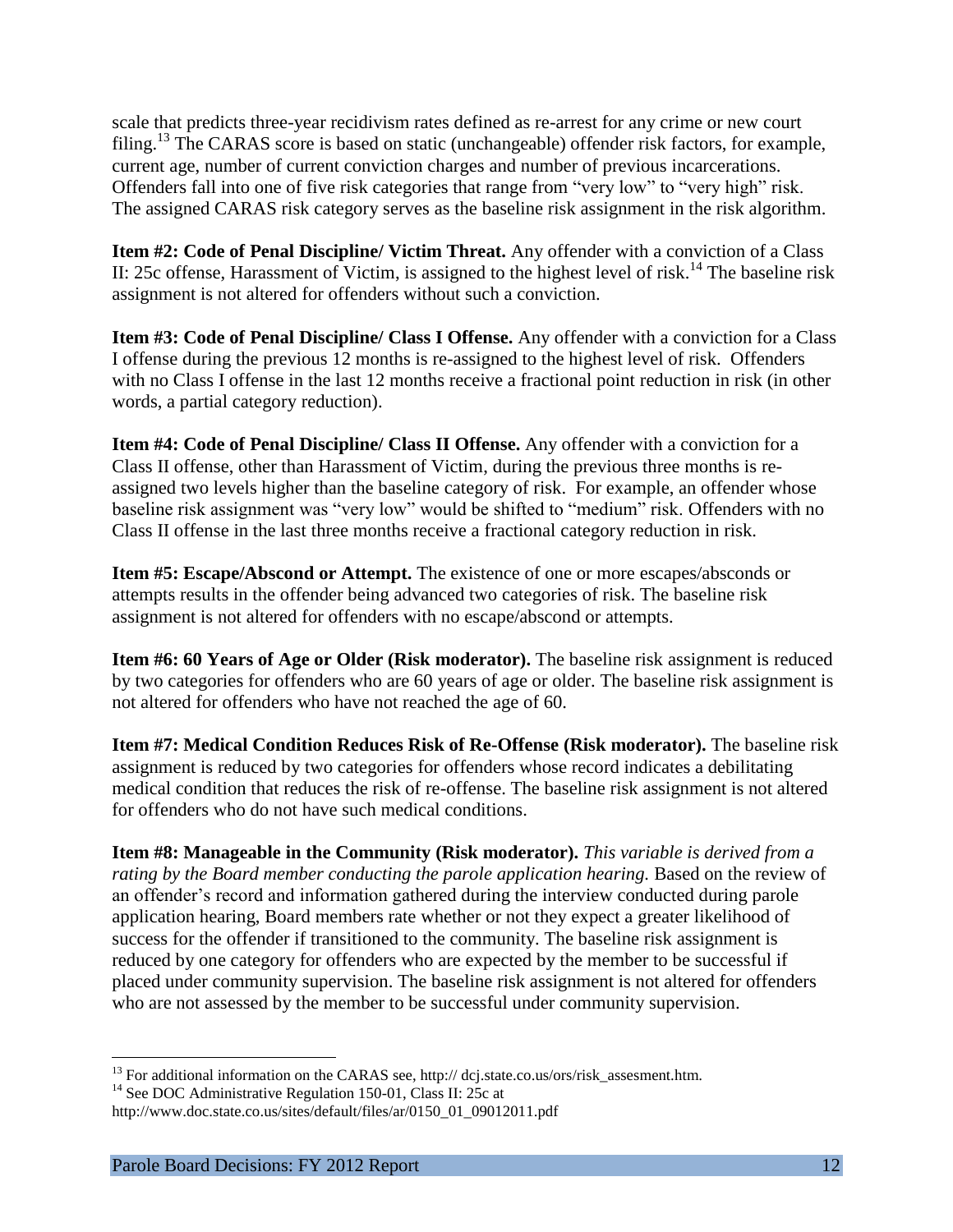### *Readiness Algorithm*

**Item #9: Level of Service Inventory-Revised. 15** The LSI-R total score serves as a modified baseline in the readiness algorithm. The 54-item LSI-R is a measure of offenders' criminogenic needs and, based on the total score, offenders are assigned to one of four actuarially-determined readiness categories. The LSI-R is a modified baseline because this item, together with the LSI Rater Box item,<sup>16</sup> is weighed equally with the remaining items in the readiness algorithm.

**Item #10: Level of Service Inventory-Rater Box Average.** The average of the 13 Rater Box items on the LSI-R contributes points to the overall readiness total. The LSI-R Rater Box items score offenders on positive adjustment characteristics. The LSI Rater Box average, in combination with the LSI-R total score category, is weighed equally with the remaining items in the readiness algorithm.

**Item #11: Program Participation / Progress.** *This variable is derived from a rating by the Board member conducting the parole application hearing.* The Board member provides a rating of the offender's enrollment, participation, and progress in DOC programs. The assignment of points does not penalize offenders who are wait-listed for programs or, for whatever reason as determined by the Board member, offenders for whom current program participation is considered not applicable. Points assigned to the ratings are added to the overall readiness total.

**Item #12: Treatment Participation / Progress.** *This variable is derived from a rating by the Board member conducting the parole application hearing.* The Board member provides a rating of the offender's participation and progress in DOC treatment. The assignment of points does not penalize offenders who are wait-listed for treatment or, for whatever reason as determined by the Board member, offenders for whom current treatment is considered not applicable. Points assigned to the ratings are added to the overall readiness total.

**Item #12: Parole Plan.** *This variable is derived from a rating by the Board member conducting the parole application hearing.* The Board member provides a rating of the quality and thoroughness of the offender's parole plan. Considerations of the parole plan may include the provision for housing, parole location, work, education, treatment, parole sponsor, social support, vocational/leisure activities and other transition factors. Points assigned to the ratings are added to the overall readiness total.

<sup>&</sup>lt;sup>15</sup> The LSI is a programming assessment tool comprised of 54 items across ten different subcomponents: criminal history, education/employment, financial, marital/family, accommodations, leisure/recreation, companions, alcohol/drug problems, emotional/personal, and attitudes/orientation. Each item is scored either 0 or 1, where a point indicates that an item is true. After each item is scored, the points are totaled to obtain a composite risk score. Higher scores are indicative of greater service needs.

<sup>&</sup>lt;sup>16</sup> Thirteen of the 54 items are considered highly sensitive to change in offenders. These items are rated on a scale from 0 to 3 (in addition to the item score). The 13 ratings are then totaled to obtain a rater score. Higher scores are suggestive of more pro-social influences in an offender's life.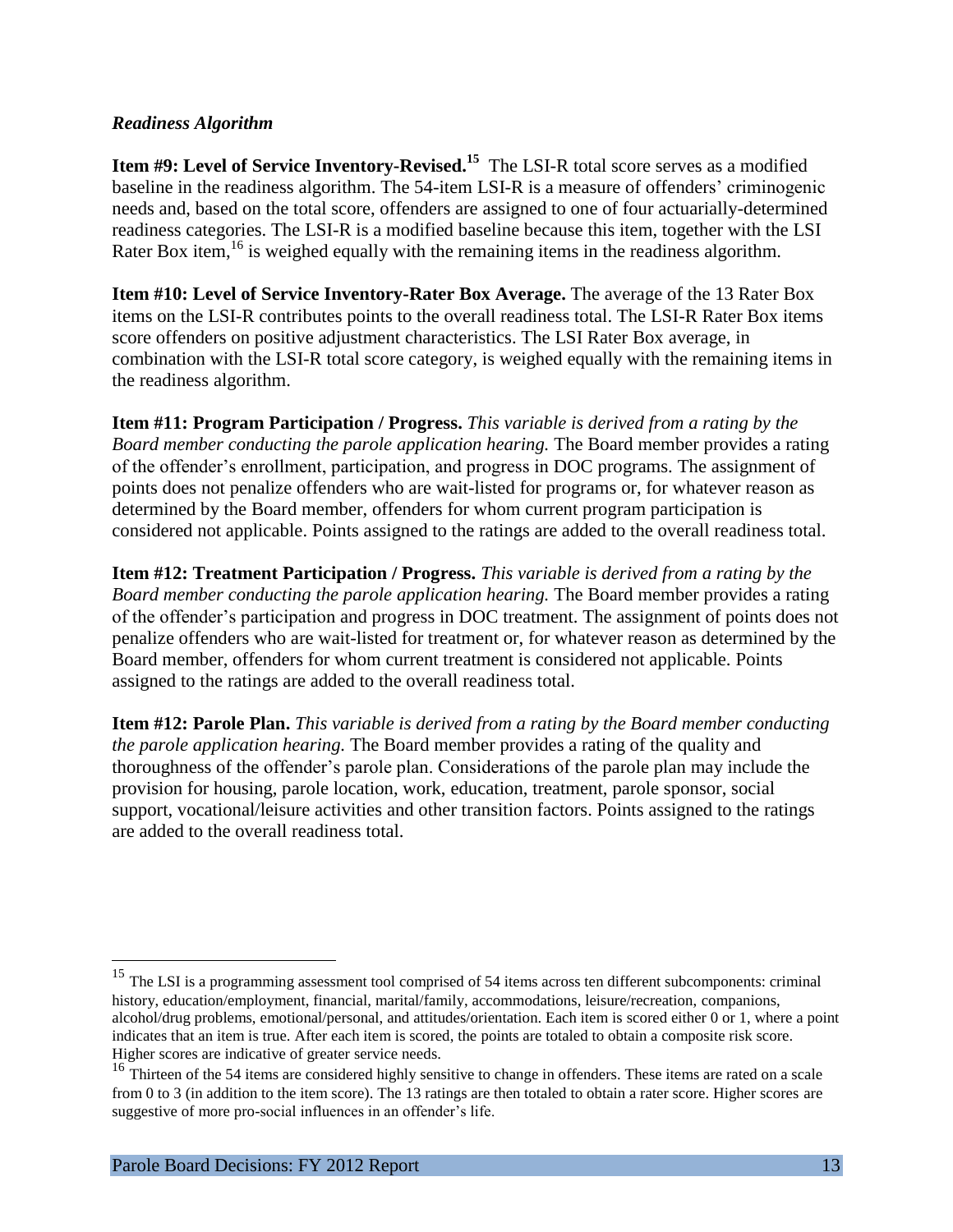|  |  |  |  | Figure 1. PBRGI risk and readiness variables and algorithm calculations and categories. |  |
|--|--|--|--|-----------------------------------------------------------------------------------------|--|
|--|--|--|--|-----------------------------------------------------------------------------------------|--|

| <b>DECISION ALGORITHM VARIABLES</b>                                                                       |                                                |  |  |  |  |
|-----------------------------------------------------------------------------------------------------------|------------------------------------------------|--|--|--|--|
| <b>RISK VARIABLES</b>                                                                                     | <b>READINESS VARIABLES</b>                     |  |  |  |  |
| (- reduces, + augments, x no affect)                                                                      | $(-reduces, + augments)$                       |  |  |  |  |
| #1 Colorado Actuarial Risk Assessment Scale                                                               | #9 Level of Service Inventory: Total Score     |  |  |  |  |
| (Risk baseline)                                                                                           | (Readiness baseline)                           |  |  |  |  |
| (1) Very Low $(1 - 23)$                                                                                   | (0) Low $(39 - 54)$                            |  |  |  |  |
| $(2)$ Low $(24 - 31)$                                                                                     | $(1)$ Medium $(30 - 38)$                       |  |  |  |  |
| $(3)$ Medium $(32 - 36)$                                                                                  | $(2)$ High $(21 - 29)$                         |  |  |  |  |
| $(4)$ High $(37 - 43)$                                                                                    | $(3)$ Very High $(0 - 20)$                     |  |  |  |  |
| $(5)$ Very High $(44 - 79)$                                                                               |                                                |  |  |  |  |
|                                                                                                           | #10 Level of Service Inventory: Rater Boxes    |  |  |  |  |
| #2 Code of Penal Discipline: Victim Threat                                                                | $(+)$ Yes (Avg. 2.50-3.00)                     |  |  |  |  |
| (During period of incarceration)                                                                          | $(+)$ Yes (Avg. 2.00-2.49)                     |  |  |  |  |
| $(x)$ None                                                                                                | $(-)$ No (Avg. .50 - 1.99)                     |  |  |  |  |
| $(+)$ Yes                                                                                                 | $(-)$ No (Avg. 0-.49)                          |  |  |  |  |
| #3 Code of Penal Discipline: Class I Offense                                                              | #11 Program Participation/Progress *           |  |  |  |  |
| (-) None in past 12 months                                                                                | (+) Good outcome/ intent -or- NA /Wait listed  |  |  |  |  |
| $(+)$ At least 1 in past 12 months                                                                        | $(+)$ Acceptable outcome/intent                |  |  |  |  |
|                                                                                                           | (-) Weak/unclear outcome/intent                |  |  |  |  |
| #4 Code of Penal Discipline: Class II Offense                                                             | (-) Poor outcome/intent                        |  |  |  |  |
| (Other than Victim Threat)                                                                                |                                                |  |  |  |  |
| (-) None in past 3 months                                                                                 | #12 Treatment Participation/Progress *         |  |  |  |  |
| $(+)$ At least 1 in past 3 months                                                                         | (+) Good outcome/ intent -or- NA/Wait listed   |  |  |  |  |
|                                                                                                           | $(+)$ Acceptable outcome/intent                |  |  |  |  |
| #5 Escape/Abscond or Attempt                                                                              | (-) Weak/unclear outcome/intent                |  |  |  |  |
| $(x)$ None                                                                                                | (-) Poor outcome/intent                        |  |  |  |  |
| (+) Yes, Escape/Abscond or Attempt                                                                        |                                                |  |  |  |  |
|                                                                                                           | #13 Parole Plan *                              |  |  |  |  |
| <b>Risk moderators</b>                                                                                    | $(+)$ Good                                     |  |  |  |  |
| $#6$ (-) Yes, 60 yrs. or older                                                                            | $(+)$ Acceptable                               |  |  |  |  |
| $#7$ (-) Yes, med. condition reduces reoffense risk                                                       | $(-)$ Weak                                     |  |  |  |  |
| $#8$ (-) Yes, manageable in community*                                                                    | $(-)$ Poor                                     |  |  |  |  |
|                                                                                                           | $(*PB \; Input)$                               |  |  |  |  |
|                                                                                                           | DECISION ALGORITHM COMPUTATIONS AND CATEGORIES |  |  |  |  |
| <b>Risk Calculation:</b> CARAS + COPD: Victim + COPD: Class $I$ + COPD: Class $II$ + Esc/Abs + Risk       |                                                |  |  |  |  |
| $moderators = Risk Point Total$                                                                           |                                                |  |  |  |  |
| Risk Categories: 1) Very Low = 1.99 or less risk points<br>4) High = $4.00 - 4.99$                        |                                                |  |  |  |  |
| $Low = 2.00 - 2.99$<br>2)<br>5) Very High = $5$ or above                                                  |                                                |  |  |  |  |
| Medium = $3.00 - 3.99$<br>3)                                                                              |                                                |  |  |  |  |
| <b>Readiness Calculation:</b> (LSI: Total Score + LSI: RB + Program + Treatment + Plan) / $5 =$ Readiness |                                                |  |  |  |  |
| Point Average                                                                                             |                                                |  |  |  |  |
| <b>Readiness Categories:</b><br>1) Low = $0-1.99$                                                         | $High = 3.00$ or above<br>3)                   |  |  |  |  |
| Medium = $2.00 - 2.99$<br>2)                                                                              |                                                |  |  |  |  |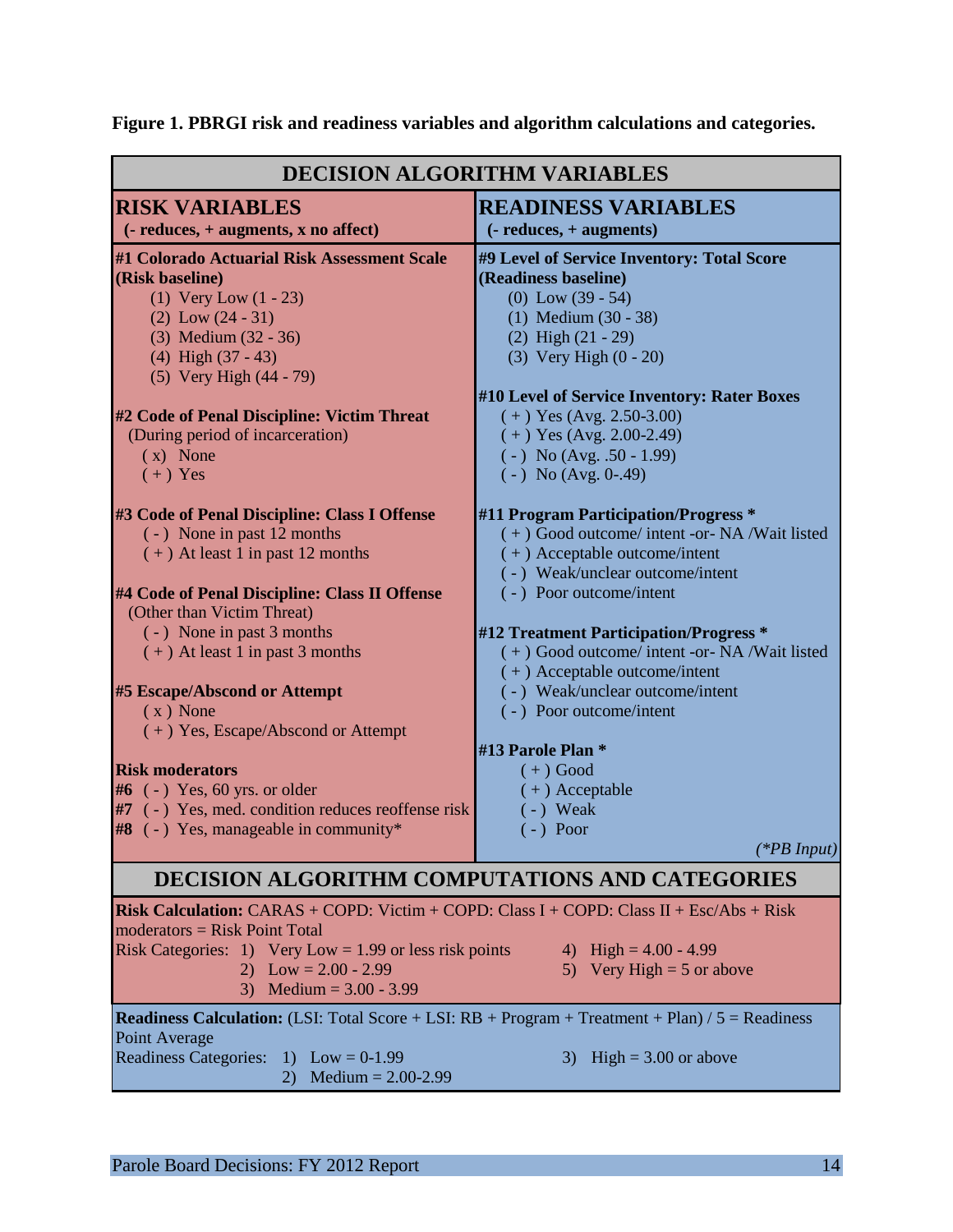**Figure 2. Advisory release decision recommendation matrix with risk and readiness categories and associated recommendations.**

| <b>ADVISORY RELEASE DECISION</b><br><b>RECOMMENDATION MATRIX</b> |                                                     |                                 |                                                    |  |
|------------------------------------------------------------------|-----------------------------------------------------|---------------------------------|----------------------------------------------------|--|
| <b>RISK</b>                                                      | <b>READINESS CATEGORY</b>                           |                                 |                                                    |  |
| <b>CATEGORY</b>                                                  | 3<br><b>High</b>                                    | $\overline{2}$<br><b>Medium</b> | $\mathbf{1}$<br>Low                                |  |
| $\mathbf{1}$<br><b>Very</b><br>Low                               | <b>RELEASE</b><br>(Most appropriate<br>for release) | <b>RELEASE</b>                  | <b>RELEASE</b>                                     |  |
| $\overline{2}$<br>Low                                            | <b>RELEASE</b>                                      | <b>RELEASE</b>                  | <b>DEFER</b>                                       |  |
| 3<br><b>Medium</b>                                               | <b>RELEASE</b>                                      | <b>RELEASE</b>                  | <b>DEFER</b>                                       |  |
| $\boldsymbol{\Delta}$<br><b>High</b>                             | <b>RELEASE</b>                                      | <b>DEFER</b>                    | <b>DEFER</b>                                       |  |
| 5<br><b>Very</b><br><b>High</b>                                  | <b>DEFER</b>                                        | <b>DEFER</b>                    | <b>DEFER</b><br>(Least appropriate<br>for release) |  |

**Placement in the matrix.** Computations of the risk algorithm *total score* and the readiness algorithm *average score* results in the assignment of each offender to a risk and a readiness category (see Figure 1). These scores combine to place an offender into one of the 15 categories in the PBRGI decision matrix. The risk by readiness decision matrix comprising the five risk and three readiness categories may be found in Figure 2. Each decision matrix category is associated with an advisory release decision recommendation.<sup>17</sup> Note that all parole release candidates falling in the "very low risk" category are recommended for release whereas all those falling in the "very high risk" category are recommended for deferral.

Applicants for parole release falling in the lower risk/higher readiness combinations are considered the most appropriate candidates for release, and those who fall in the higher risk/lower readiness combinations are considered the least appropriate for release. Release decisions regarding applicants who fall in the "medium or on-the-boundaries region" of the

 $17$  The release recommendation for each level of risk and readiness was assigned by the original draft administrative guidelines instrument.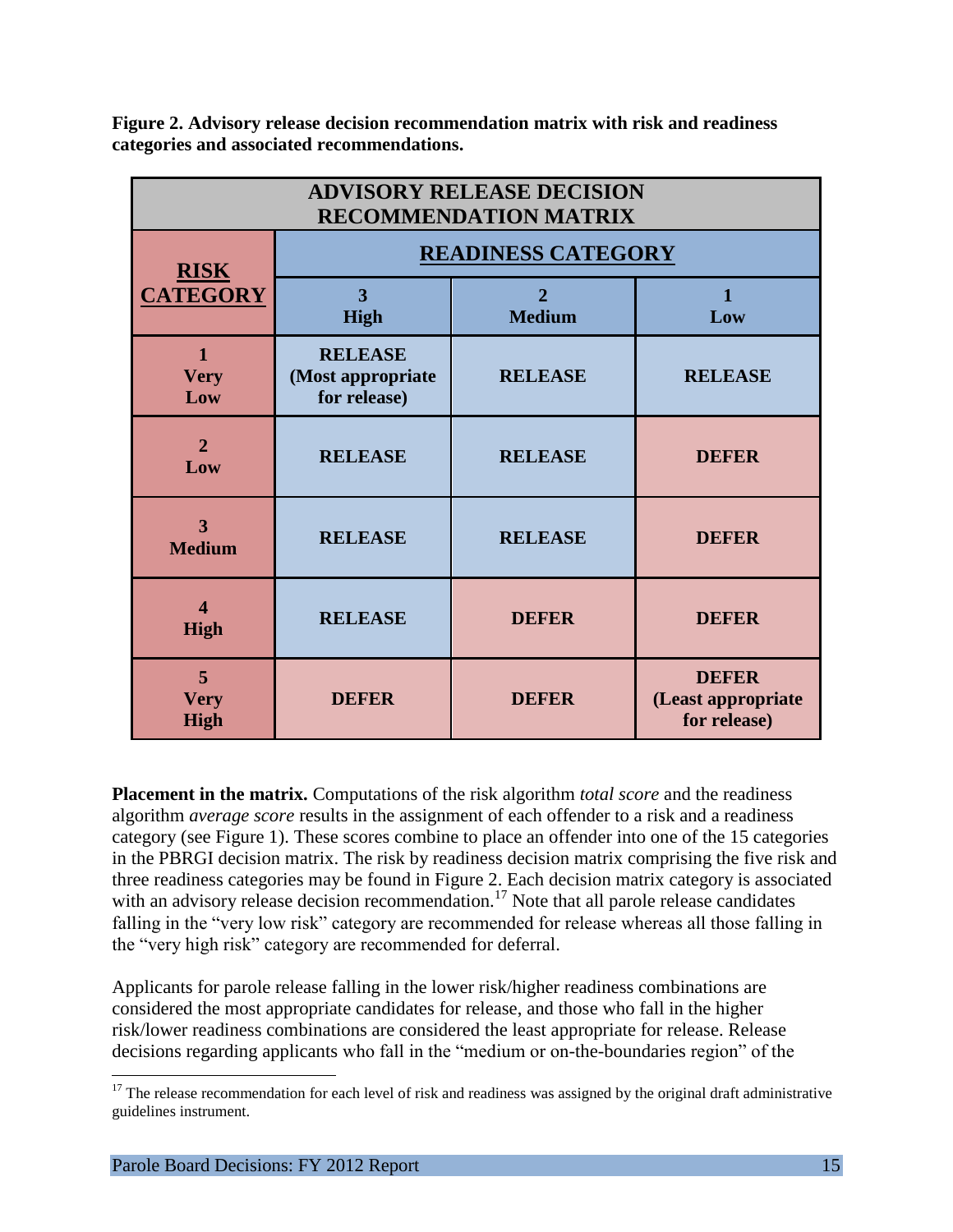decision matrix will likely require the greatest degree of Board member consideration and judgment. This region is represented by the middle diagonal of the matrix separating those recommended for release from those recommended for defer (specifically, the low/low risk/readiness combination, the medium/medium combination and the high/high combination). It is possible that the release decisions for offenders assigned to this area of the matrix may result in a higher proportion of departures by Board members from the PBRGI recommendation.

### **Preliminary PBRGI Recidivism Validity Study**

Following the design of the PBRGI, a retrospective study was immediately undertaken to estimate its predictive validity. One approach to test the predictive validity of the PBRGI is to explore the relationship between an offender's position in the decision recommendation matrix

**Following the design of the PBRGI, a retrospective study was immediately undertaken to estimate its predictive validity.** and the offender's recidivism outcome. This retrospective analysis was conducted on 25,585 non-sex offenders<sup>18</sup> who were released from DOC between FY 2004 and FY 2007 and whose three-year recidivism rates had already been determined. This retrospective method is necessarily speculative, but allows a tentative estimation of the validity of the decision matrix in predicting "future" recidivism.

It was necessary to calculate a risk and readiness score for each of the 25,585 offenders in the sample, based on the algorithm variables available at the time of each offender's release. As described above, four variables

across the two algorithms require input by Board members at the time of the hearing and, obviously, these data are not available for calculations of risk and readiness in this sample. For these four variables, the "inputs" by Board members were estimated using proxy variables from the offender's institutional record. The conceptual overlap between these particular variables and concepts underlying items from the Level of Service Inventory-Revised (LSI-R) allowed for adequate estimations.

For example, PBRGI Item #8 in the risk calculation (Is the offender perceived as manageable in the community?) was estimated by using a combination of an offender's escape/abscond history and items from the Attitude/Orientation Subscale of the LSI-R. Similar estimations using LSI-R items and offender data were constructed for the three remaining "input" variables included in the readiness calculation. Distributions of scores on these estimated "input" variables revealed rather conservative scoring that was considered appropriate, given the exploratory nature of this initial validity analysis.<sup>19</sup>

With the combination of previously existing and estimated variables, a risk and readiness score was calculated for each of the 25,585 offenders in the sample. Table 1 below provides the percentage of offenders in the retrospective sample who would be assigned to each of the 15 risk/readiness positions in the decision matrix. As described above, the conservative placement

<sup>&</sup>lt;sup>18</sup> See Footnote 6.

<sup>&</sup>lt;sup>19</sup> The plan for a more comprehensive validity analysis is described below in Section Four under, "PBRGI 'Blind Test.'"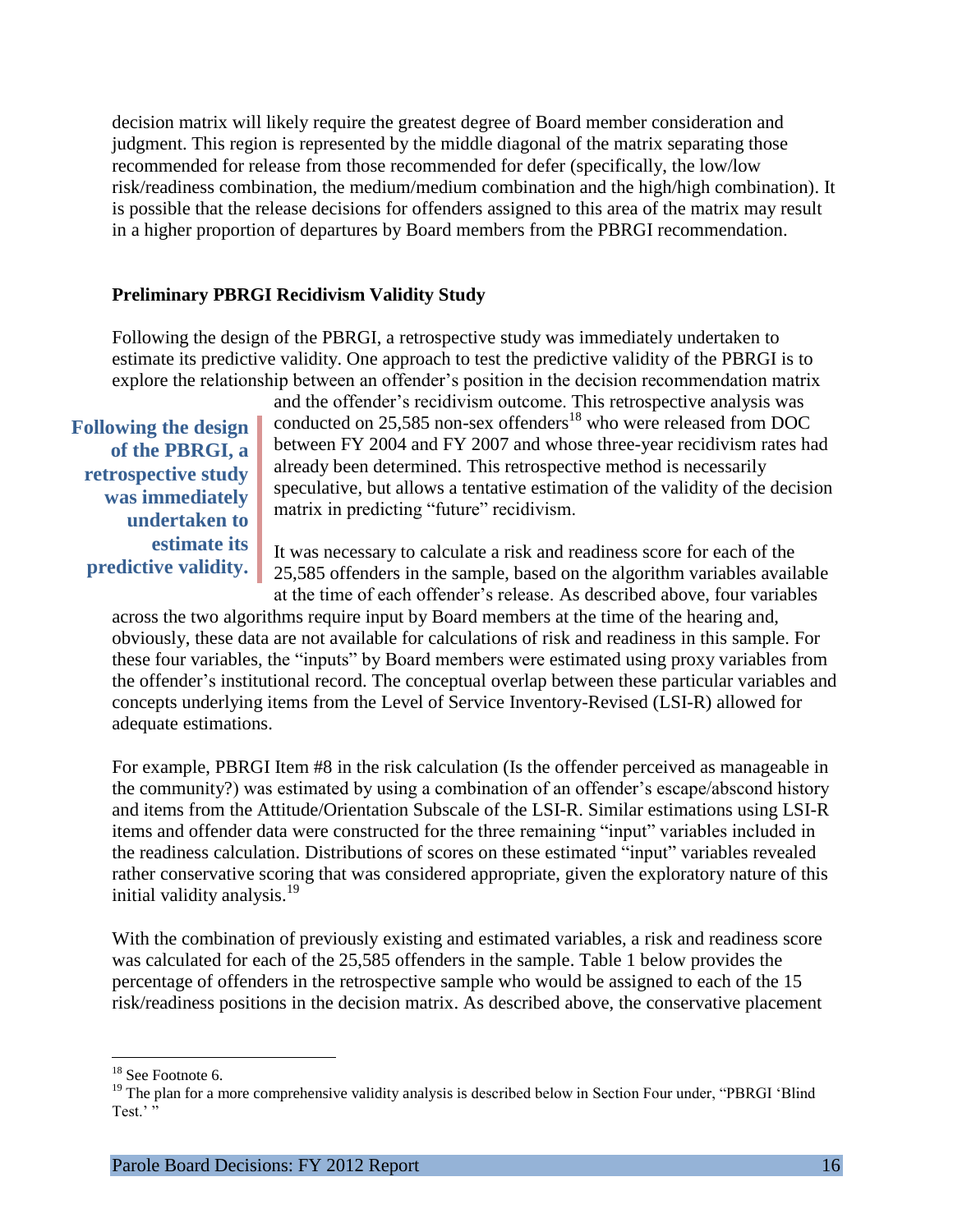| <b>RISK CATEGORY</b>       |                             | <b>READINESS CATEGORY</b> |                    |        |              |
|----------------------------|-----------------------------|---------------------------|--------------------|--------|--------------|
|                            |                             | 3<br><b>High</b>          | 2<br><b>Medium</b> | Low    | <b>Total</b> |
|                            | Count                       | 676                       | 2,235              | 1,015  | 3,926        |
| $\mathbf{1}$               | % within Very Low Risk      | 17.2%                     | 56.9%              | 25.9%  | 100.00%      |
| <b>Very</b><br>Low         | % within Readiness Category | 53.7%                     | 18.7%              | 8.2%   | 15.3%        |
|                            | % of Total                  | 2.6%                      | 8.7%               | 4.0%   | 15.3%        |
|                            | Count                       | 232                       | 2,101              | 1,344  | 3,677        |
| $\overline{2}$             | % within Low Risk           | 6.3%                      | 57.1%              | 36.6%  | 100.0%       |
| Low                        | % within Readiness Category | 18.4%                     | 17.6%              | 10.9%  | 14.4%        |
|                            | % of Total                  | 0.9%                      | 8.2%               | 5.3%   | 14.4%        |
|                            | Count                       | 146                       | 2,118              | 1,745  | 4,009        |
| 3                          | % within Medium Risk        | 3.6%                      | 52.8%              | 43.5%  | 100.0%       |
| <b>Medium</b>              | % within Readiness Category | 11.6%                     | 17.7%              | 14.1%  | 15.7%        |
|                            | % of Total                  | 0.6%                      | 8.3%               | 6.8%   | 15.7%        |
|                            | Count                       | 101                       | 2,076              | 2,576  | 4,753        |
| $\overline{\mathbf{4}}$    | % within High Risk          | 2.1%                      | 43.7%              | 54.2%  | 100.0%       |
| <b>High</b>                | % within Readiness Category | 8.0%                      | 17.4%              | 20.8%  | 18.6%        |
|                            | % of Total                  | 0.4%                      | 8.1%               | 10.1%  | 18.6%        |
|                            | Count                       | 104                       | 3,424              | 5,692  | 9,220        |
| 5                          | % within Very High Risk     | 1.1%                      | 37.1%              | 61.7%  | 100.0%       |
| <b>Very</b><br><b>High</b> | % within Readiness Category | 8.3%                      | 28.6%              | 46.0%  | 36.0%        |
|                            | % of Total                  | 0.4%                      | 13.4%              | 22.2%  | 36.0%        |
|                            | Count                       | 1,259                     | 11,954             | 12,372 | 25,585       |
|                            | % within Risk Category      | 4.9%                      | 46.7%              | 48.4%  | 100.0%       |
| <b>Total</b>               | % within Readiness Category | 100.0%                    | 100.0%             | 100.0% | 100.0%       |
|                            | % of Total                  | 4.9%                      | 46.7%              | 48.4%  | 100.0%       |

**Table 1. Validity Study: Counts and percentages of offenders assigned to each PBRGI risk/readiness matrix combination (FY 2004-2007 release sample).**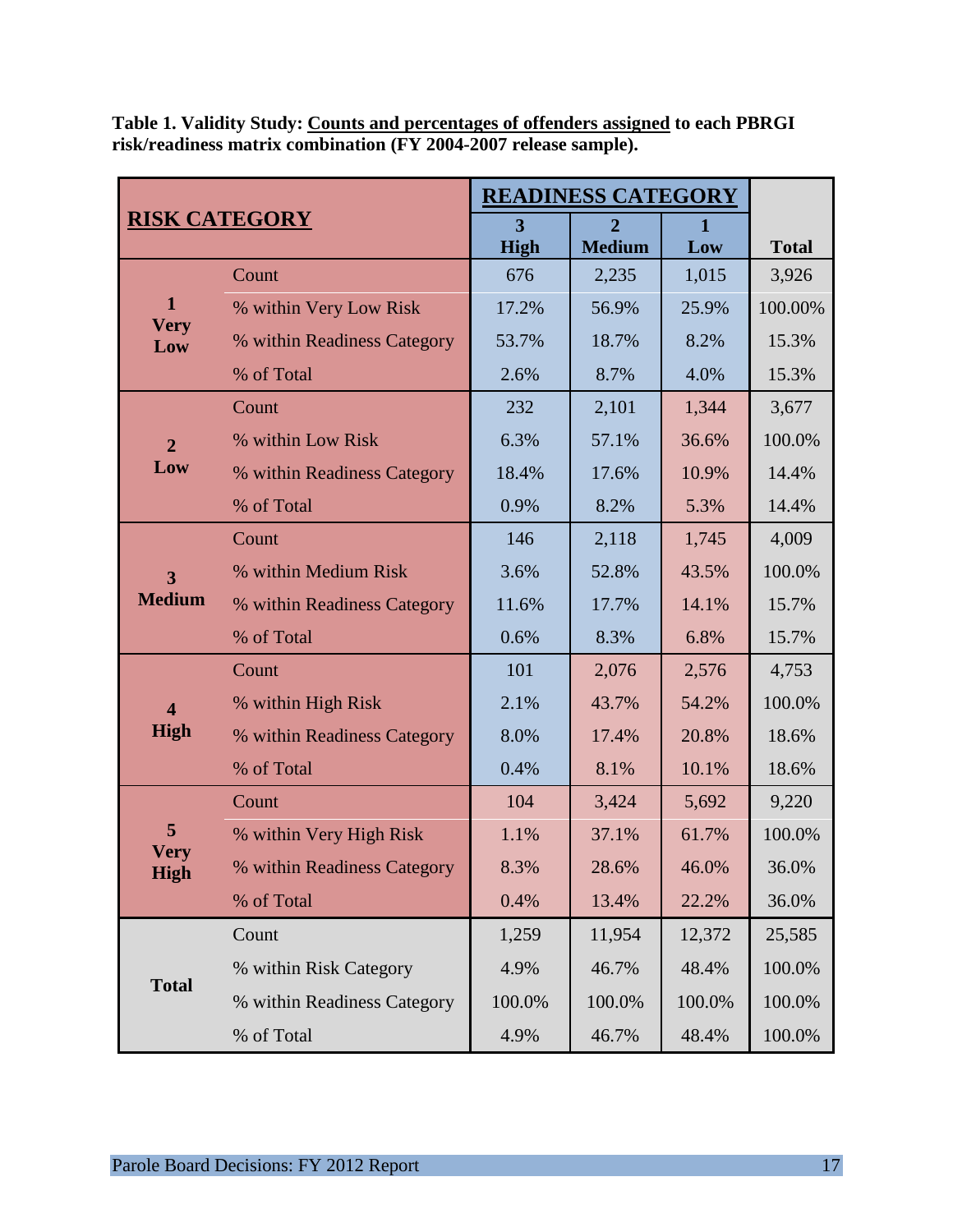**Table 2. Validity Study: Counts and percentages of offenders who recidivated for any reason in each PBRGI risk/readiness matrix combination (FY2004-2007 release sample).**

| <b>RISK CATEGORY</b>                            |                                     | <b>READINESS CATEGORY</b> |                                 |                       | <b>Total</b>           |
|-------------------------------------------------|-------------------------------------|---------------------------|---------------------------------|-----------------------|------------------------|
|                                                 |                                     | 3<br><b>High</b>          | $\overline{2}$<br><b>Medium</b> | $\mathbf{1}$<br>Low   | in Risk<br>Category    |
| $\mathbf{1}$<br><b>Very</b><br>Low              | Count<br>% with any<br>recidivism   | 137/676<br>20.3%          | 712/2,235<br>31.9%              | 386/1,015<br>38.0%    | 1,235/3,926<br>31.5%   |
| $\overline{2}$<br>Low                           | Count<br>% with any<br>recidivism   | 89/232<br>38.4%           | 938/2,101<br>44.6%              | 682/1,344<br>50.7%    | 1,709/3,677<br>46.5%   |
| 3<br><b>Medium</b>                              | Count<br>% with any<br>recidivism   | 57/146<br>39.0%           | 1,143/2,118<br>54.0%            | 1,026/1,745<br>58.8%  | 2,226/4,009<br>55.5%   |
| $\boldsymbol{\Delta}$<br><b>High</b>            | Count<br>% with any<br>recidivism   | 53/101<br>52.5%           | 1,297/2,076<br>62.5%            | 1,690/2,576<br>65.6%  | 3,040/4,753<br>64.0%   |
| 5<br><b>Very</b><br>High                        | Count<br>% with any<br>recidivism   | 77/104<br>74.0%           | 2,539/3,424<br>74.2%            | 4,135/5,692<br>72.6%  | 6,751/9,220<br>73.2%   |
| <b>Total</b> in<br><b>Readiness</b><br>Category | Count<br>$%$ with any<br>recidivism | 413/1,259<br>32.8%        | 6,629/11,954<br>55.5%           | 7,919/12,372<br>64.0% | 14,961/25,585<br>58.5% |

of offenders in the readiness dimension is readily apparent. Only about 5% of offenders overall were placed in the highest level of readiness. Across the risk dimension, the percentage of offenders is somewhat evenly distributed in the four lower levels of risk (14% to 19%) with a larger percentage of offenders placed in the very high risk category (36%). The overall release and defer recommendation percentages in this conservatively-estimated decision matrix is 33.7% for release and 66.3% for defer.

The number of offenders who recidivated in each of the 15 risk/readiness matrix combinations was counted. Table 2 displays the percentage of offenders who recidivated for a technical violation or new crime in their assigned decision matrix position. With the exception of the "very high" risk category, the percentage of offenders in each risk category who recidivated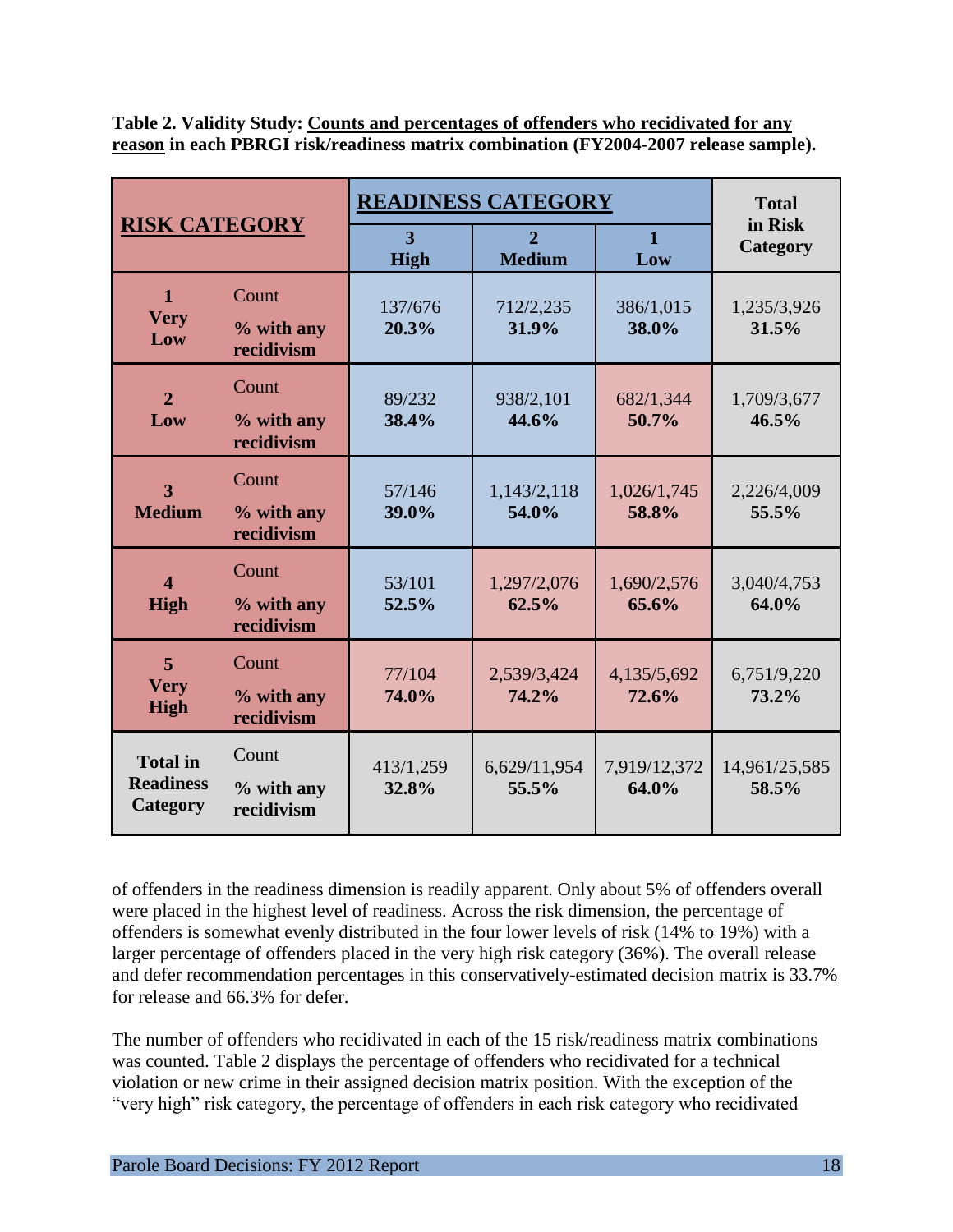increases from the "high" to the "low" readiness category. For example, among those offenders categorized as "very low" risk, the percentage that recidivated increases from 20.3% to 38.0%. Although this pattern of increasing recidivism rates exists from the "very low" to the "high" risk category, the degree of readiness does not appear to differentiate the recidivism rates of those in the "very high" risk category. Appropriately, the pattern of increasing recidivism rates is consistent across all the readiness categories at each increasing level of risk. For example, among those categorized as "high" readiness, the percentage of offenders who recidivated increases from 20.3% in the "very low" risk to 74.0% in the "very high" risk categories. This pattern of increasing recidivism also holds for those assigned to the "medium" and "low" readiness categories.

As discussed earlier regarding the "medium or boundary region" of the matrix, the recidivism rates for these risk/readiness combinations (namely, high risk/readiness at 52.5%, medium risk/readiness at 54.0%, and low risk/readiness at 50.7%) confirms the challenge of release decisions for offenders so assigned.

Therefore, the findings from this retrospective, exploratory analysis are supportive of the predictive validity of the PBRGI decision system. The recidivism rates across the risk and the readiness categories demonstrated logical and robust recidivism patterns, although an inherent weakness exists in the study regarding the necessity to estimate the readiness algorithm variables. Additionally, the recidivism rates for offenders assigned in the decision matrix boundary between the release and defer recommendations reflect the actual decision dilemma faced by Board members weighing the release of offenders at the midpoints of risk and readiness. For these reasons, the exploratory validity study, though not definitive, was supportive of the continued development and implementation of the PBRGI. A planned blind test of the PBRGI will further assess PBRGI validity (described below).

**Therefore, the findings from this retrospective, exploratory analysis are supportive of the predictive validity of the PBRGI decision system.**

### **Testing of the PBRGI Programming Logic**

Following the PBRGI exploratory validity study described above, staff of DCJ worked with staff of DOC's OIT and the Office of Planning and Analysis (OPA) who performed quality assurance tests of the programming logic of the PBRGI decision system. The programming module, written by staff of OIT at DOC, is designed to accomplish the following:

- Identify the parole release applicants appropriate for the PBRGI recommendation (that is, non-sex offenders<sup>20</sup>),
- Display the four "input questions" and store the ratings entered by Board members,
- Assign points to each applicant for each of the 13 PBRGI variables, including the "live" ratings by Board members,
- Calculate the risk and readiness scores,
- Assign the parole applicant to the appropriate risk and readiness categories,
- Assign the parole applicant to the correct position in the PBRGI decision matrix,

 $20$  See Footnote 6.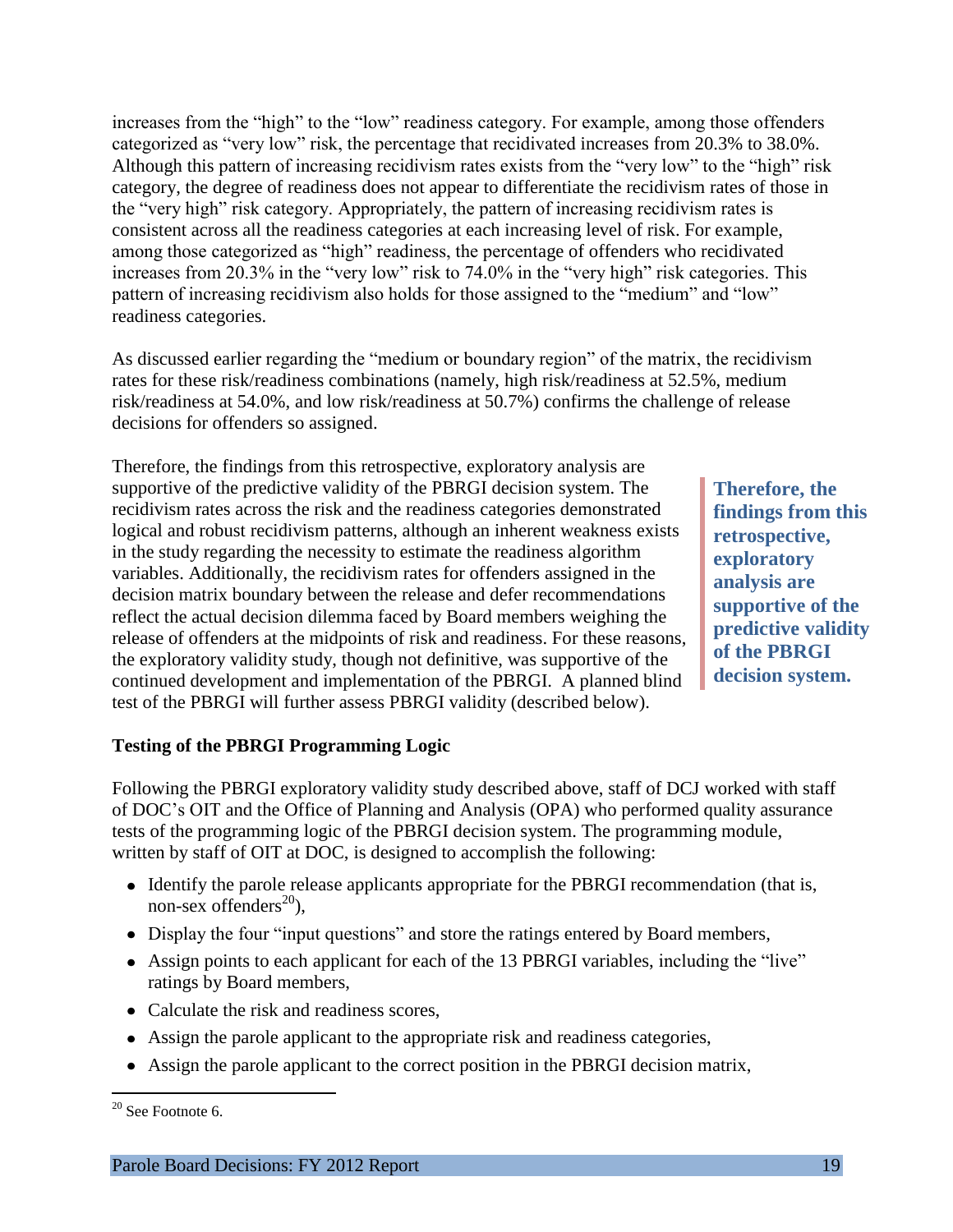- Display the decision recommendation in the Parole Board Hearing Application Portal to Board members during release application hearings,
- Provide an option to display the matrix placement and derivation of risk and readiness scores for review by the Board member, and
- Require the input of reasons if the actual decision departs from the PBRGI recommendation.

**All of the outputs from the programming elements were confirmed by staff who manually calculated the risk and readiness scores and verified the assignments to the decision matrix.** The quality assurance testing of the above programming elements by OPA and OIT staff occurred in two phases. In the initial phase, begun in April 2012, ten non-sex offenders were randomly chosen from those housed in DOC and the above programming functions were initiated by OIT and the results passed to OPA for verification. All of the outputs from the programming elements were confirmed by staff who manually calculated the risk and readiness scores and verified the assignments to the decision matrix. After discrepancies were resolved for these ten offenders, the second phase of testing repeated the manual comparison process with 100 randomly-chosen

non-sex offenders. At the end of FY 2012, most calculation discrepancies had been resolved. It was expected that the analysis of the remaining inconsistencies in this second phase of logic testing would be completed and solutions identified by July  $2012$ <sup>21</sup> Once complete, the next period of testing and implementation, described below in Next Steps, were to be undertaken.

 $21$  The July 2012 completion date was, in fact, met and the programming functions were confirmed to be reliable.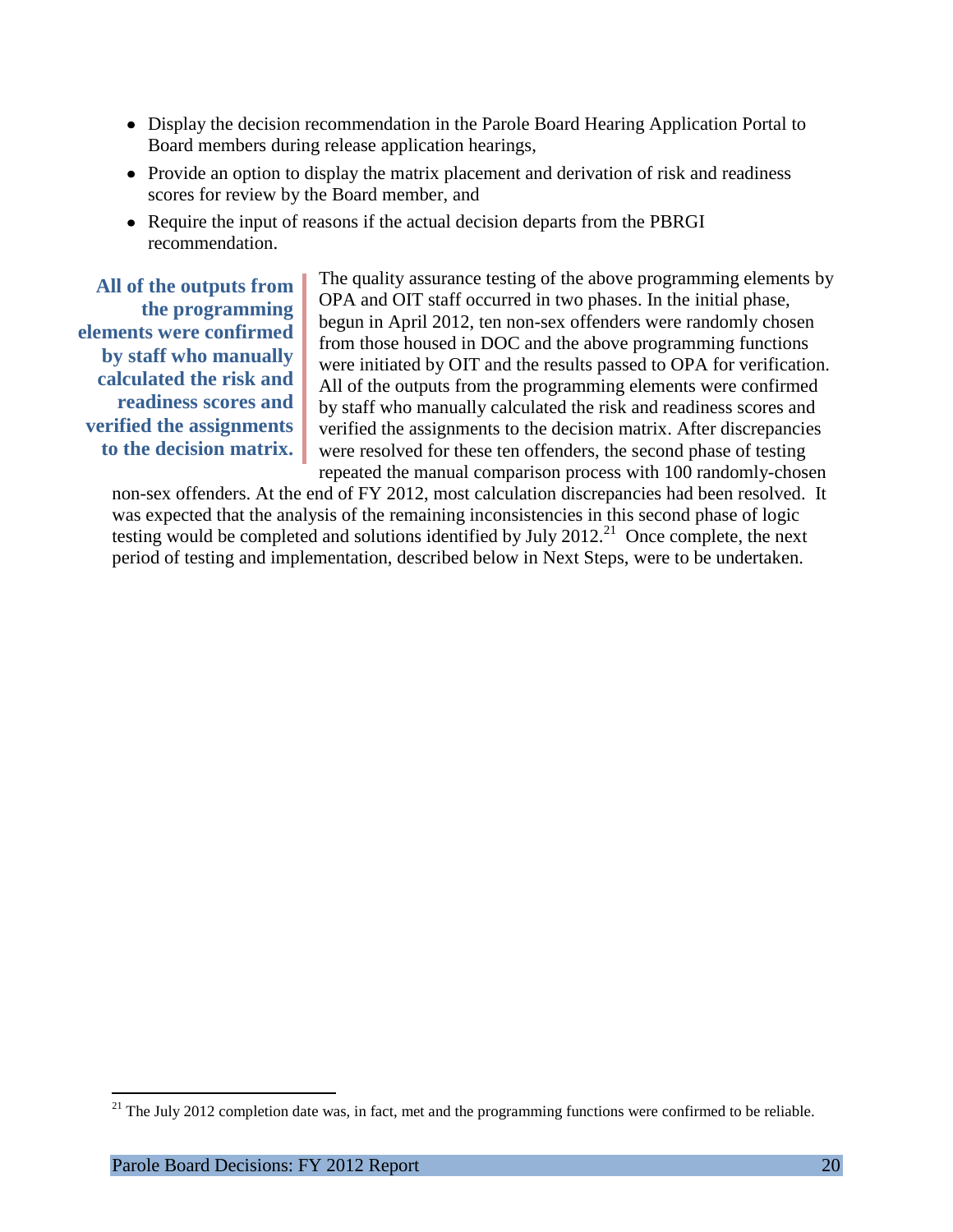## **Section Four: Next Steps and Challenges**

### **PBRGI "Blind Test"**

With the PBRGI programming functions confirmed, the next step in the testing of the PBRGI will be to conduct a month-long "blind test" of the decision system with the members of the Parole Board.<sup>22</sup> The primary purpose of the blind test is to conduct another assessment of the

validity of the PBRGI. Because it is impossible to know the ideal hearing decision or its outcomes, there is no objective standard by which the immediate accuracy of parole decisions or PBRGI recommendations may be measured. Therefore, evaluating the degree and pattern of concurrence between the actual Board decision and the PBRGI recommendation will provide another method of assessment. An analysis, especially of recommendation departures, may provide further indications of validity. This assessment strategy necessarily requires that Board members make decisions without knowing the PBRGI recommendation.

**The primary purpose of the blind test is to conduct another assessment of the validity of the PBRGI.**

This blind test approach will address several unmet testing needs in addition to the validity assessment of the PBRGI decision system. That is, the blind test will differ from the aforementioned retrospective validity study in the following ways:

- The offenders will be actual candidates for release to parole,
- Board members will provide actual responses to the four questions that collect ratings on the four "input" variables in the risk and readiness calculations,
- parole application hearing decisions will be actual "live" decisions by Board members,
- Board member decisions can be recorded with no influence from (or "blind to") the PBRGI decision recommendation,
- actual distributions of offender assignments to PBRGI levels of risk and levels of readiness can be examined,
- percentages of actual release and defer decisions by Board members and from the PBRGI recommendations can be compared, and
- the PBRGI decision system can be evaluated for any necessary modifications before its implementation.

During the blind test, members will be required to provide responses to the four "input" variables noted in Figure 1. The advisory release decision recommendations will be generated in

<sup>&</sup>lt;sup>22</sup> The PBRGI blind test and the PBRGI implementation described below had occurred successfully during the preparation of this report. The analysis of data is still underway and updates on these developments will be included in the FY 2013 report.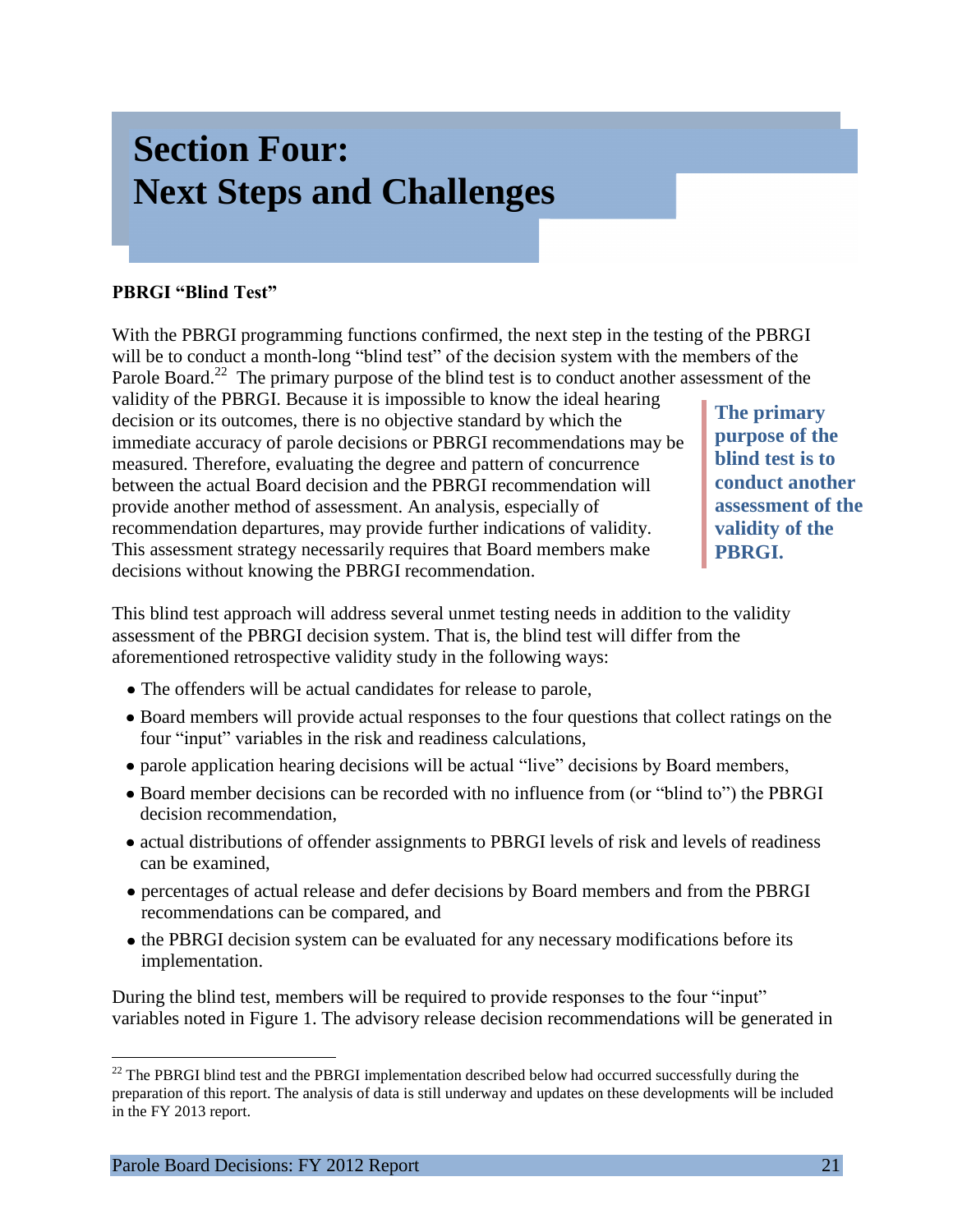the background, but not displayed to Board members (hence, a "blind" test). Members will make their hearing decisions and, as usual, complete the Notice of Colorado Parole Board Action Form for either Release or Defer in accordance with said decisions.

The data derived from the blind test will provide an additional evaluation of validity and allow a determination of the overall function of the decision system and whether modifications of the PBGRI algorithms are necessary. An analysis will be performed of the rate of release and defer decisions by the Board relative to the recommendations generated by the PBRGI. Additionally, the degree of concurrence between the Board decisions and the PBRGI recommendations will be analyzed overall and within the 15 decision matrix combinations. It is expected that an evaluation of the patterns of agreement and departure, along with a qualitative analysis of the departure reasons will further explicate the functioning of the PBRGI. Overall, this analysis will

supplement the previous recidivism validity study with a more comprehensive picture of the validity of the PBRGI.

**For the remainder of FY 2013, data on Board decisions, PBRGI recommendations, and departure reasons will be gathered and analyzed. Conclusions drawn from these analyses will be used to make any necessary improvements to the system and to provide feedback to Board members on their parole release decisions.** 

### **Implementation and Beyond**

It is expected that the PBRGI will be fully implemented following the "blind test."<sup>23</sup> Data from the first month of implementation will be analyzed for quality assurance purposes and subjected to similar analyses described above for the blind-test data. Findings from the blind test and the implementation data will be compared for similarities or differences in decision patterns by Board members. For the remainder of FY 2013, data on Board decisions, PBRGI recommendations and departure reasons will be gathered and analyzed. Conclusions drawn from these analyses will be used to make any necessary improvements to the system and to provide feedback to Board members on their parole release decisions. All these analyses and findings from FY 2013 will be documented in the next progress report.

#### **Pending Mandates**

Compliance with the statutory parole guidelines section (17-22.5-404, C.R.S.) requires that DCJ regularly obtain data from the Parole Board to meet the H.B. 2009-1374 requirements as well as the related training requirements included in the statute (see  $17-22.5-404$   $(2)(c)$ ,  $(6)(c)$ , and (6)(d), C.R.S.). As of this FY 2012 report, the Board still does not have direct access to the data generated from the hearings they conduct and, thus, is unable to provide data to DCJ staff. DCJ is required to submit requests for data through DOC. Because DCJ must analyze and provide training on release and revocation decision-making, the data requirements must include an analysis of any data the member utilizes in their decision: this includes the factors comprising the release and revocation guidelines and, upon any departure from the guidelines, the data mentioned or implied in the departure justification. Therefore, the data requirements go beyond

 $23$  See Footnote 20.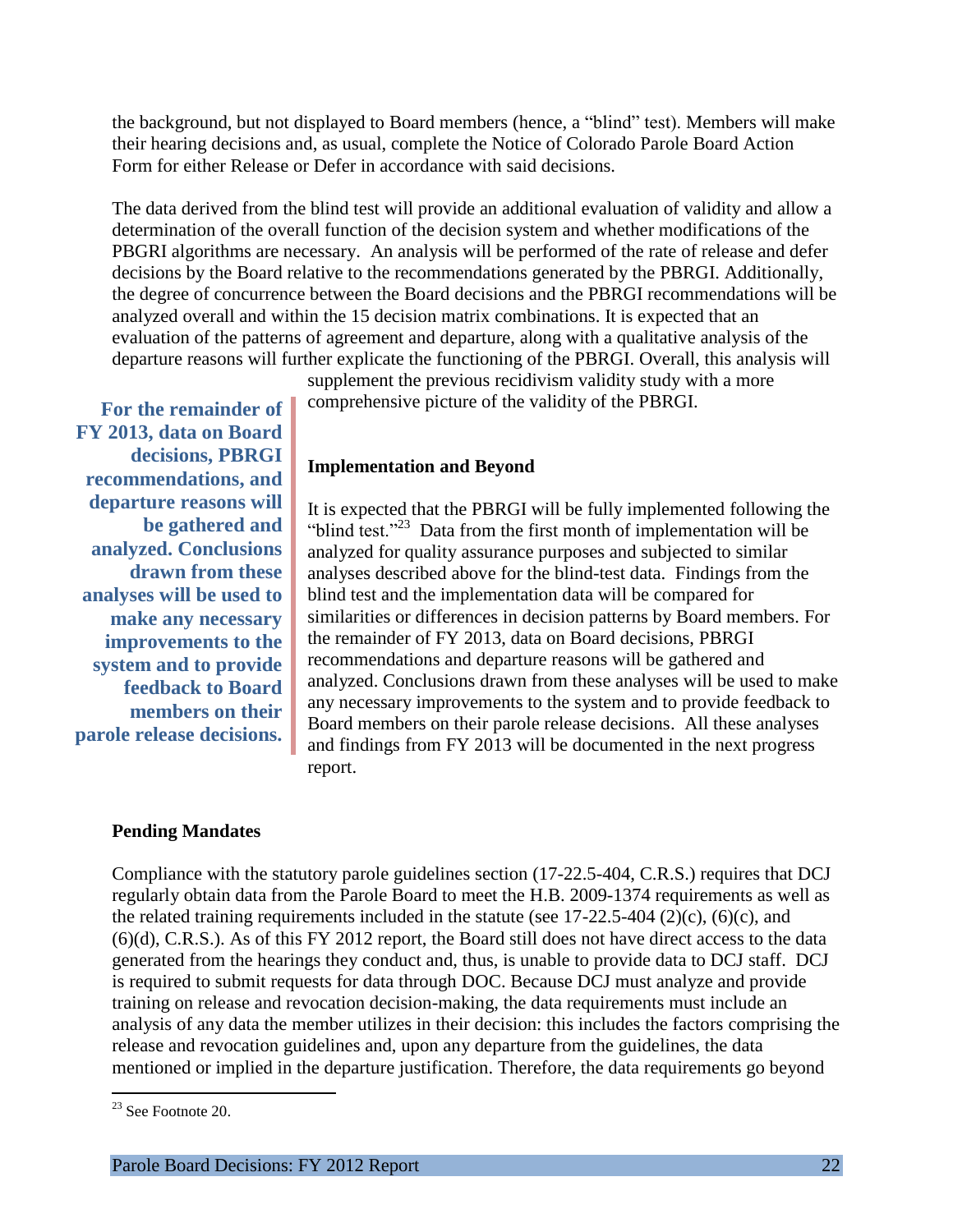those specifically mentioned in the parole guidelines section and must include the data *implied* by the requirements of the section.

For example, the information necessary to comply with the statute, includes (at a minimum) the CARAS score, past and current program participation, institutional behavior (type of infraction and date), demographic data (gender, age, ethnicity), prior parole actions and instructions to the inmate, LSI scores and other assessment information, parole plan characteristics, and time served. Other factors that are important to Board members, such as victim input, family (prosocial) support, and addiction problems are also important to collect and analyze. Information necessary to analyze the recidivism rate includes the inmate number, the state identification number, and date of birth. This information must be available for each and every offender scheduled for a parole hearing.

As the analysis of Board decision-making proceeds, the list of data items included for analysis must evolve to correspond with the information reported by Board members and hearing officers as relevant to their decisions. The flexible need for data requires additional method and improvements in data sharing between the Board, DOC, and DCJ. DCJ and DOC continue to collaborate on issues relating to data access and quality.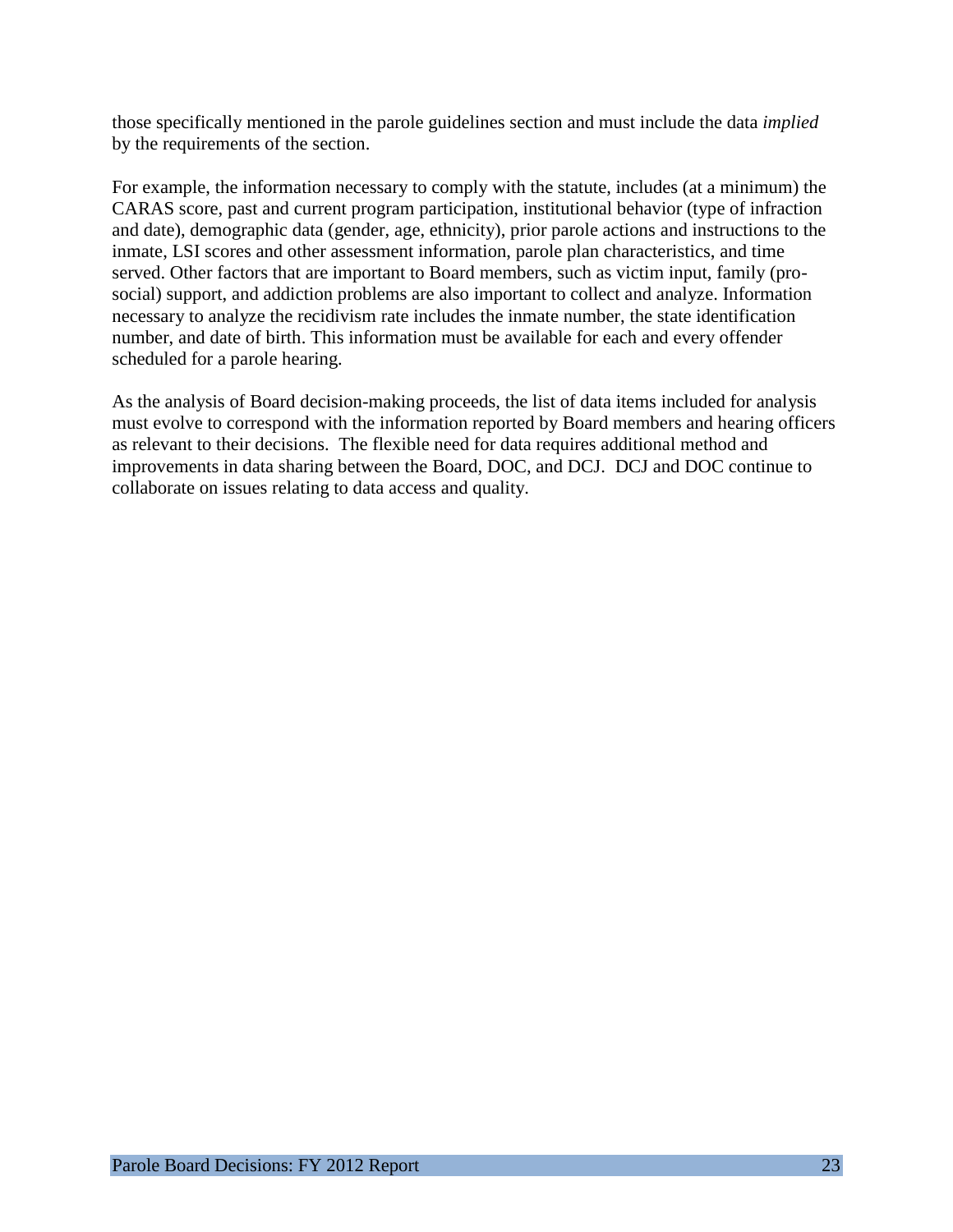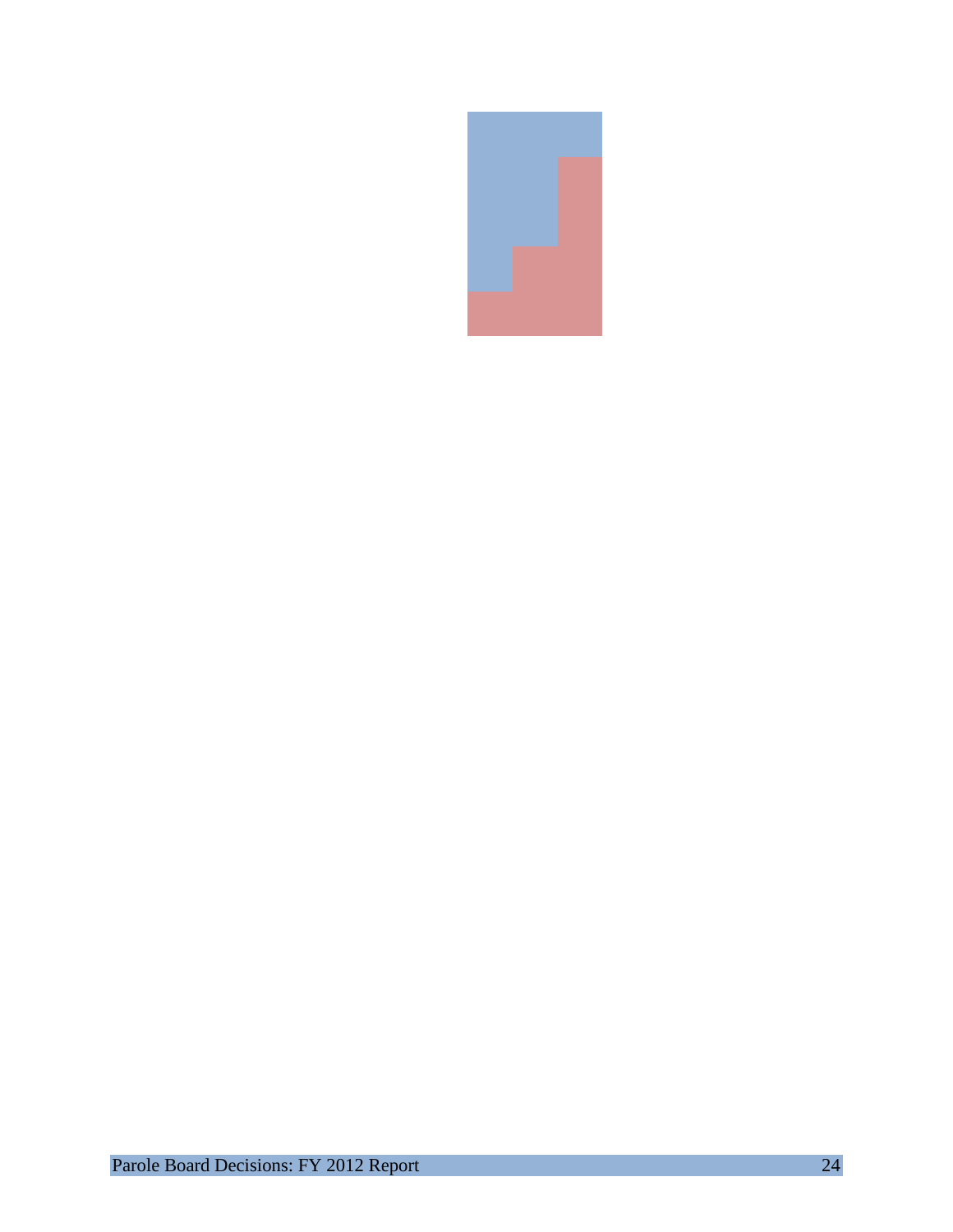# **Appendices**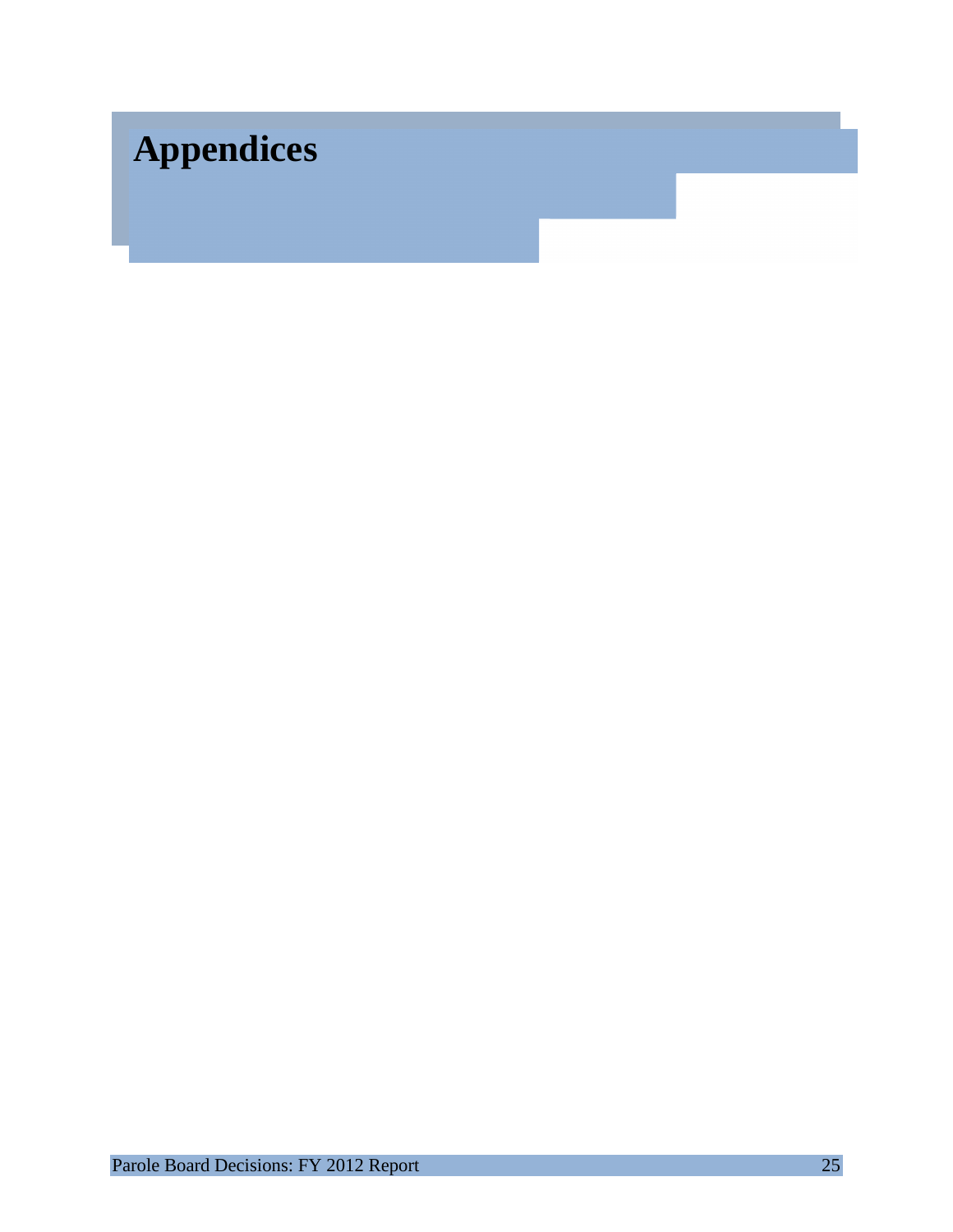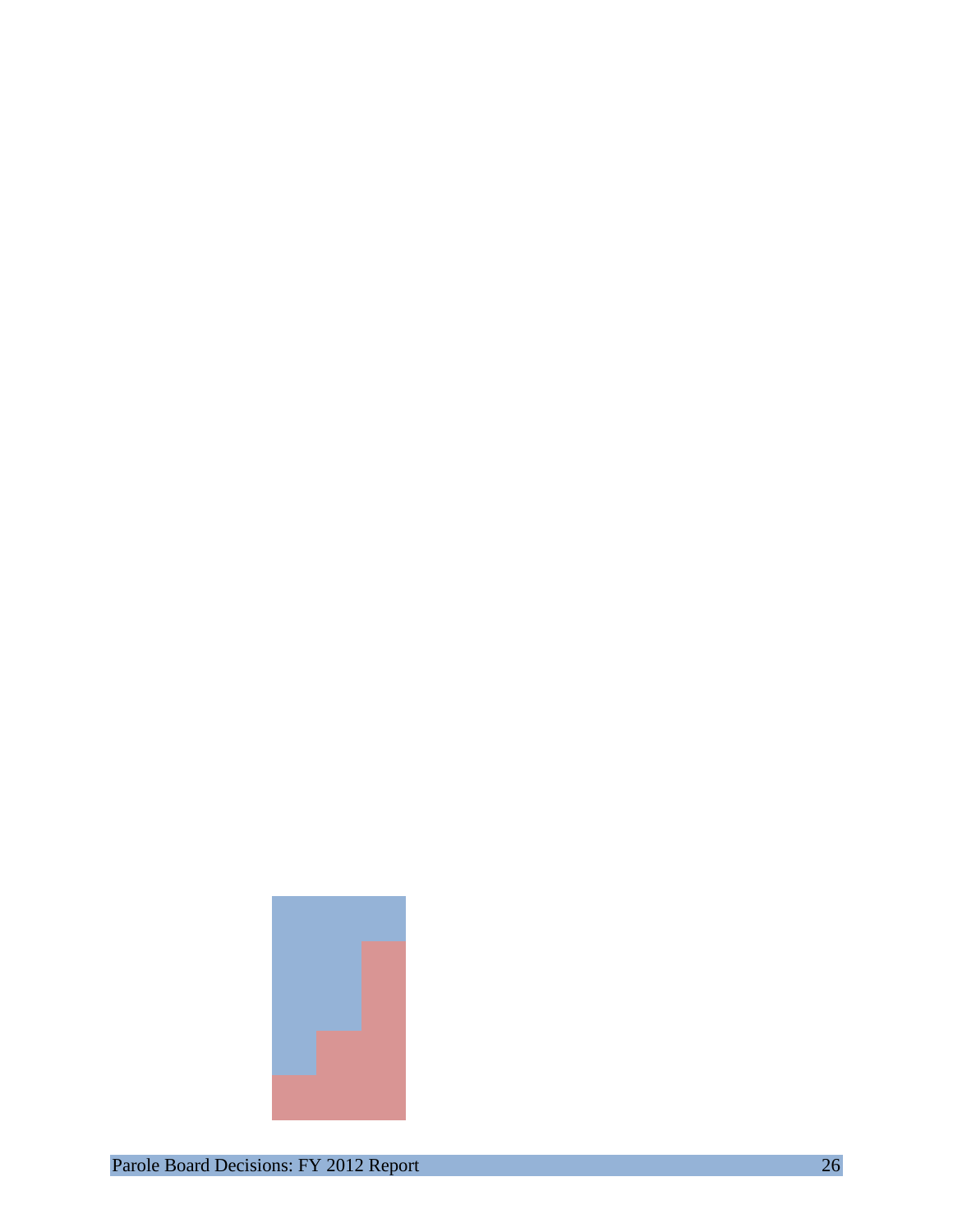### **APPENDIX A**

## **COLORADO STATE BOARD OF PAROLE FY 2012**

## **BOARD MEMBERS\***

Anthony P. Young, Psy.D., Chair (2014) Patricia A. Waak, M. A., Vice-Chair (2013) Michael E. Anderson (2013) Denise K. Balazic (2014) Rebecca L. Oakes (2013) John M. O'Dell (2015) Alfredo Pena (2014)

**RELEASE HEARING OFFICERS** Rod Cozzetto Leslee Waggener

## **ADMINISTRATIVE HEARING OFFICERS** Daniel Casias Jim Peters Tom Waters

\*Members terms expire on July 1 of the year in parentheses.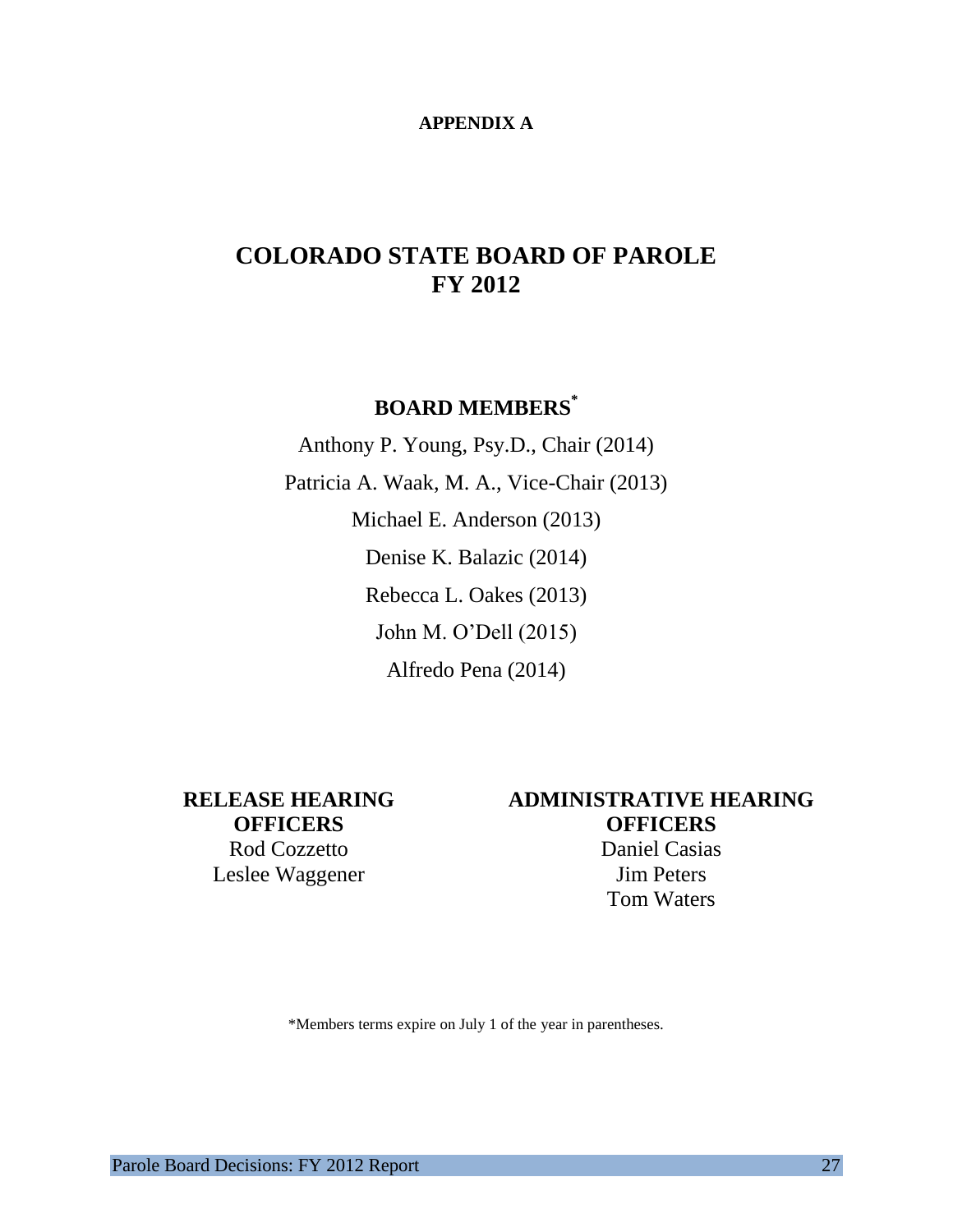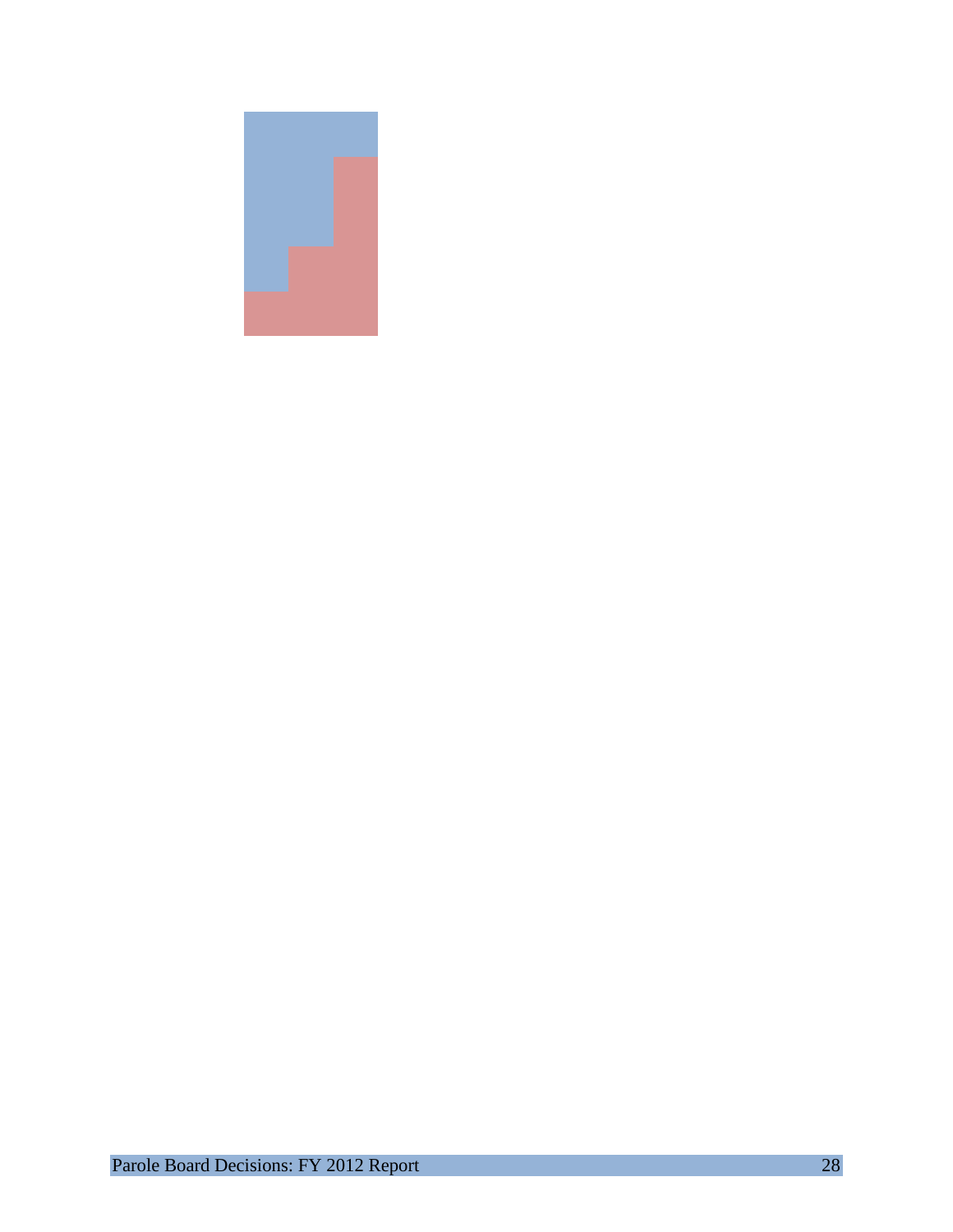### **APPENDIX B**

## **Senate Bill 2009-135**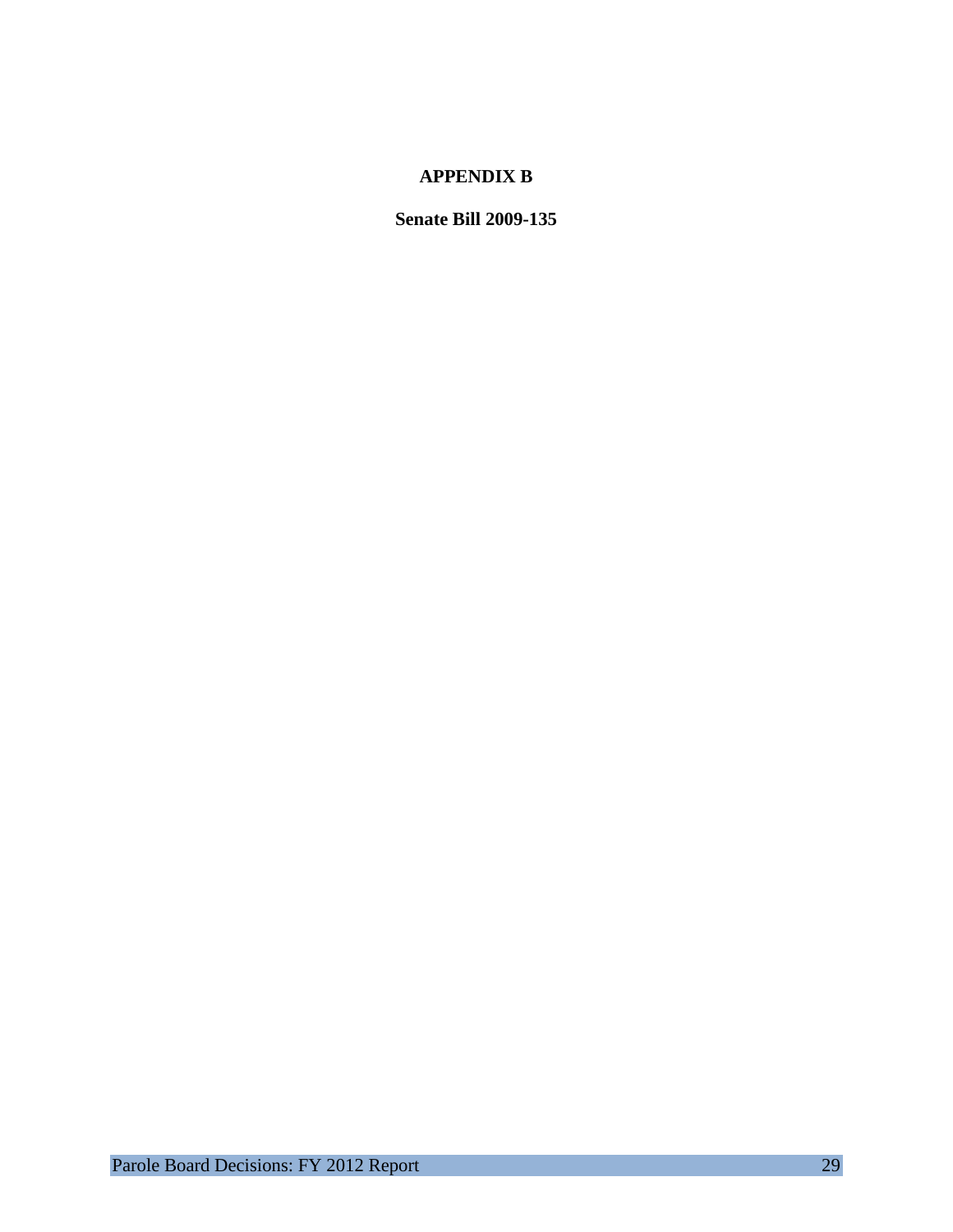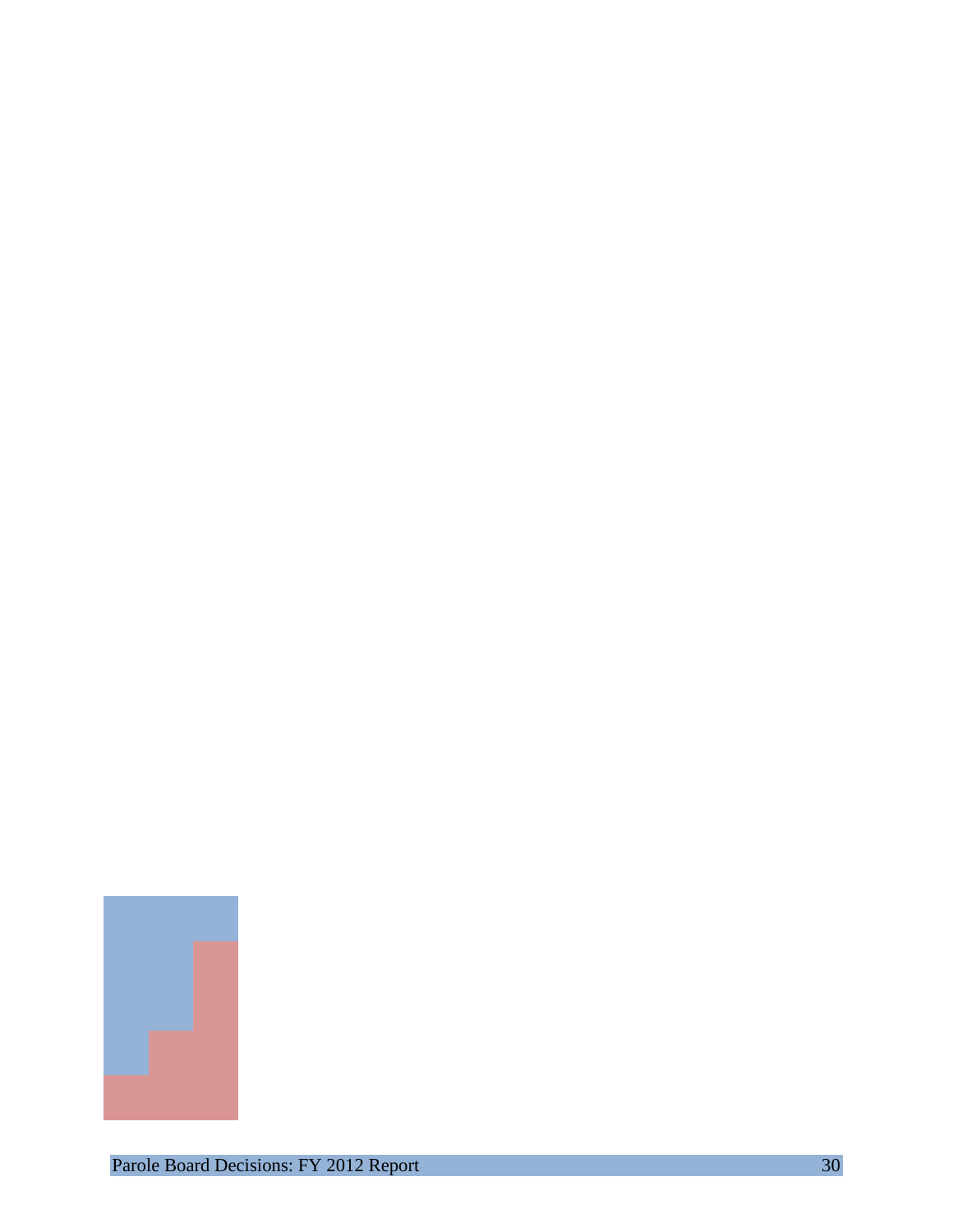**NOTE: This bill has been prepared for the signature of the appropriate legislative officers and the Governor. To determine whether the Governor has signed the bill or taken other action on it, please consult the legislative status sheet, the legislative history, or the Session Laws.**

SENATE BILL 09-135

\_\_\_\_\_\_\_\_

BY SENATOR(S) Penry, Boyd, Newell, Tapia, Tochtrop; also REPRESENTATIVE(S) Miklosi, Baumgardner, Frangas, Gerou, Green, Merrifield, Nikkel, Stephens, Todd, Vigil, Waller, Weissmann, Carroll T.

CONCERNING INFORMATION COLLECTION REGARDING PAROLE DECISIONS.

*Be it enacted by the General Assembly of the State of Colorado:*

**SECTION 1.** 17-22.5-404 (6) (d), Colorado Revised Statutes, is amended to read:

**17-22.5-404. Parole guidelines - repeal.** (6) (d) (I) The division of criminal justice shall collect data on parole decisions and report the results of such data collection quarterly to the state board of parole and the division of adult parole. The state board of parole shall provide copies of the parole guidelines forms and parole action forms to the division for such purpose. THE STATE BOARD OF PAROLE SHALL WORK IN CONSULTATION WITH THE DIVISION OF CRIMINAL JUSTICE OF THE DEPARTMENT OF PUBLIC SAFETY TO DEVELOP AND IMPLEMENT A PROCESS TO CAPTURE AND ANALYZE DATA RELATED TO THE BASIS FOR AND THE OUTCOMES OF THE BOARD'S PAROLE DECISIONS. THE PROCESS SHALL TRACK DATA RELATED TO THE BOARD'S RATIONALE FOR GRANTING, REVOKING, OR DENYING PAROLE.

*Capital letters indicate new material added to existing statutes; dashes through words indicate deletions from existing statutes and such material not part of act.*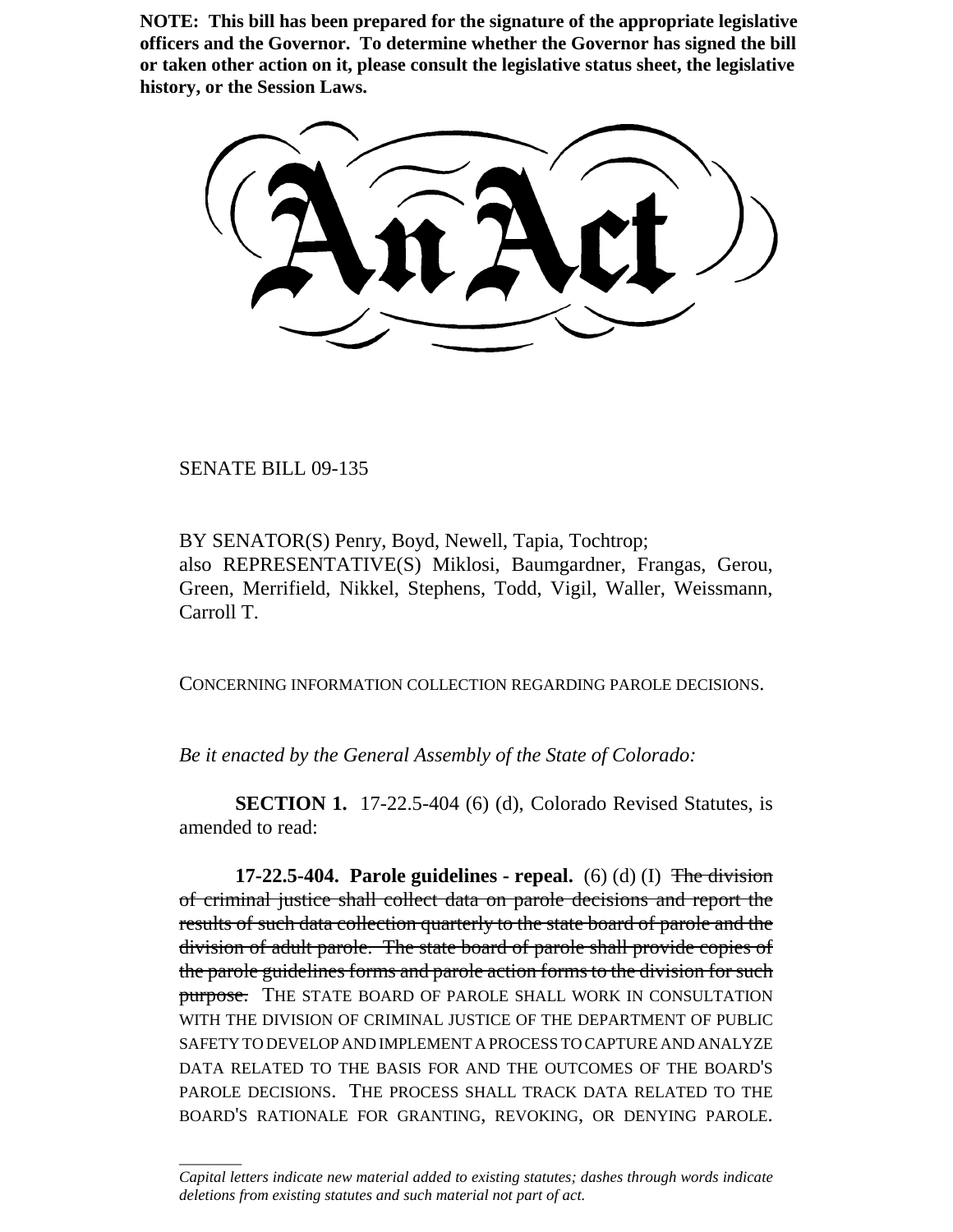WHEN THE BOARD GRANTS PAROLE, THE PROCESS SHALL ALSO TRACK DATA RELATED TO WHETHER THE OFFENDER HAS PREVIOUSLY RECIDIVATED, THE TYPE OF RE-ENTRY PROGRAM GIVEN TO THE OFFENDER AS A PART OF THE OFFENDER'S PAROLE PLAN, AND WHETHER THE OFFENDER RECIDIVATES WHILE ON PAROLE.

(II) THE STATE BOARD OF PAROLE SHALL PROVIDE THE DATA TO THE DIVISION OF CRIMINAL JUSTICE OF THE DEPARTMENT OF PUBLIC SAFETY FOR ANALYSIS. THE DIVISION OF CRIMINAL JUSTICE SHALL ANALYZE THE DATA RECEIVED PURSUANT TO THIS SUBPARAGRAPH (II) AND SHALL PROVIDE ITS ANALYSIS TO THE BOARD. THE BOARD AND THE DIVISION OF CRIMINAL JUSTICE SHALL USE THE DATA AND ANALYSIS TO IDENTIFY SPECIFIC FACTORS THAT ARE IMPORTANT IN THE DECISION-MAKING PROCESS.

(III) THE DIVISION OF CRIMINAL JUSTICE OF THE DEPARTMENT OF PUBLIC SAFETY SHALL PROVIDE THE STATE BOARD OF PAROLE WITH TRAINING REGARDING HOW TO USE THE DATA OBTAINED AND ANALYZED PURSUANT TO SUBPARAGRAPH (II) OF THIS PARAGRAPH (d) TO FACILITATE THE BOARD'S FUTURE DECISION-MAKING.

(IV) (A) ON OR BEFORE NOVEMBER 1, 2009, THE STATE BOARD OF PAROLE AND THE DIVISION OF CRIMINAL JUSTICE OF THE DEPARTMENT OF PUBLIC SAFETY SHALL ISSUE A REPORT TO THE GENERAL ASSEMBLY REGARDING THE PROGRESS OF THE IMPLEMENTATION OF THIS PARAGRAPH (d) AND EACH NOVEMBER 1 THEREAFTER, THE STATE BOARD OF PAROLE AND THE DIVISION OF CRIMINAL JUSTICE IN THE DEPARTMENT OF PUBLIC SAFETY SHALL UPDATE THE REPORT.

(B) THIS SUBPARAGRAPH (IV) IS REPEALED, EFFECTIVE JULY 1,2012.

**SECTION 2.** 24-33.5-503 (1), Colorado Revised Statutes, is amended BY THE ADDITION OF A NEW PARAGRAPH to read:

**24-33.5-503. Duties of division.** (1) The division has the following duties:

(t) TO ANALYZE THE DATA FROM THE STATE BOARD OF PAROLE PROVIDED TO THE DIVISION PURSUANT TO SECTION 17-22.5-404 (6), C.R.S., AND TO PROVIDE TRAINING TO THE BOARD, PURSUANT TO SECTION 17-22.5-404 (6),C.R.S., REGARDING HOW TO USE THE DATA OBTAINED AND

### PAGE 2-SENATE BILL 09-135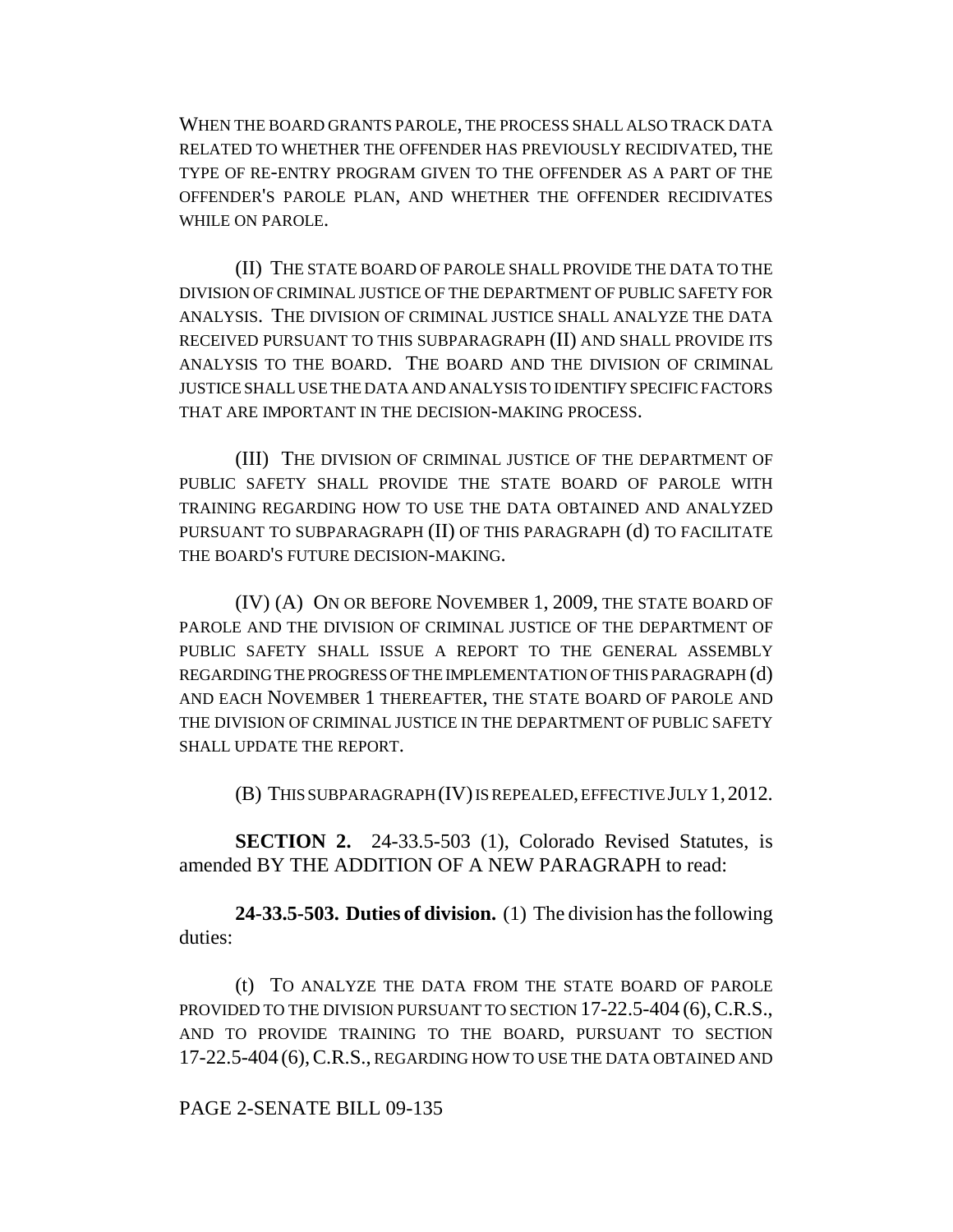### ANALYZED TO FACILITATE THE BOARD'S DECISION-MAKING.

**SECTION 3. No appropriation.** The general assembly has determined that this act can be implemented within existing appropriations, and therefore no separate appropriation of state moneys is necessary to carry out the purposes of this act.

**SECTION 4. Act subject to petition - effective date.** This act shall take effect at 12:01 a.m. on the day following the expiration of the ninety-day period after final adjournment of the general assembly that is allowed for submitting a referendum petition pursuant to article V, section 1 (3) of the state constitution, (August 5, 2009, if adjournment sine die is on May 6, 2009); except that, if a referendum petition is filed against this act or an item, section, or part of this act within such period, then the act, item,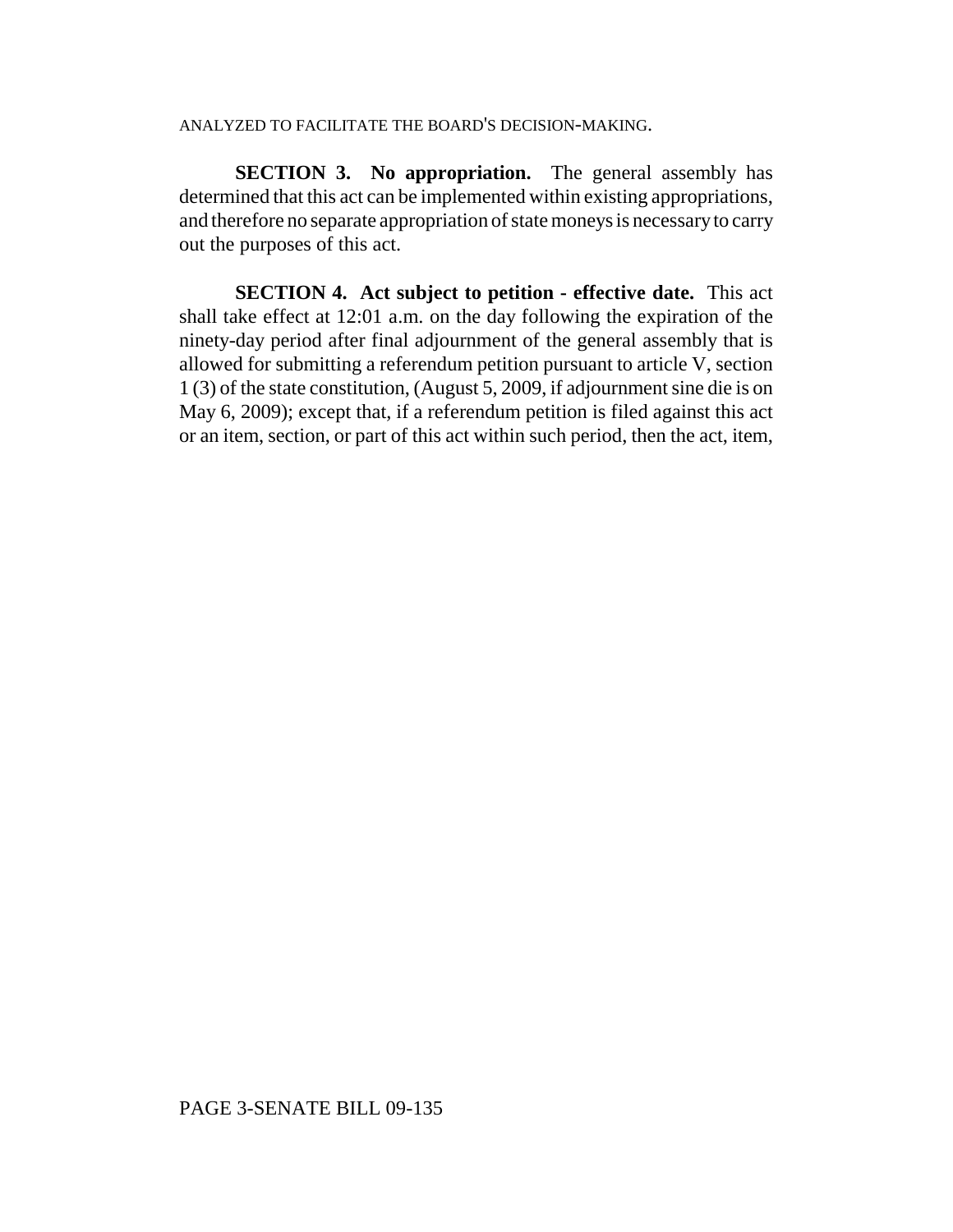section, or part, if approved by the people, shall take effect on the date of the official declaration of the vote thereon by proclamation of the governor.

\_\_\_\_\_\_\_\_\_\_\_\_\_\_\_\_\_\_\_\_\_\_\_\_\_\_\_\_ \_\_\_\_\_\_\_\_\_\_\_\_\_\_\_\_\_\_\_\_\_\_\_\_\_\_\_\_

\_\_\_\_\_\_\_\_\_\_\_\_\_\_\_\_\_\_\_\_\_\_\_\_\_\_\_\_ \_\_\_\_\_\_\_\_\_\_\_\_\_\_\_\_\_\_\_\_\_\_\_\_\_\_\_\_

Brandon C. Shaffer Terrance D. Carroll PRESIDENT OF SPEAKER OF THE HOUSE THE SENATE OF REPRESENTATIVES

Karen Goldman Marilyn Eddins SECRETARY OF CHIEF CLERK OF THE HOUSE THE SENATE OF REPRESENTATIVES

APPROVED\_\_\_\_\_\_\_\_\_\_\_\_\_\_\_\_\_\_\_\_\_\_\_\_\_\_\_\_\_\_\_\_\_\_\_\_\_\_\_\_

 Bill Ritter, Jr. GOVERNOR OF THE STATE OF COLORADO

 $\frac{1}{\sqrt{2}}$  ,  $\frac{1}{\sqrt{2}}$  ,  $\frac{1}{\sqrt{2}}$  ,  $\frac{1}{\sqrt{2}}$  ,  $\frac{1}{\sqrt{2}}$  ,  $\frac{1}{\sqrt{2}}$  ,  $\frac{1}{\sqrt{2}}$  ,  $\frac{1}{\sqrt{2}}$  ,  $\frac{1}{\sqrt{2}}$  ,  $\frac{1}{\sqrt{2}}$  ,  $\frac{1}{\sqrt{2}}$  ,  $\frac{1}{\sqrt{2}}$  ,  $\frac{1}{\sqrt{2}}$  ,  $\frac{1}{\sqrt{2}}$  ,  $\frac{1}{\sqrt{2}}$ 

PAGE 4-SENATE BILL 09-135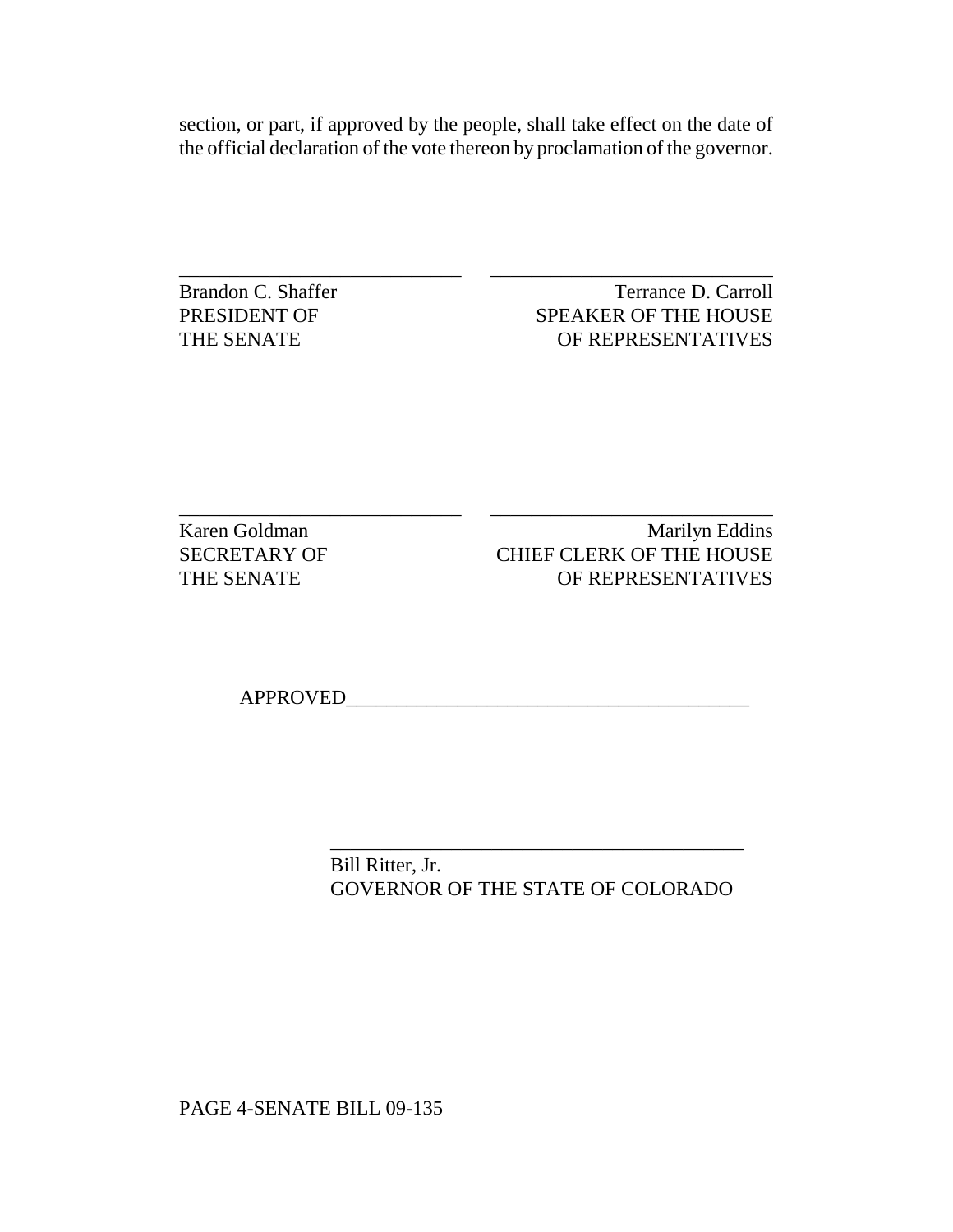## **APPENDIX C**

## **House Bill 2010-1374**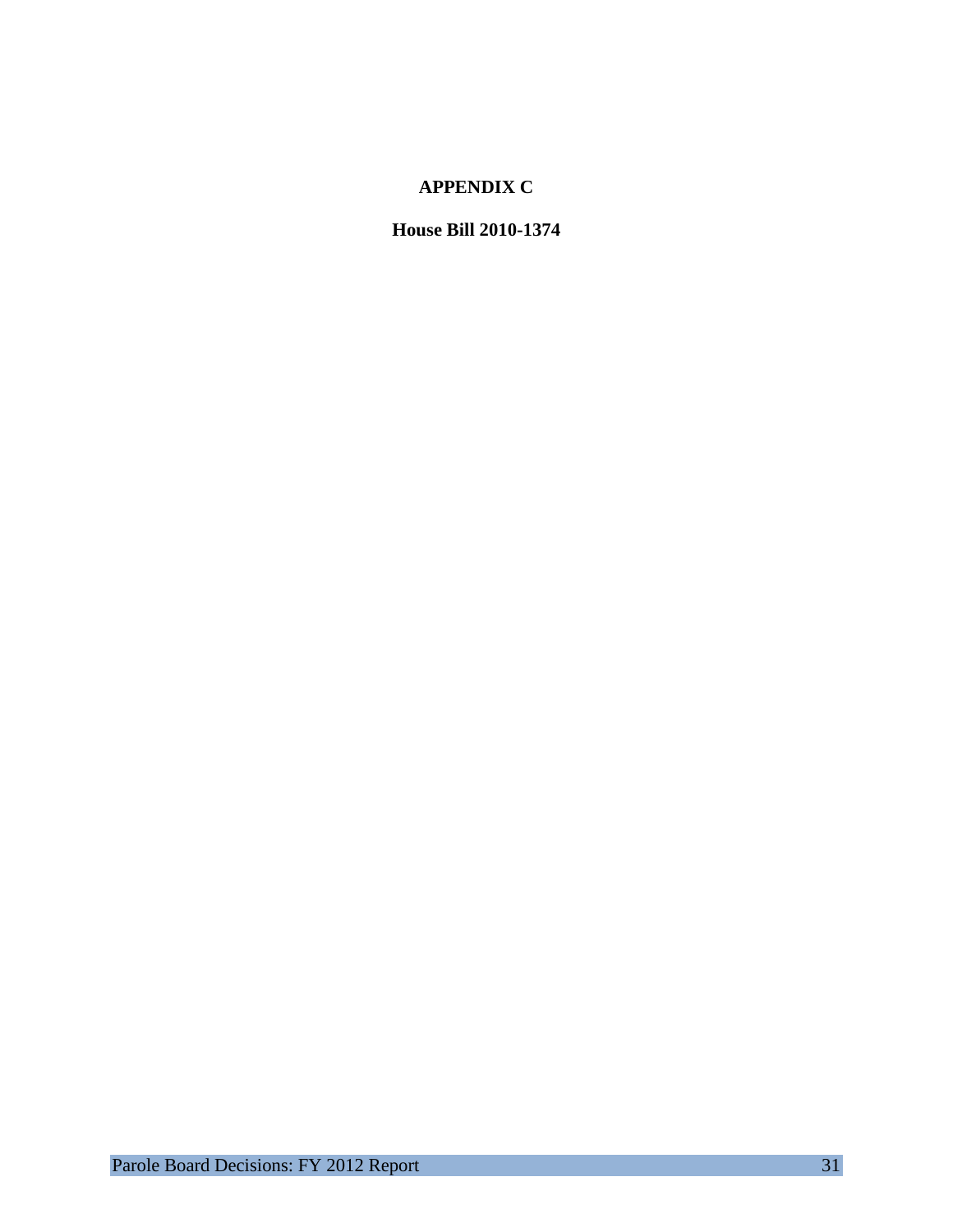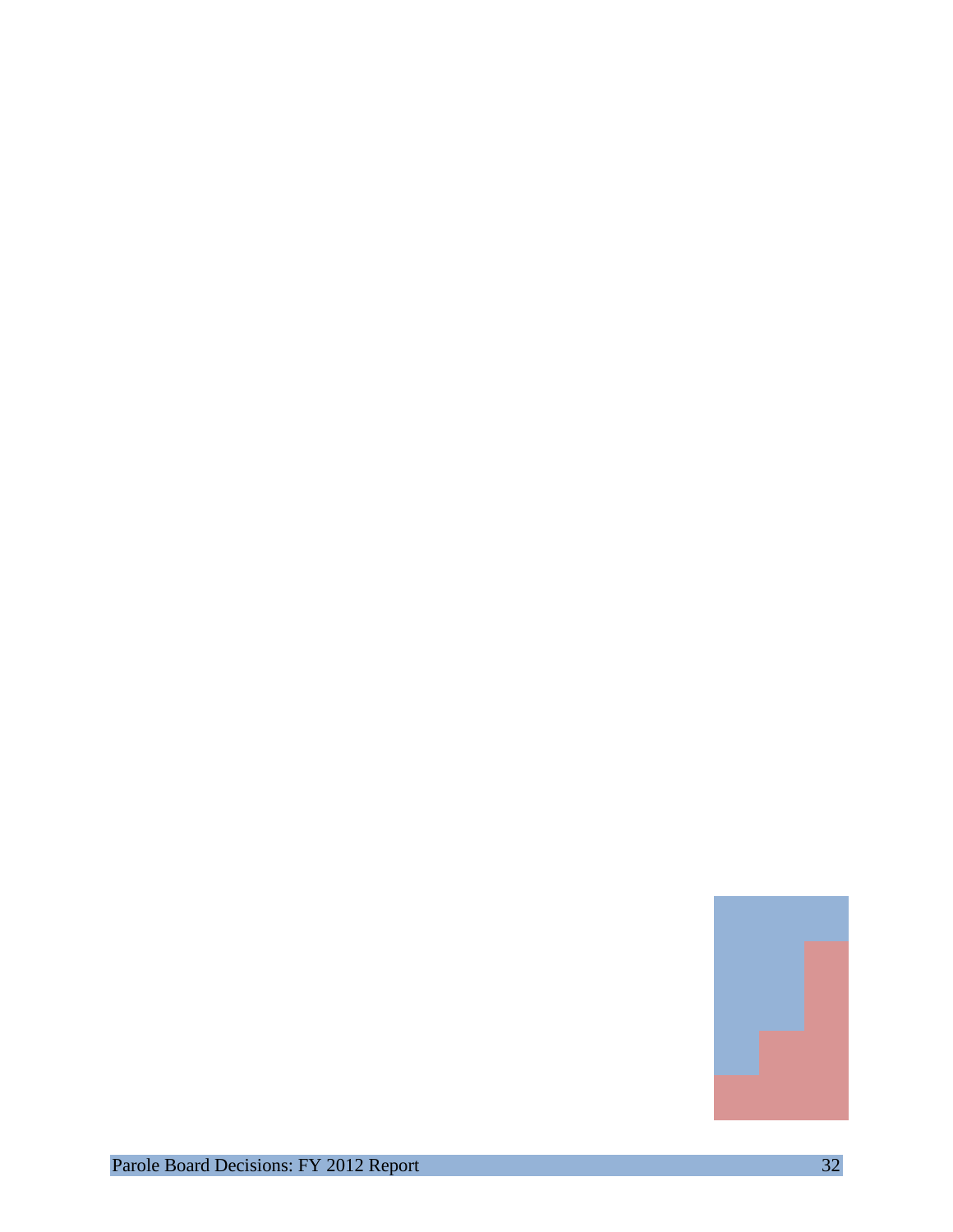**NOTE: This bill has been prepared for the signature of the appropriate legislative officers and the Governor. To determine whether the Governor has signed the bill or taken other action on it, please consult the legislative status sheet, the legislative history, or the Session Laws.**

HOUSE BILL 10-1374

\_\_\_\_\_\_\_\_

BY REPRESENTATIVE(S) Ferrandino, Levy, Waller, Casso, Fischer, Frangas, Kagan, Labuda, May, McCann, Middleton, Pace, Pommer, Ryden, Schafer S., Solano, Todd, Vigil, Carroll T., Court, Massey; also SENATOR(S) Penry, Morse, Steadman.

CONCERNING PAROLE, AND MAKING AN APPROPRIATION IN CONNECTION THEREWITH.

*Be it enacted by the General Assembly of the State of Colorado:*

**SECTION 1.** 16-11.7-103 (4), Colorado Revised Statutes, is amended BY THE ADDITION OF A NEW PARAGRAPH to read:

**16-11.7-103. Sex offender management board - creation - duties - repeal.** (4) The board shall carry out the following duties:

(l) DEVELOP THE SPECIFIC SEX OFFENDER RELEASE GUIDELINE INSTRUMENT AS DESCRIBED BY SECTION 17-22.5-404 (4) (c) (II), C.R.S.

**SECTION 2.** 16-11.7-103 (4), Colorado Revised Statutes, is amended BY THE ADDITION OF A NEW PARAGRAPH to read:

**16-11.7-103. Sex offender management board - creation - duties**

*Capital letters indicate new material added to existing statutes; dashes through words indicate deletions from existing statutes and such material not part of act.*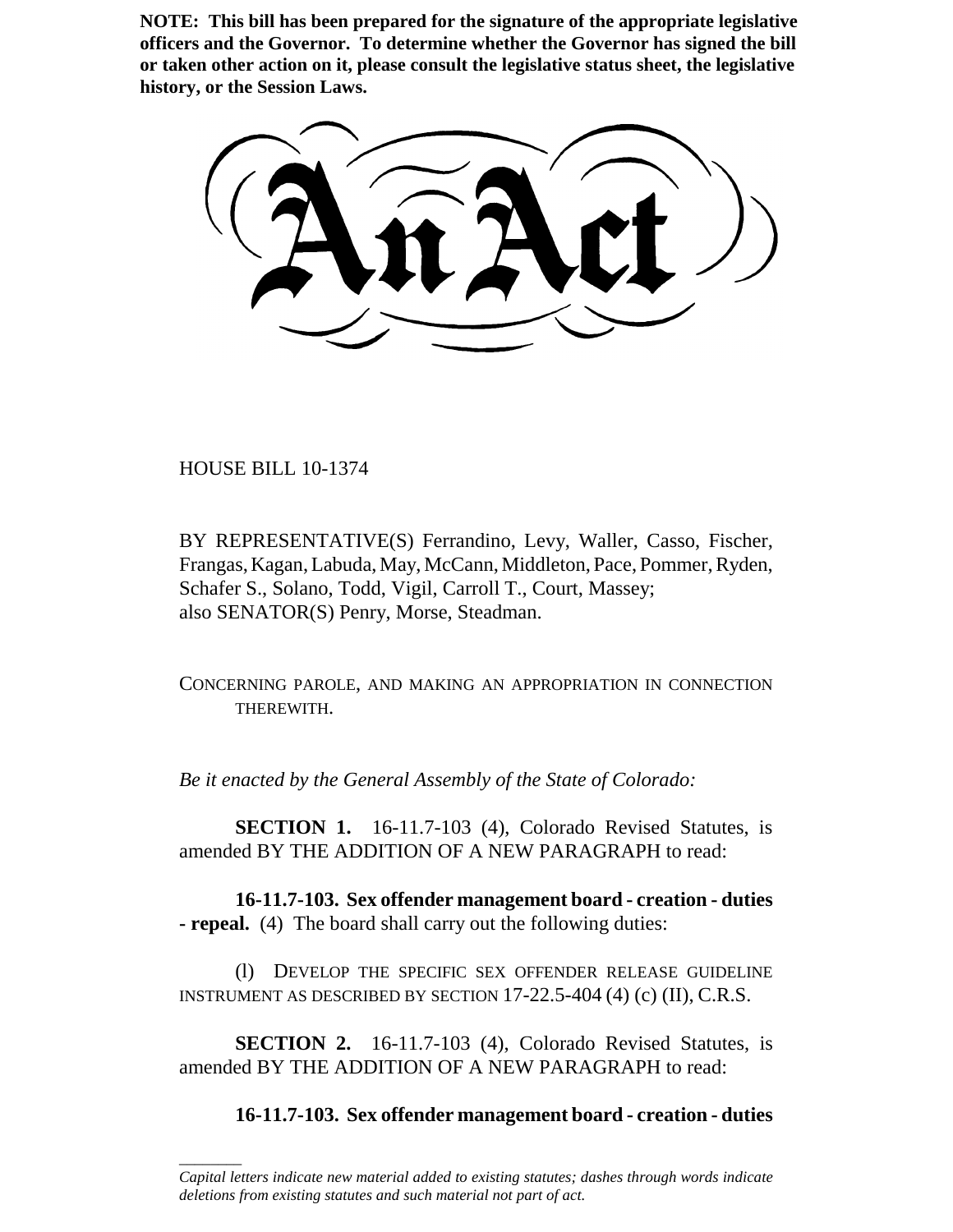**- repeal.** (4) The board shall carry out the following duties:

(l) THE BOARD SHALL DEVELOP THE SPECIFIC SEX OFFENDER RELEASE GUIDELINE INSTRUMENT AS DESCRIBED BY SECTION 17-22.5-404 (4) (c) (II), C.R.S.

**SECTION 3.** Part 1 of article 22.5 of title 17, Colorado Revised Statutes, is amended BY THE ADDITION OF A NEW SECTION to read:

**17-22.5-107. Administrative release and revocation guidelines - creation.** (1) (a) THE DIVISION OF CRIMINAL JUSTICE IN THE DEPARTMENT OF PUBLIC SAFETY, IN CONSULTATION WITH THE STATE BOARD OF PAROLE, SHALL DEVELOP AN ADMINISTRATIVE RELEASE GUIDELINE INSTRUMENT FOR USE BY THE BOARD IN EVALUATING APPLICATIONS FOR PAROLE.

(b) THE ADMINISTRATIVE RELEASE GUIDELINE INSTRUMENT SHALL BE USED TO PROVIDE THE STATE BOARD OF PAROLE WITH CONSISTENT AND COMPREHENSIVE INFORMATION RELEVANT TO THE FACTORS LISTED IN SECTION 17-22.5-404 (4) (a). THE INSTRUMENT SHALL INCLUDE A MATRIX OF ADVISORY-RELEASE-DECISION RECOMMENDATIONS FOR THE DIFFERENT RISK LEVELS.

(2) (a) THE DEPARTMENT OF CORRECTIONS, IN CONSULTATION WITH THE STATE BOARD OF PAROLE, SHALL DEVELOP ADMINISTRATIVE REVOCATION GUIDELINES FOR USE BY THE BOARD IN EVALUATING COMPLAINTS FILED FOR PAROLE REVOCATION.

(b) THE ADMINISTRATIVE REVOCATION GUIDELINES SHALL BE USED TO PROVIDE THE STATE BOARD OF PAROLE WITH CONSISTENT AND COMPREHENSIVE INFORMATION BASED ON THE FACTORS IDENTIFIED IN SECTION 17-22.5-404 (5) (a). THE GUIDELINES SHALL INCLUDE A MATRIX OF ADVISORY-DECISION RECOMMENDATIONS FOR THE DIFFERENT RISK LEVELS.

**SECTION 4.** 17-2-207 (3), Colorado Revised Statutes, is amended to read:

**17-2-207. Parole - regulations.** (3) Offenders on parole shall remain under legal custody and shall be subject at any time to be returned to a correctional facility. If any paroled offender leaves the state without lawful permission, he shall be held as a parole violator and arrested as such.

### PAGE 2-HOUSE BILL 10-1374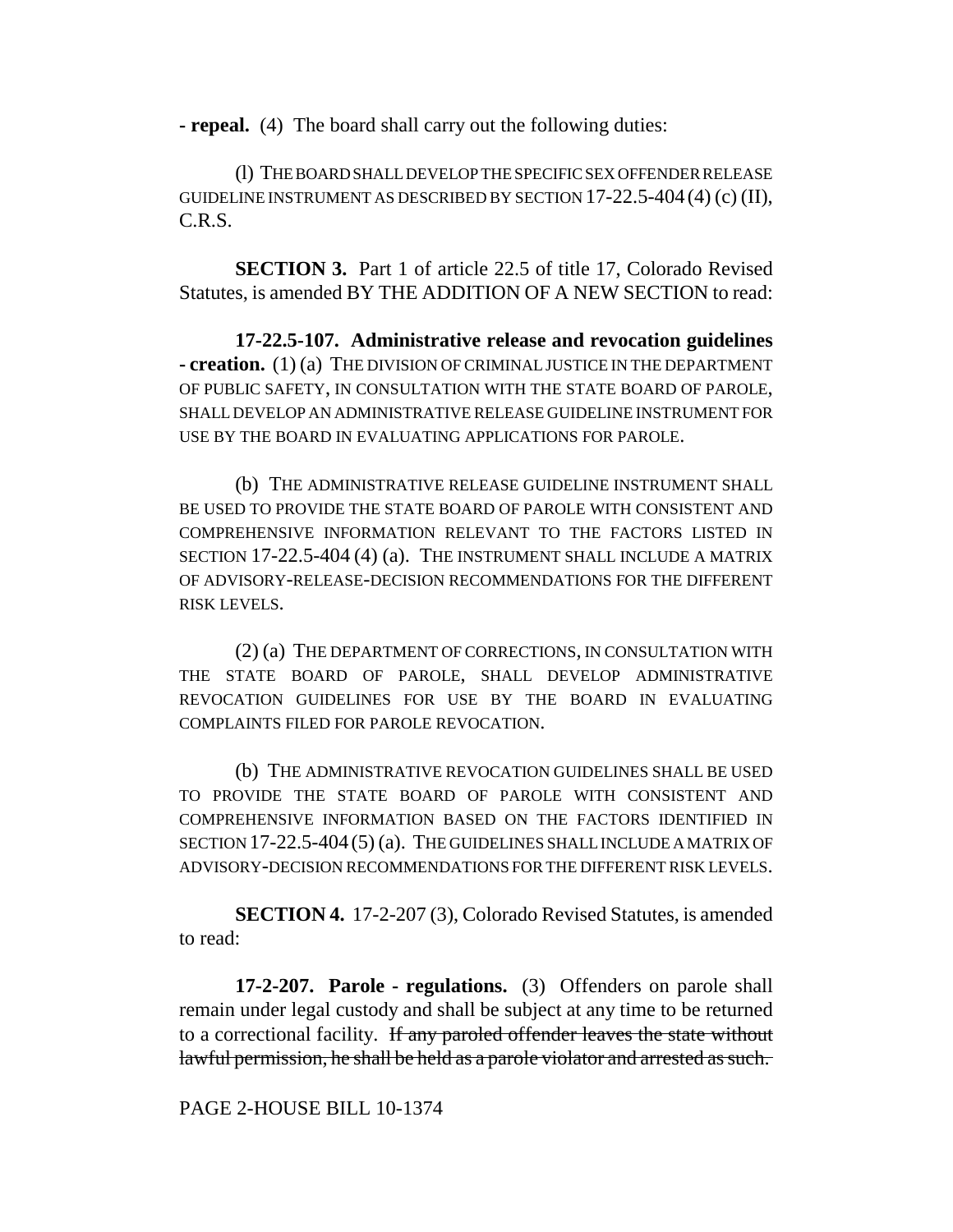If any parolee not paroled to reside in a county in which a correctional facility is located is found within the boundaries of such county without lawful permission, or if any parolee who is paroled to reside in such county or is in such county without lawful permission is found within the boundaries of state property without lawful permission, he shall be arrested as a parole violator.

**SECTION 5.** 17-22.5-405 (1.5) (a) and (6), Colorado Revised Statutes, are amended to read:

**17-22.5-405. Earned time - earned release time.** (1.5) (a) Earned time, not to exceed twelve days for each month of incarceration or parole, may be deducted from an inmate's sentence if the inmate:

(I) Is serving a sentence for a class 4, class 5, or class 6 felony;

(II) Has NOT incurred  $m\sigma$  A CLASS I code of penal discipline violations while incarcerated VIOLATION WITHIN THE TWENTY-FOUR MONTHS IMMEDIATELY PRECEDING THE TIME OF CREDITING OR DURING HIS OR HER ENTIRE TERM OF INCARCERATION IF THE TERM IS LESS THAN TWENTY-FOUR MONTHS OR A CLASS II CODE OF PENAL DISCIPLINE VIOLATION WITHIN THE TWELVE MONTHS IMMEDIATELY PRECEDING THE TIME OF CREDITING OR DURING HIS OR HER ENTIRE TERM OF INCARCERATION IF THE TERM IS LESS THAN TWELVE MONTHS;

(III) Has been IS program-compliant; and

(IV) Was not convicted of, and has not previously been convicted of, a FELONY crime DESCRIBED in SECTION 18-3-303, 18-3-305, 18-3-306, OR 18-6-701, sections 18-7-402 to 18-7-407, C.R.S., OR section 18-12-102 C.R.S., or section 18-12-109, C.R.S., or a FELONY crime listed in section 24-4.1-302 (1), C.R.S.

(6) Earned release time shall be scheduled by the parole board STATE BOARD OF PAROLE and the time computation unit in the department of corrections for inmates convicted of class 4 and class 5 felonies up to sixty days prior to the mandatory release date and for inmates convicted of class 6 felonies up to thirty days prior to the mandatory release date for inmates who meet the following criteria:

### PAGE 3-HOUSE BILL 10-1374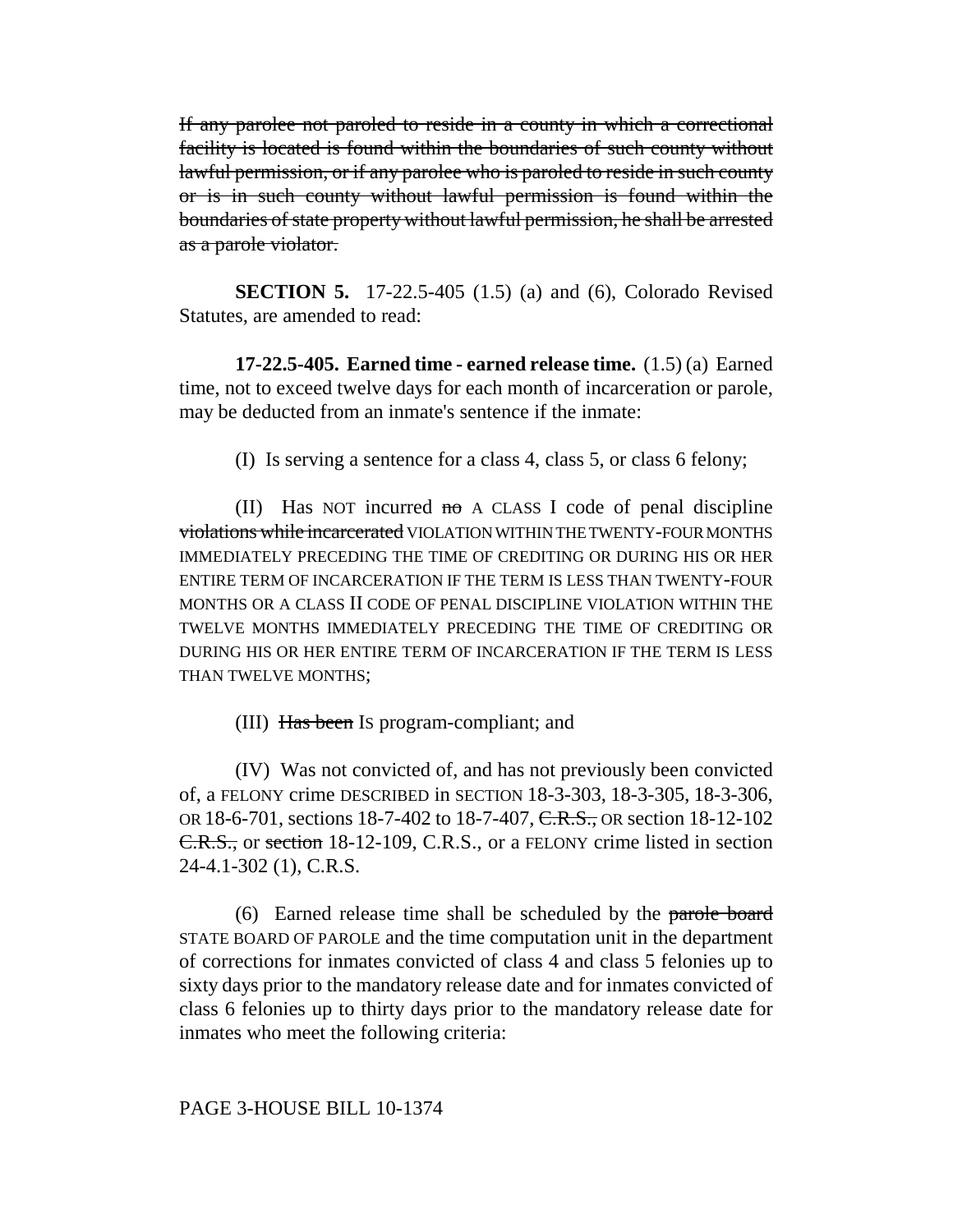(a) The inmate has no NOT INCURRED A CLASS I code of penal discipline violations VIOLATION WITHIN THE TWENTY-FOUR MONTHS IMMEDIATELY PRECEDING THE TIME OF CREDITING OR DURING HIS OR HER ENTIRE TERM OF INCARCERATION IF THE TERM IS LESS THAN TWENTY-FOUR MONTHS OR A CLASS II CODE OF PENAL DISCIPLINE VIOLATION WITHIN THE TWELVE MONTHS IMMEDIATELY PRECEDING THE TIME OF CREDITING OR DURING HIS OR HER ENTIRE TERM OF INCARCERATION IF THE TERM IS LESS THAN TWELVE MONTHS;

(b) The inmate is program-compliant; and

(c) The inmate was not convicted of, and has not previously been convicted of, a FELONY crime DESCRIBED in SECTION 18-3-303, 18-3-305, 18-3-306, OR 18-6-701, sections 18-7-402 to 18-7-407, C.R.S., OR section 18-12-102 C.R.S., or section 18-12-109, C.R.S., or a FELONY crime listed in section 24-4.1-302 (1), C.R.S.

**SECTION 6.** 17-22.5-404, Colorado Revised Statutes, is REPEALED AND REENACTED, WITH AMENDMENTS, to read:

**17-22.5-404. Parole guidelines - repeal.** (1) THE GENERAL ASSEMBLY HEREBY FINDS THAT:

(a) THE RISK OF REOFFENSE SHALL BE THE CENTRAL CONSIDERATION BY THE STATE BOARD OF PAROLE IN MAKING DECISIONS RELATED TO THE TIMING AND CONDITIONS OF RELEASE ON PAROLE OR REVOCATION OF PAROLE;

(b) RESEARCH DEMONSTRATES THAT ACTUARIAL RISK ASSESSMENT TOOLS CAN PREDICT THE LIKELIHOOD OR RISK OF REOFFENSE WITH SIGNIFICANTLY GREATER ACCURACY THAN PROFESSIONAL JUDGMENT ALONE. EVIDENCE-BASED CORRECTIONAL PRACTICES PRIORITIZE THE USE OF ACTUARIAL RISK ASSESSMENT TOOLS TO PROMOTE PUBLIC SAFETY. THE BEST OUTCOMES ARE DERIVED FROM A COMBINATION OF EMPIRICALLY BASED ACTUARIAL TOOLS AND CLINICAL JUDGMENT.

(c) ALTHOUGH THE STATE BOARD OF PAROLE IS MADE UP OF INDIVIDUALS, USING STRUCTURED DECISION-MAKING UNITES THE PAROLE BOARD MEMBERS WITH A COMMON PHILOSOPHY AND SET OF GOALS AND PURPOSES WHILE RETAINING THE AUTHORITY OF INDIVIDUAL PAROLE BOARD

### PAGE 4-HOUSE BILL 10-1374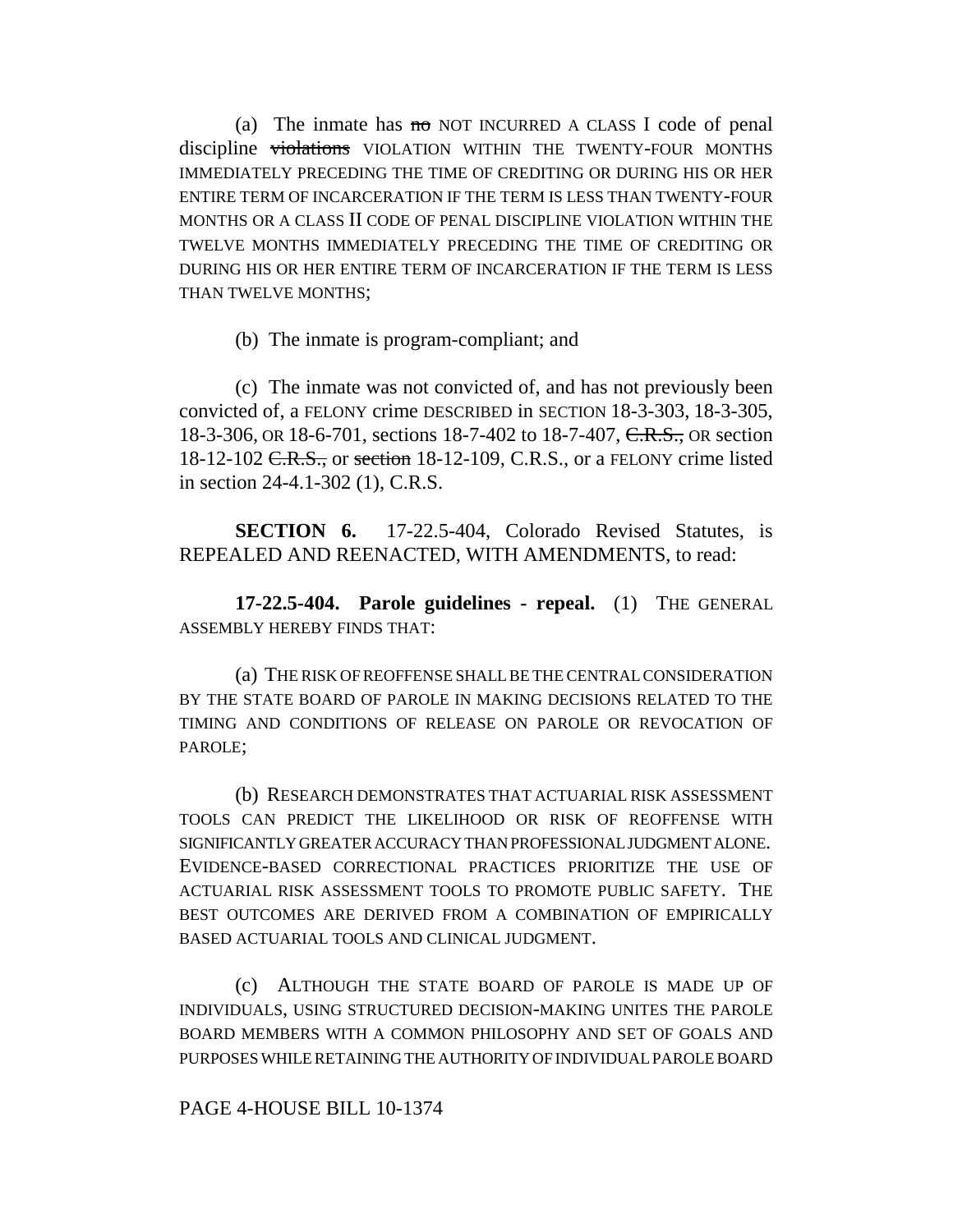MEMBERS TO MAKE DECISIONS THAT ARE APPROPRIATE FOR PARTICULAR SITUATIONS. EVIDENCE-BASED CORRECTIONAL PRACTICES SUPPORT THE USE OF STRUCTURED DECISION-MAKING.

(d) STRUCTURED DECISION-MAKING BY THE STATE BOARD OF PAROLE PROVIDES FOR GREATER ACCOUNTABILITY, STANDARDS FOR EVALUATING OUTCOMES, AND TRANSPARENCY OF DECISION-MAKING THAT CAN BE BETTER COMMUNICATED TO VICTIMS, OFFENDERS, OTHER CRIMINAL JUSTICE PROFESSIONALS, AND THE COMMUNITY; AND

(e) AN OFFENDER'S LIKELIHOOD OF SUCCESS MAY BE INCREASED BY ALIGNING THE INTENSITY AND TYPE OF PAROLE SUPERVISION, CONDITIONS OF RELEASE, AND SERVICES WITH ASSESSED RISK AND NEED LEVEL.

(2) (a) THE DIVISION OF CRIMINAL JUSTICE IN THE DEPARTMENT OF PUBLIC SAFETY SHALL DEVELOP THE COLORADO RISK ASSESSMENT SCALE TO BE USED BY THE STATE BOARD OF PAROLE IN CONSIDERING INMATES FOR RELEASE ON PAROLE. THE RISK ASSESSMENT SCALE SHALL INCLUDE CRITERIA THAT STATISTICALLY HAVE BEEN SHOWN TO BE GOOD PREDICTORS OF THE RISK OF REOFFENSE. THE DIVISION OF CRIMINAL JUSTICE SHALL VALIDATE THE COLORADO RISK ASSESSMENT SCALE AT LEAST EVERY FIVE YEARS OR MORE OFTEN IF THE PREDICTIVE ACCURACY, AS DETERMINED BY DATA COLLECTION AND ANALYSIS, FALLS BELOW AN ACCEPTABLE LEVEL OF PREDICTIVE ACCURACY AS DETERMINED BY THE DIVISION OF CRIMINAL JUSTICE, THE STATE BOARD OF PAROLE, AND THE DIVISION OF ADULT PAROLE IN THE DEPARTMENT OF CORRECTIONS.

(b) THE DIVISION OF CRIMINAL JUSTICE, THE DEPARTMENT OF CORRECTIONS, AND THE STATE BOARD OF PAROLE SHALL COOPERATE TO DEVELOP PAROLE BOARD ACTION FORMS CONSISTENT WITH THIS SECTION THAT CAPTURE THE RATIONALE FOR DECISION-MAKING THAT SHALL BE PUBLISHED AS OFFICIAL FORMS OF THE DEPARTMENT OF CORRECTIONS. VICTIM IDENTITY AND INPUT SHALL BE PROTECTED FROM DISPLAY ON THE PAROLE BOARD ACTION FORM OR ANY PAROLE HEARING REPORT THAT MAY BECOME A PART OF AN INMATE RECORD.

(c) THE DIVISION OF CRIMINAL JUSTICE, IN COOPERATION WITH THE DEPARTMENT OF CORRECTIONS AND THE STATE BOARD OF PAROLE, SHALL PROVIDE TRAINING ON THE USE OF THE ADMINISTRATIVE RELEASE GUIDELINE INSTRUMENT DEVELOPED PURSUANT TO SECTION 17-22.5-107 (1) AND THE

### PAGE 5-HOUSE BILL 10-1374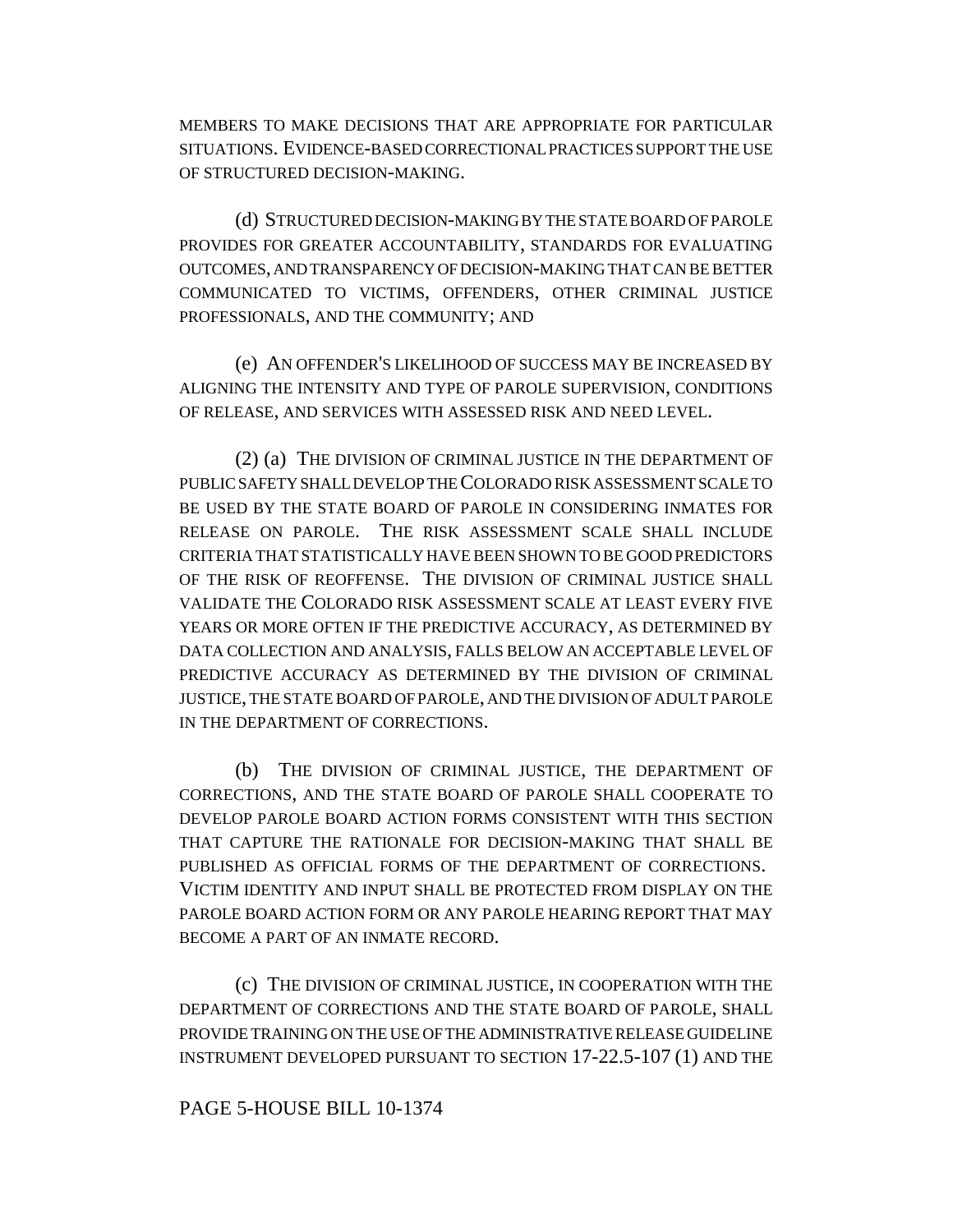COLORADO RISK ASSESSMENT SCALE TO PERSONNEL OF THE DEPARTMENT OF CORRECTIONS, THE STATE BOARD OF PAROLE, ADMINISTRATIVE HEARING OFFICERS, AND RELEASE HEARING OFFICERS. THE DIVISION SHALL CONDUCT THE TRAINING ON A SEMIANNUAL BASIS.

(d) THE DEPARTMENT OF CORRECTIONS, IN COOPERATION WITH THE STATE BOARD OF PAROLE, SHALL PROVIDE TRAINING ON THE USE OF THE ADMINISTRATIVE REVOCATION GUIDELINES DEVELOPED PURSUANT TO SECTION 17-22.5-107 (2) TO PERSONNEL OF THE DEPARTMENT OF CORRECTIONS, THE STATE BOARD OF PAROLE, AND ADMINISTRATIVE HEARING OFFICERS. THE DEPARTMENT SHALL CONDUCT THE TRAINING SEMIANNUALLY.

(3) FOR A PERSON SENTENCED FOR A CLASS 2, CLASS 3, CLASS 4, CLASS 5, OR CLASS 6 FELONY WHO IS ELIGIBLE FOR PAROLE PURSUANT TO SECTION 17-22.5-403, OR A PERSON WHO IS ELIGIBLE FOR PAROLE PURSUANT TO SECTION 17-22.5-403.7, THE STATE BOARD OF PAROLE MAY CONSIDER ALL APPLICATIONS FOR PAROLE, AS WELL AS ALL PERSONS TO BE SUPERVISED UNDER ANY INTERSTATE COMPACT. THE STATE BOARD OF PAROLE MAY PAROLE ANY PERSON WHO IS SENTENCED OR COMMITTED TO A CORRECTIONAL FACILITY WHEN THE BOARD DETERMINES, BY USING, WHERE AVAILABLE, EVIDENCE-BASED PRACTICES AND THE GUIDELINES ESTABLISHED BY THIS SECTION, THAT THERE IS A REASONABLE PROBABILITY THAT THE PERSON WILL NOT VIOLATE THE LAW WHILE ON PAROLE AND THAT THE PERSON'S RELEASE FROM INSTITUTIONAL CUSTODY IS COMPATIBLE WITH PUBLIC SAFETY AND THE WELFARE OF SOCIETY. THE STATE BOARD OF PAROLE SHALL FIRST CONSIDER THE RISK OF REOFFENSE IN EVERY RELEASE DECISION IT MAKES.

(4) (a) IN CONSIDERING OFFENDERS FOR PAROLE, THE STATE BOARD OF PAROLE SHALL CONSIDER THE TOTALITY OF THE CIRCUMSTANCES, WHICH INCLUDE, BUT NEED NOT BE LIMITED TO, THE FOLLOWING FACTORS:

(I) THE TESTIMONY OR WRITTEN STATEMENT FROM THE VICTIM OF THE CRIME, OR A RELATIVE OF THE VICTIM, OR A DESIGNEE, PURSUANT TO SECTION 17-2-214;

(II) THE ACTUARIAL RISK OF REOFFENSE;

(III) THE OFFENDER'S ASSESSED CRIMINOGENIC NEED LEVEL;

### PAGE 6-HOUSE BILL 10-1374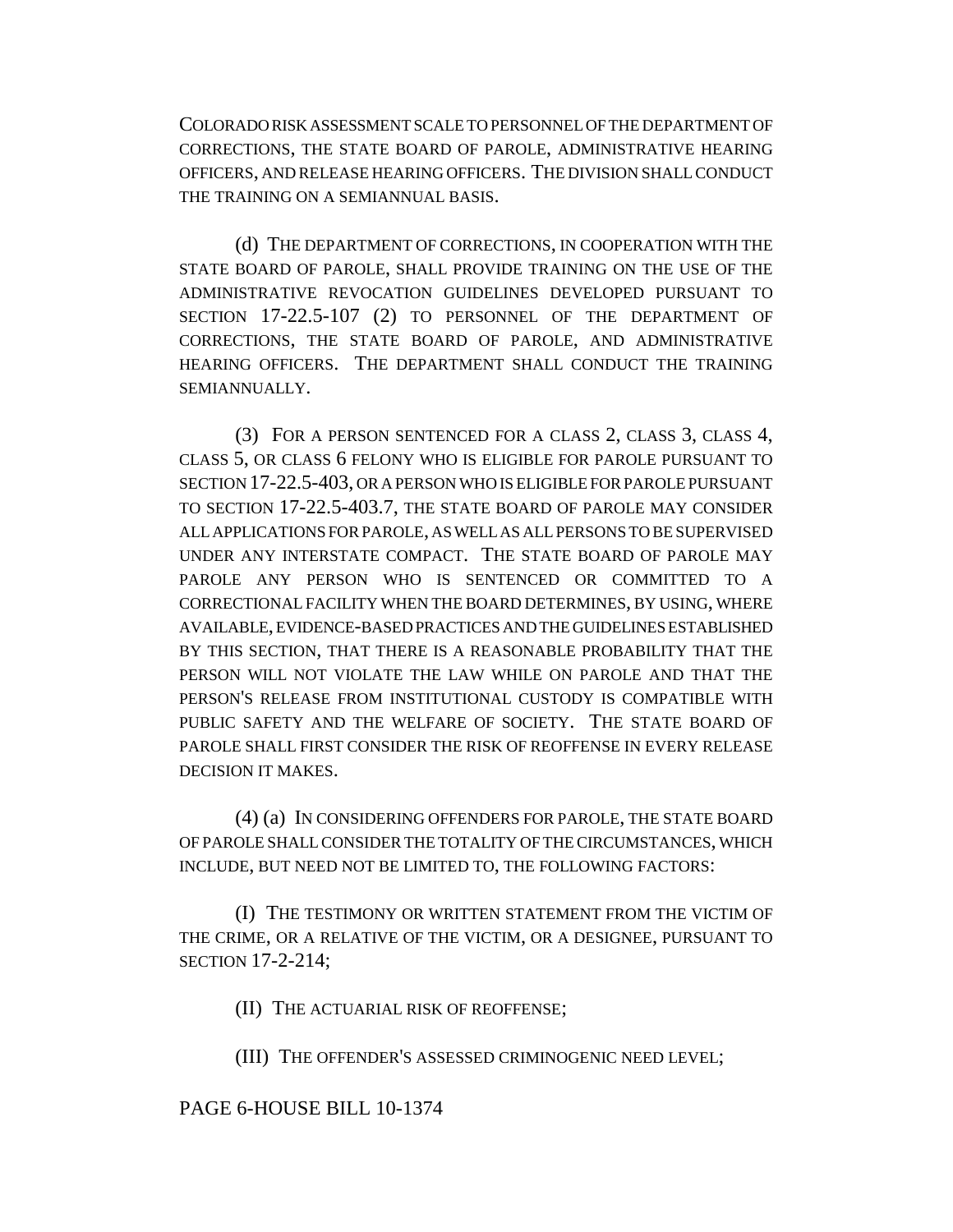(IV) THE OFFENDER'S PROGRAM OR TREATMENT PARTICIPATION AND PROGRESS;

(V) THE OFFENDER'S INSTITUTIONAL CONDUCT;

(VI) THE ADEQUACY OF THE OFFENDER'S PAROLE PLAN;

(VII) WHETHER THE OFFENDER WHILE UNDER SENTENCE HAS THREATENED OR HARASSED THE VICTIM OR THE VICTIM'S FAMILY OR HAS CAUSED THE VICTIM OR THE VICTIM'S FAMILY TO BE THREATENED OR HARASSED, EITHER VERBALLY OR IN WRITING;

(VIII) AGGRAVATING OR MITIGATING FACTORS FROM THE CRIMINAL CASE;

(IX) THE TESTIMONY OR WRITTEN STATEMENT FROM A PROSPECTIVE PAROLE SPONSOR, EMPLOYER, OR OTHER PERSON WHO WOULD BE AVAILABLE TO ASSIST THE OFFENDER IF RELEASED ON PAROLE;

(X) WHETHER THE OFFENDER HAD PREVIOUSLY ABSCONDED OR ESCAPED OR ATTEMPTED TO ABSCOND OR ESCAPE WHILE ON COMMUNITY SUPERVISION; AND

(XI) WHETHER THE OFFENDER COMPLETED OR WORKED TOWARDS COMPLETING A HIGH SCHOOL DIPLOMA, A GENERAL EQUIVALENCY DEGREE, OR A COLLEGE DEGREE DURING HIS OR HER PERIOD OF INCARCERATION.

(b) THE STATE BOARD OF PAROLE SHALL USE THE COLORADO RISK ASSESSMENT SCALE THAT IS DEVELOPED BY THE DIVISION OF CRIMINAL JUSTICE IN THE DEPARTMENT OF PUBLIC SAFETY PURSUANT TO PARAGRAPH (a) OF SUBSECTION (2) OF THIS SECTION IN CONSIDERING INMATES FOR RELEASE ON PAROLE.

(c) (I) EXCEPT AS PROVIDED IN SUBPARAGRAPH (II) OF THIS PARAGRAPH (c), THE STATE BOARD OF PAROLE SHALL ALSO USE THE ADMINISTRATIVE RELEASE GUIDELINE INSTRUMENT DEVELOPED PURSUANT TO SECTION 17-22.5-107 (1) IN EVALUATING AN APPLICATION FOR PAROLE.

(II) THE ADMINISTRATIVE RELEASE GUIDELINE INSTRUMENT SHALL NOT BE USED IN CONSIDERING THOSE INMATES CLASSIFIED AS SEX

### PAGE 7-HOUSE BILL 10-1374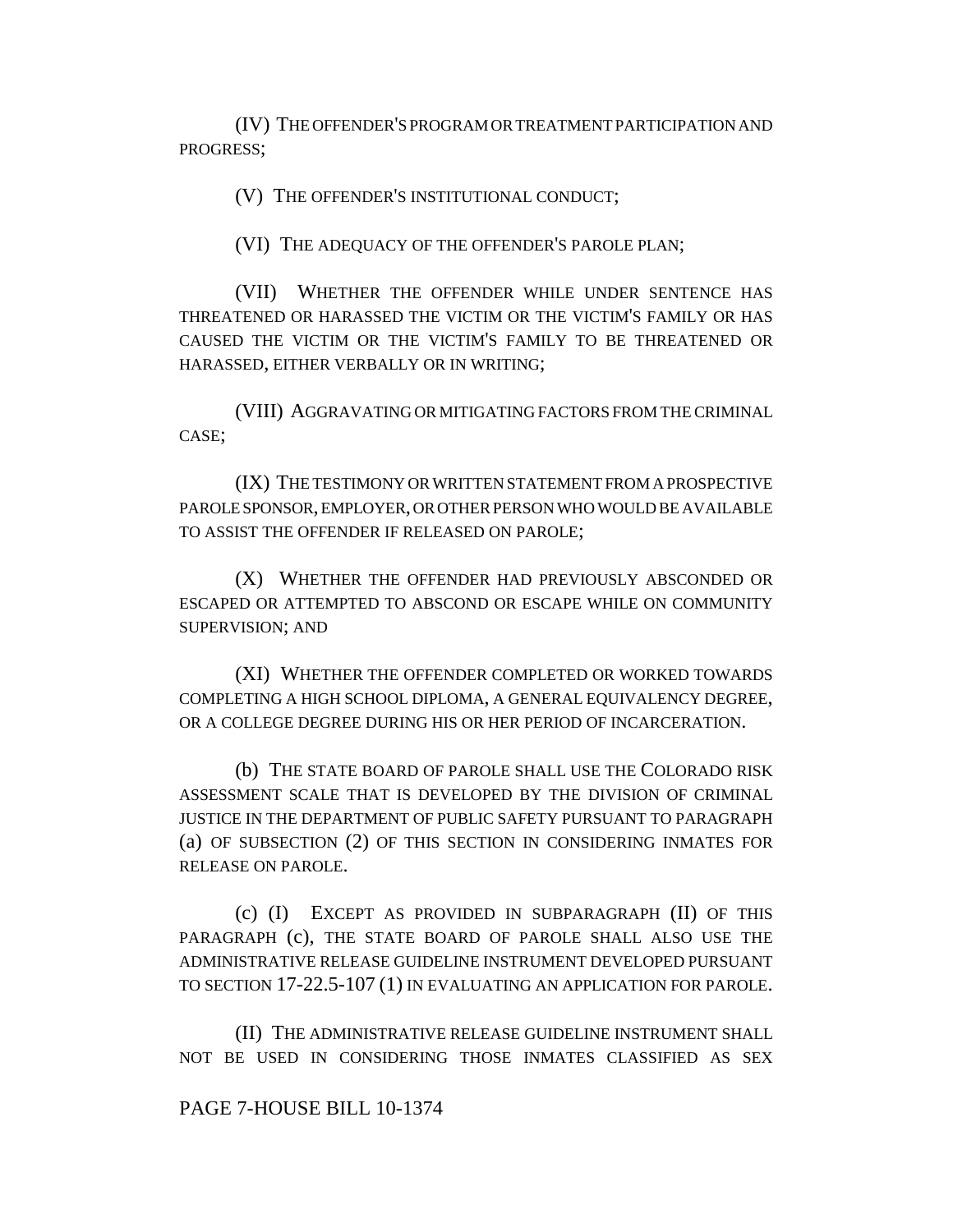OFFENDERS WITH INDETERMINATE SENTENCES FOR WHOM THE SEX OFFENDER MANAGEMENT BOARD PURSUANT TO SECTION 18-1.3-1009, C.R.S., HAS ESTABLISHED SEPARATE AND DISTINCT RELEASE GUIDELINES. THE SEX OFFENDER MANAGEMENT BOARD IN COLLABORATION WITH THE DEPARTMENT OF CORRECTIONS, THE JUDICIAL DEPARTMENT, THE DIVISION OF CRIMINAL JUSTICE IN THE DEPARTMENT OF PUBLIC SAFETY, AND THE STATE BOARD OF PAROLE SHALL DEVELOP A SPECIFIC SEX OFFENDER RELEASE GUIDELINE INSTRUMENT FOR USE BY THE STATE BOARD OF PAROLE FOR THOSE INMATES CLASSIFIED AS SEX OFFENDERS WITH DETERMINATE SENTENCES.

(5) (a) IN CONDUCTING A PAROLE REVOCATION HEARING, THE STATE BOARD OF PAROLE AND THE ADMINISTRATIVE HEARING OFFICER SHALL CONSIDER, WHERE AVAILABLE, EVIDENCE-BASED PRACTICES AND SHALL CONSIDER, BUT NEED NOT BE LIMITED TO, THE FOLLOWING FACTORS:

(I) A DETERMINATION BY THE STATE BOARD OF PAROLE THAT A PAROLEE COMMITTED A NEW CRIME WHILE ON PAROLE, IF APPLICABLE;

(II) THE PAROLEE'S ACTUARIAL RISK OF REOFFENSE;

(III) THE SERIOUSNESS OF THE TECHNICAL VIOLATION, IF APPLICABLE;

(IV) THE PAROLEE'S FREQUENCY OF TECHNICAL VIOLATIONS, IF APPLICABLE;

(V) THE PAROLEE'S EFFORTS TO COMPLY WITH A PREVIOUS CORRECTIVE ACTION PLAN OR OTHER REMEDIATION PLAN REQUIRED BY THE STATE BOARD OF PAROLE OR PAROLE OFFICER;

(VI) THE IMPOSITION OF INTERMEDIATE SANCTIONS BY THE PAROLE OFFICER IN RESPONSE TO THE TECHNICAL VIOLATIONS THAT MAY FORM THE BASIS OF THE COMPLAINT FOR REVOCATION; AND

(VII) WHETHER MODIFICATION OF PAROLE CONDITIONS IS APPROPRIATE AND CONSISTENT WITH PUBLIC SAFETY IN LIEU OF REVOCATION.

(b) THE STATE BOARD OF PAROLE SHALL USE THE ADMINISTRATIVE REVOCATION GUIDELINES DEVELOPED PURSUANT TO SECTION 17-22.5-107

### PAGE 8-HOUSE BILL 10-1374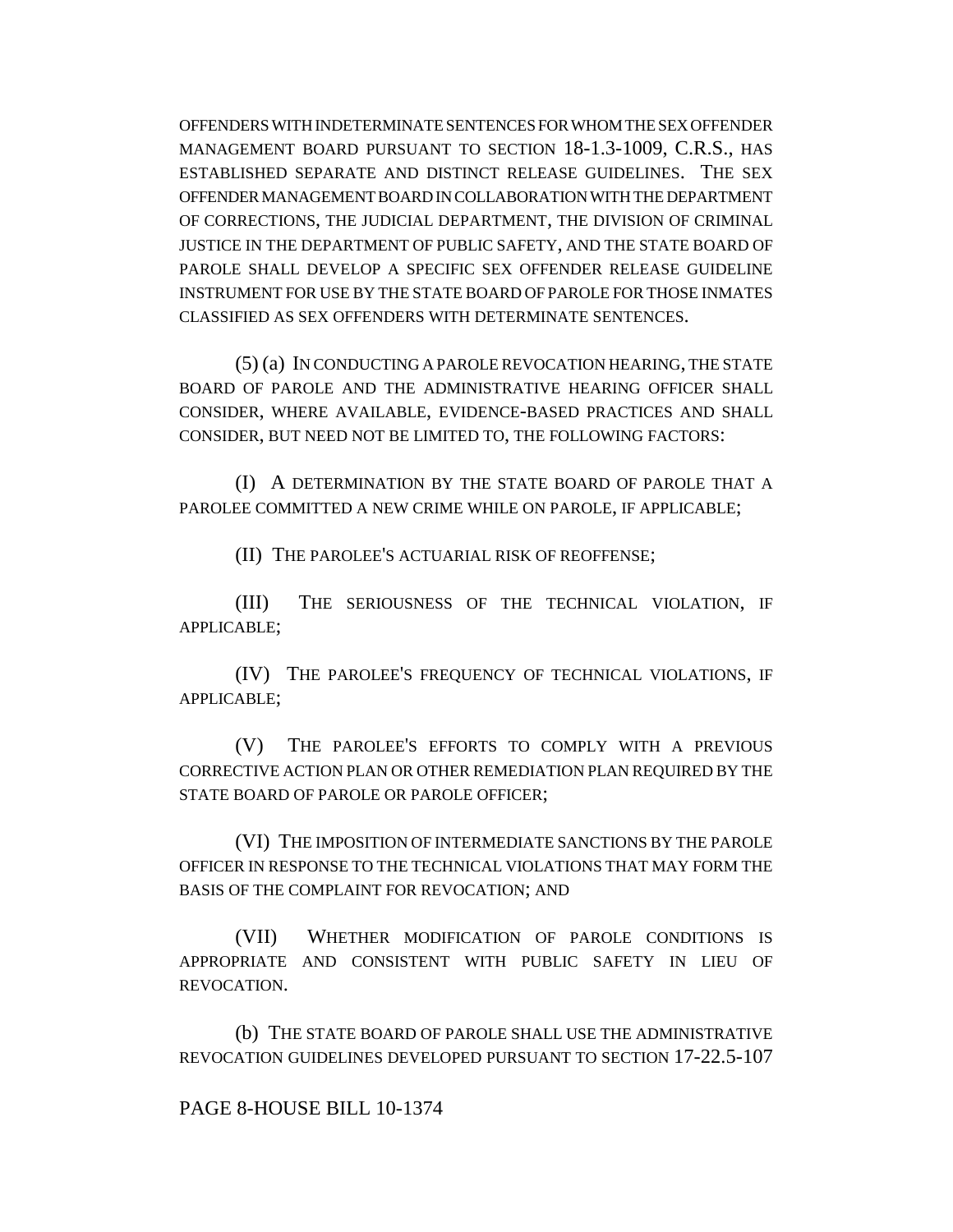(2), IN EVALUATING COMPLAINTS FILED FOR PAROLE REVOCATION.

(c) THE STATE BOARD OF PAROLE OR THE ADMINISTRATIVE HEARING OFFICER SHALL NOT REVOKE PAROLE FOR A TECHNICAL VIOLATION UNLESS THE BOARD OR ADMINISTRATIVE HEARING OFFICER DETERMINES ON THE RECORD THAT APPROPRIATE INTERMEDIATE SANCTIONS HAVE BEEN UTILIZED AND HAVE BEEN INEFFECTIVE OR THAT THE MODIFICATION OF CONDITIONS OF PAROLE OR THE IMPOSITION OF INTERMEDIATE SANCTIONS IS NOT APPROPRIATE OR CONSISTENT WITH PUBLIC SAFETY AND THE WELFARE OF SOCIETY.

(6) (a) THE STATE BOARD OF PAROLE SHALL WORK IN CONSULTATION WITH THE DIVISION OF CRIMINAL JUSTICE IN THE DEPARTMENT OF PUBLIC SAFETY AND THE DEPARTMENT OF CORRECTIONS TO DEVELOP AND IMPLEMENT A PROCESS TO COLLECT AND ANALYZE DATA RELATED TO THE BASIS FOR AND THE OUTCOMES OF THE BOARD'S PAROLE DECISIONS. THE PROCESS SHALL COLLECT DATA RELATED TO THE BOARD'S RATIONALE FOR GRANTING, REVOKING, OR DENYING PAROLE. ANY INFORMATION RELATING TO VICTIM IDENTIFICATION OR VICTIM INPUT THAT IS IDENTIFIABLE TO AN INDIVIDUAL DEFENDANT OR CASE SHALL BE MAINTAINED, BUT KEPT CONFIDENTIAL AND RELEASED ONLY TO OTHER GOVERNMENT AGENCIES, PURSUANT TO A NONDISCLOSURE AGREEMENT, FOR THE PURPOSE OF ANALYSIS AND REPORTING, PURSUANT TO PARAGRAPH (c) OF THIS SUBSECTION (6). WHEN THE BOARD GRANTS PAROLE, THE PROCESS SHALL ALSO COLLECT DATA RELATED TO WHETHER THE OFFENDER HAS PREVIOUSLY RECIDIVATED, THE TYPE OF REENTRY PROGRAM GIVEN TO THE OFFENDER AS A PART OF THE OFFENDER'S PAROLE PLAN, AND WHETHER THE OFFENDER RECIDIVATES WHILE ON PAROLE.

(b) THE STATE BOARD OF PAROLE SHALL ALSO DETERMINE WHETHER A DECISION GRANTING, REVOKING, OR DENYING PAROLE CONFORMED WITH OR DEPARTED FROM THE ADMINISTRATIVE GUIDELINES CREATED PURSUANT TO SECTION 17-22.5-107 AND, IF THE DECISION WAS A DEPARTURE FROM THE GUIDELINES, THE REASON FOR THE DEPARTURE. THE DATA COLLECTED PURSUANT TO THIS PARAGRAPH (b) ARE SUBJECT TO THE SAME VICTIM PROTECTIONS DESCRIBED IN PARAGRAPH (a) OF THIS SUBSECTION (6).

(c) THE STATE BOARD OF PAROLE SHALL PROVIDE THE DATA COLLECTED PURSUANT TO THIS SUBSECTION (6) TO THE DIVISION OF CRIMINAL JUSTICE IN THE DEPARTMENT OF PUBLIC SAFETY FOR ANALYSIS.

### PAGE 9-HOUSE BILL 10-1374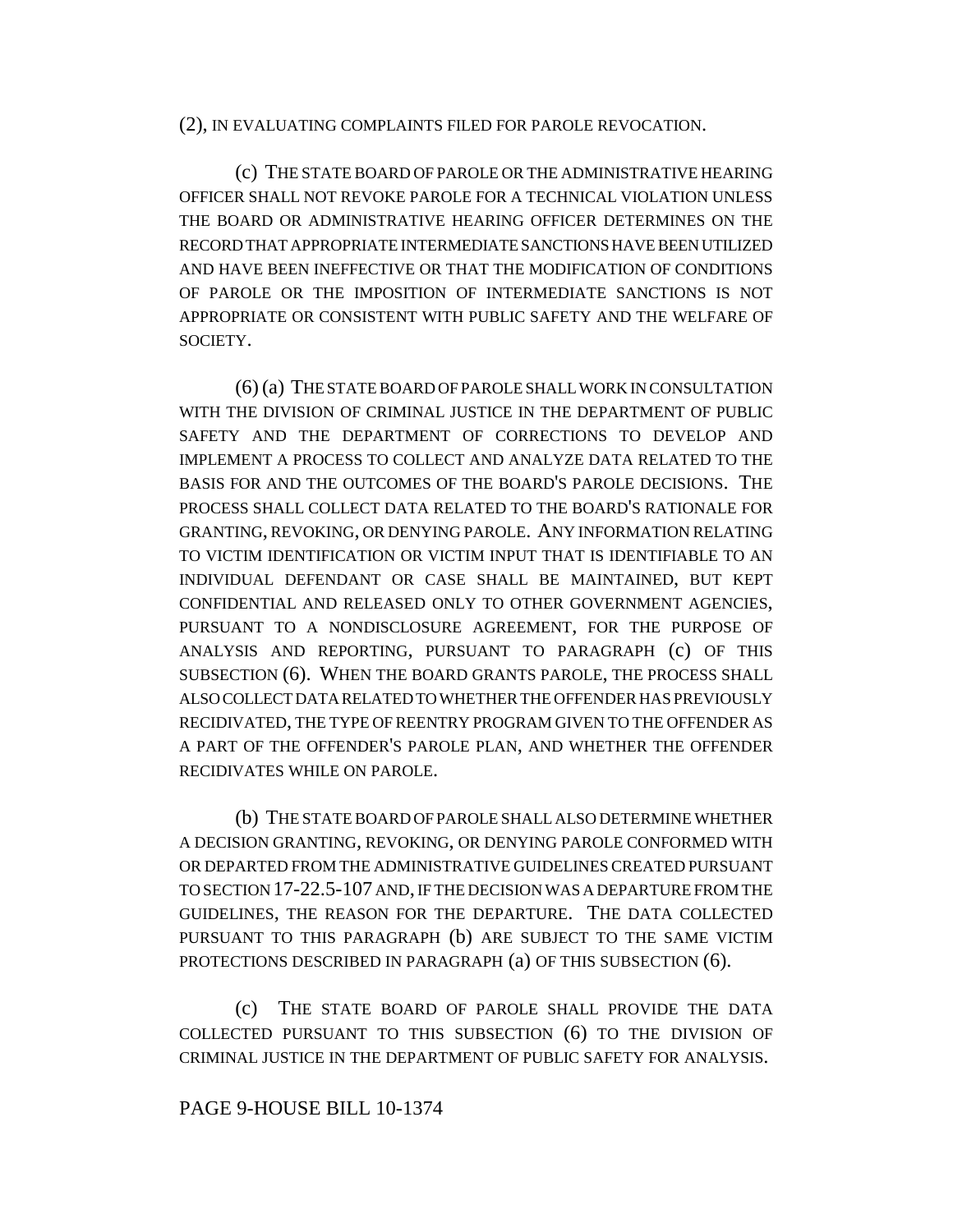THE DIVISION OF CRIMINAL JUSTICE SHALL ANALYZE THE DATA RECEIVED PURSUANT TO THIS PARAGRAPH (c) AND SHALL PROVIDE ITS ANALYSIS TO THE BOARD. THE BOARD AND THE DIVISION OF CRIMINAL JUSTICE SHALL USE THE DATA AND ANALYSIS TO IDENTIFY SPECIFIC FACTORS THAT ARE IMPORTANT IN THE DECISION-MAKING PROCESS.

(d) THE DIVISION OF CRIMINAL JUSTICE IN THE DEPARTMENT OF PUBLIC SAFETY SHALL PROVIDE THE STATE BOARD OF PAROLE WITH TRAINING REGARDING HOW TO USE THE DATA OBTAINED AND ANALYZED PURSUANT TO PARAGRAPH (c) OF THIS SUBSECTION (6) TO FACILITATE THE BOARD'S FUTURE DECISION-MAKING.

(e) (I) ON OR BEFORE NOVEMBER 1, 2009, THE STATE BOARD OF PAROLE AND THE DIVISION OF CRIMINAL JUSTICE IN THE DEPARTMENT OF PUBLIC SAFETY SHALL ISSUE A REPORT TO THE GENERAL ASSEMBLY REGARDING THE PROGRESS IN IMPLEMENTING THIS SUBSECTION (6), AND NOVEMBER 1 EACH YEAR THEREAFTER, THE STATE BOARD OF PAROLE AND THE DIVISION OF CRIMINAL JUSTICE IN THE DEPARTMENT OF PUBLIC SAFETY SHALL UPDATE THE REPORT. THE DATA SHALL BE REPORTED TO THE GENERAL ASSEMBLY ONLY IN THE AGGREGATE.

(II) THIS PARAGRAPH (e) IS REPEALED, EFFECTIVE JULY 1, 2012.

(7) THE DEPARTMENT OF CORRECTIONS, THE STATE BOARD OF PAROLE, THE DIVISION OF ADULT PAROLE, AND THE DIVISION OF CRIMINAL JUSTICE IN THE DEPARTMENT OF PUBLIC SAFETY SHALL COOPERATE IN IMPLEMENTING ALL ASPECTS OF THIS SECTION.

(8) THIS SECTION SHALL APPLY TO ANY PERSON TO WHOM SECTION 17-22.5-303.5, AS IT EXISTED PRIOR TO MAY 18, 1991, WOULD APPLY PURSUANT TO THE OPERATION OF SECTION 17-22.5-406, BECAUSE THE PROVISIONS OF SUCH SECTIONS ARE SUBSTANTIALLY SIMILAR.

(9) FOR PURPOSES OF THIS SECTION, "TECHNICAL VIOLATION" MEANS A VIOLATION OF A CONDITION OF PAROLE THAT IS NOT A CONVICTION FOR A NEW CRIMINAL OFFENSE OR NOT DETERMINED BY THE STATE BOARD OF PAROLE TO BE A COMMISSION OF A NEW CRIMINAL OFFENSE.

**SECTION 7.** 24-33.5-503 (1), Colorado Revised Statutes, is amended BY THE ADDITION OF THE FOLLOWING NEW

### PAGE 10-HOUSE BILL 10-1374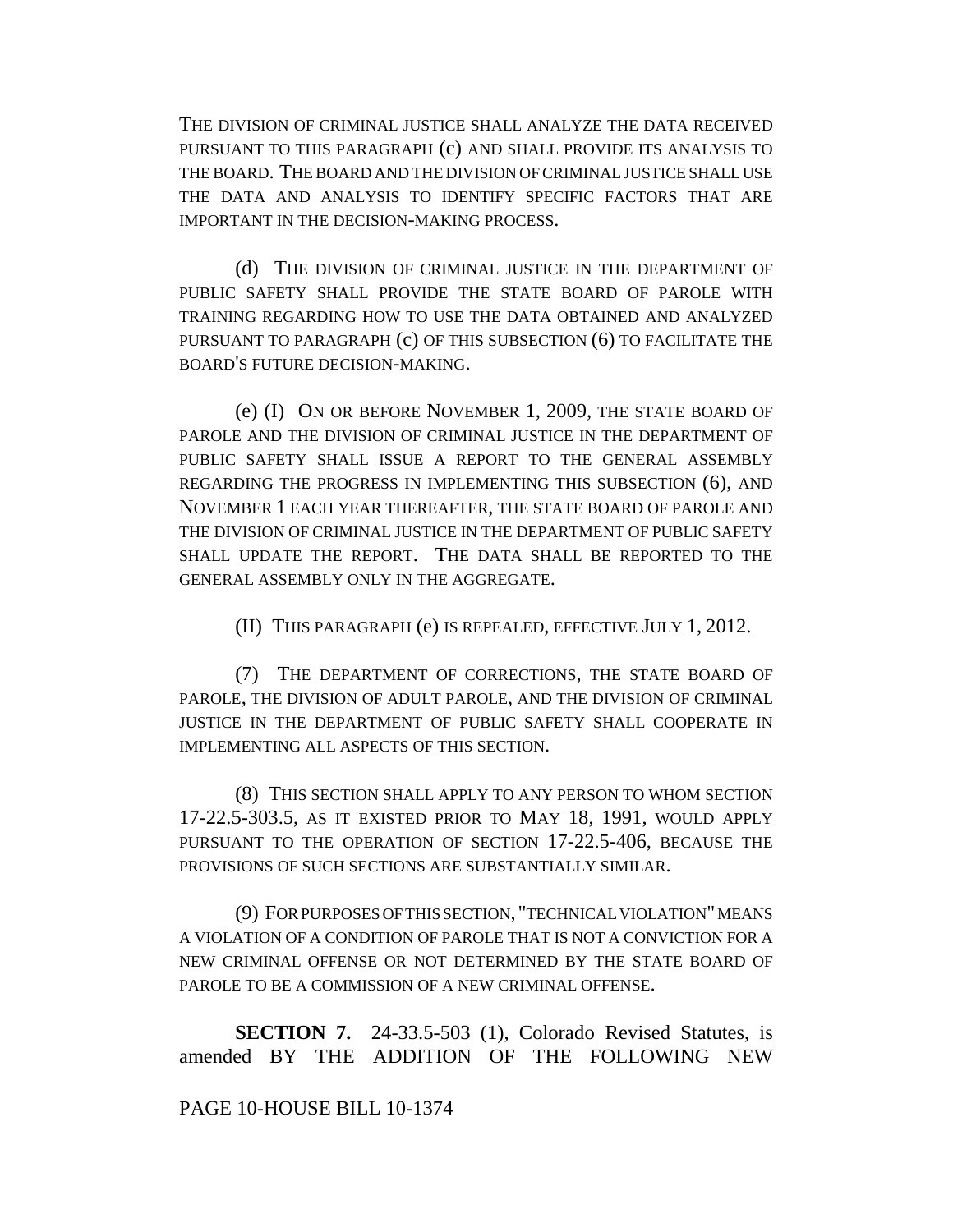PARAGRAPHS to read:

**24-33.5-503. Duties of division.** (1) The division has the following duties:

(w) TO DEVELOP THE ADMINISTRATIVE RELEASE GUIDELINE INSTRUMENT FOR USE BY THE STATE BOARD OF PAROLE AS DESCRIBED IN SECTION 17-22.5-107 (1), C.R.S.;

(x) TO DEVELOP THE COLORADO RISK ASSESSMENT SCALE AS DESCRIBED IN SECTION 17-22.5-404 (2) (a), C.R.S.;

(y) TO DEVELOP, IN COOPERATION WITH THE DEPARTMENT OF CORRECTIONS AND THE STATE BOARD OF PAROLE, A PAROLE BOARD ACTION FORM; AND

(z) TO PROVIDE TRAINING ON THE COLORADO RISK ASSESSMENT SCALE AND THE ADMINISTRATIVE RELEASE GUIDELINE INSTRUMENT AS REQUIRED BY SECTION 17-22.5-404 (2) (c), C.R.S.

**SECTION 8.** 22-33-107.5 (1) (b), Colorado Revised Statutes, is amended to read:

**22-33-107.5. Notice of failure to attend.** (1) Except as otherwise provided in subsection (2) of this section, a school district shall notify the appropriate court or parole board if a student fails to attend all or any portion of a school day, where the school district has received notice from the court or parole board:

(b) Pursuant to section 17-22.5-404,  $(4.5)$ , 18-1.3-204 (2.3), 19-2-907 (4), 19-2-925 (5), or 19-2-1002 (1) or (3), C.R.S., that the student is required to attend school as a condition of or in connection with any sentence imposed by the court, including a condition of probation or parole; or

**SECTION 9.** 17-2-201, Colorado Revised Statutes, is amended BY THE ADDITION OF A NEW SUBSECTION to read:

**17-2-201. State board of parole.** (3.5) THE CHAIRPERSON SHALL ANNUALLY MAKE A PRESENTATION TO JUDICIARY COMMITTEES OF THE

PAGE 11-HOUSE BILL 10-1374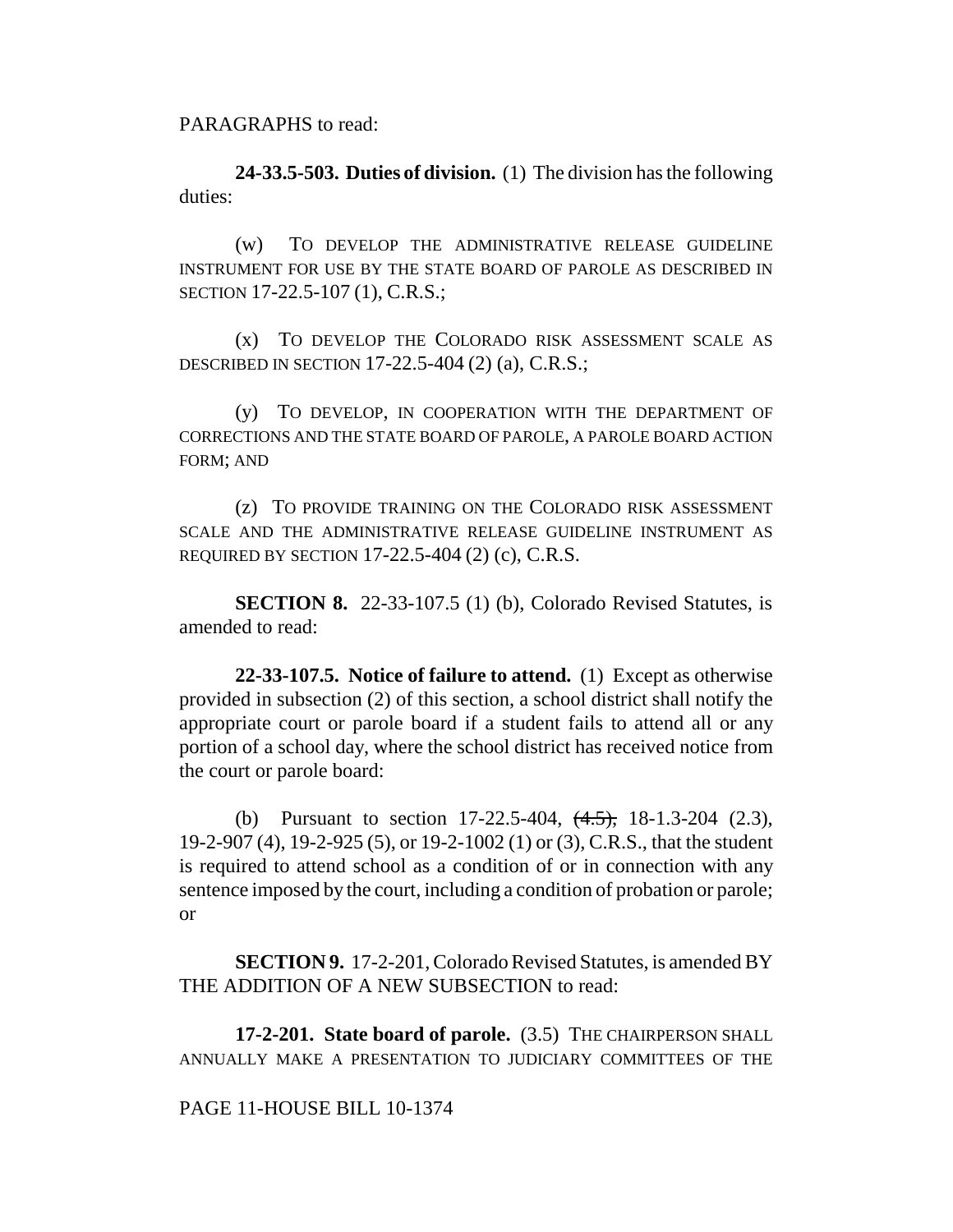HOUSE OF REPRESENTATIVES AND THE SENATE, OR ANY SUCCESSOR COMMITTEES, REGARDING THE OPERATIONS OF THE BOARD.

**SECTION 10. Appropriation - adjustments to the 2010 long bill.** (1) In addition to any other appropriation, there is hereby appropriated, out of any moneys in the general fund not otherwise appropriated, to the department of corrections, for allocation to the executive director's office and parole subprograms, for research and parole services, for the fiscal year beginning July 1, 2010, the sum of three hundred fifty-three thousand seven hundred eighty-six dollars (\$353,786) and 7.9 FTE, or so much thereof as may be necessary, for the implementation of this act.

(2) In addition to any other appropriation, there is hereby appropriated, out of any moneys in the general fund not otherwise appropriated, to the department of public safety, for allocation to the division of criminal justice, for parole guideline duties and actuarial consultation, for the fiscal year beginning July 1, 2010, the sum of eighty thousand one hundred fifty-four dollars (\$80,154) and 0.7 FTE, or so much thereof as may be necessary, for the implementation of this act.

(3) In addition to any other appropriation, there is hereby appropriated, out of any moneys in the general fund not otherwise appropriated, to the department of public safety, for allocation to the division of criminal justice, for costs associated with the Colorado criminal and juvenile justice commission, for the fiscal year beginning July 1, 2010, the sum of one hundred fourteen thousand one hundred twenty-seven dollars (\$114,127).

(4) For the implementation of this act, the general fund appropriation made in the annual general appropriation act for the fiscal year beginning July 1, 2010, to the department of corrections, management, external capacity subprogram, for payments to house state prisoners, is decreased by five hundred forty-eight thousand sixty-seven dollars (\$548,067).

**SECTION 11. Specified effective date.** (1) Sections 3 through 12 of this act shall take effect upon passage.

(2) Section 1 of this act shall take effect only if House Bill 10-1364 is not enacted and shall take effect upon passage of this act.

### PAGE 12-HOUSE BILL 10-1374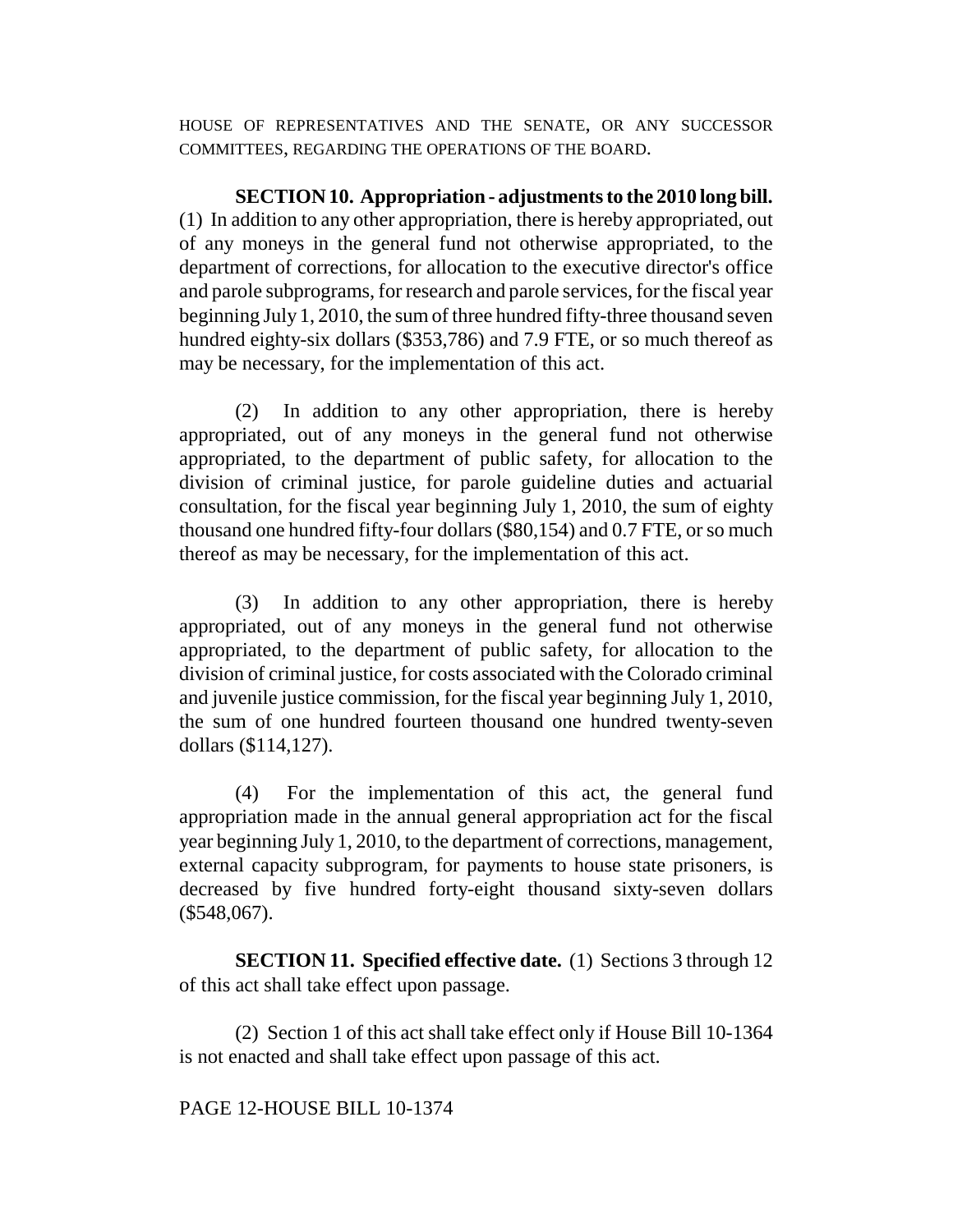(3) Section 2 of this act shall take effect only if House 10-1364 is enacted and becomes law and shall have the same effective date as House Bill 10-1364.

**SECTION 12. Safety clause.** The general assembly hereby finds, determines, and declares that this act is necessary for the immediate preservation of the public peace, health, and safety.

\_\_\_\_\_\_\_\_\_\_\_\_\_\_\_\_\_\_\_\_\_\_\_\_\_\_\_\_ \_\_\_\_\_\_\_\_\_\_\_\_\_\_\_\_\_\_\_\_\_\_\_\_\_\_\_\_

\_\_\_\_\_\_\_\_\_\_\_\_\_\_\_\_\_\_\_\_\_\_\_\_\_\_\_\_ \_\_\_\_\_\_\_\_\_\_\_\_\_\_\_\_\_\_\_\_\_\_\_\_\_\_\_\_

Terrance D. Carroll Brandon C. Shaffer SPEAKER OF THE HOUSE PRESIDENT OF OF REPRESENTATIVES THE SENATE

Marilyn Eddins Karen Goldman CHIEF CLERK OF THE HOUSE SECRETARY OF OF REPRESENTATIVES THE SENATE

APPROVED

 Bill Ritter, Jr. GOVERNOR OF THE STATE OF COLORADO

 $\frac{1}{\sqrt{2}}$  ,  $\frac{1}{\sqrt{2}}$  ,  $\frac{1}{\sqrt{2}}$  ,  $\frac{1}{\sqrt{2}}$  ,  $\frac{1}{\sqrt{2}}$  ,  $\frac{1}{\sqrt{2}}$  ,  $\frac{1}{\sqrt{2}}$  ,  $\frac{1}{\sqrt{2}}$  ,  $\frac{1}{\sqrt{2}}$  ,  $\frac{1}{\sqrt{2}}$  ,  $\frac{1}{\sqrt{2}}$  ,  $\frac{1}{\sqrt{2}}$  ,  $\frac{1}{\sqrt{2}}$  ,  $\frac{1}{\sqrt{2}}$  ,  $\frac{1}{\sqrt{2}}$ 

PAGE 13-HOUSE BILL 10-1374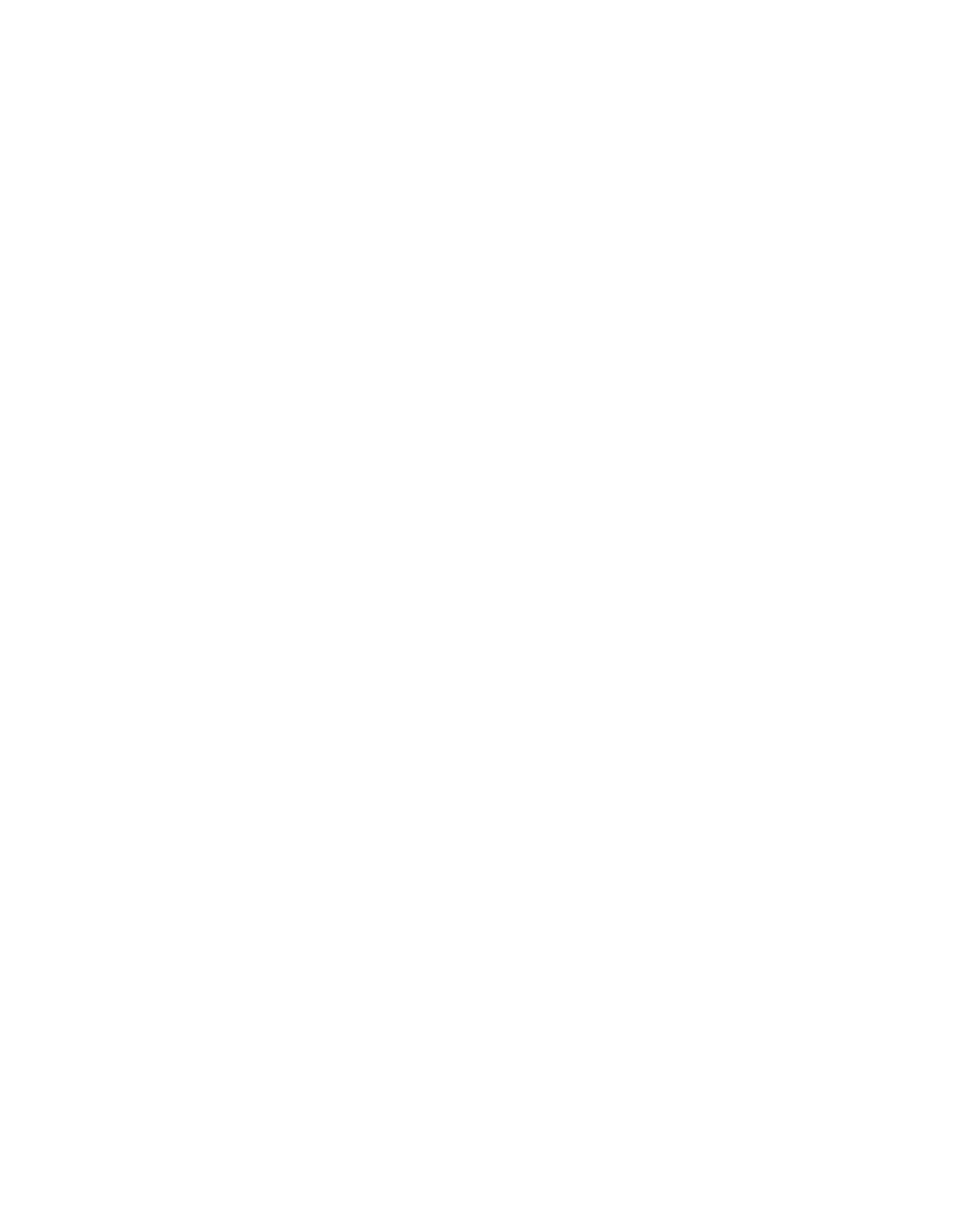## **APPENDIX D**

**Senate Bill 2011-241 Excerpt: Section 7**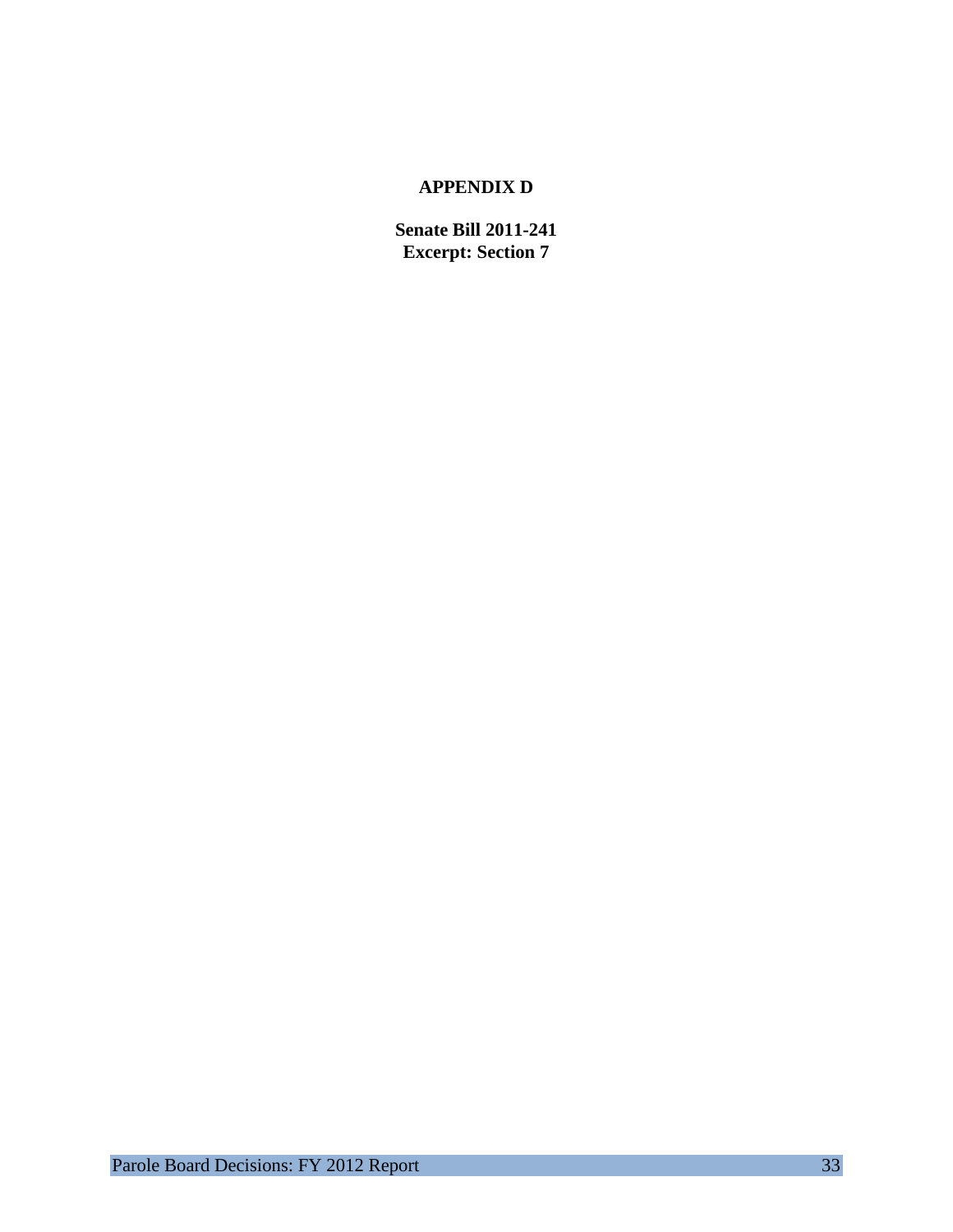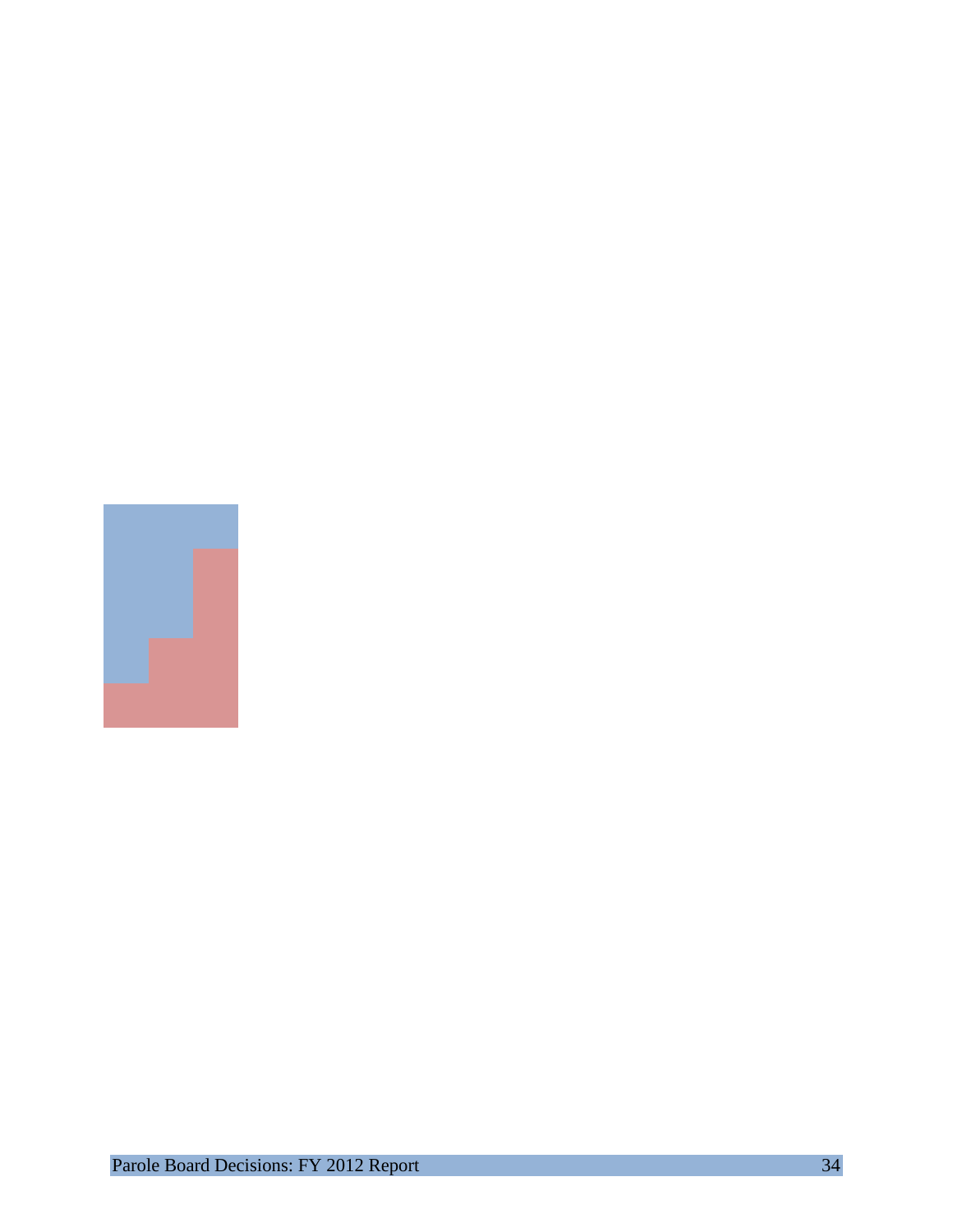**NOTE: This bill has been prepared for the signature of the appropriate legislative officers and the Governor. To determine whether the Governor has signed the bill or taken other action on it, please consult the legislative status sheet, the legislative history, or the Session Laws.**

SENATE BILL 11-241

\_\_\_\_\_\_\_\_

BY SENATOR(S) King S. and Carroll, Aguilar, Boyd, Giron, Guzman, Heath, Jahn, Morse, Newell, Steadman, Tochtrop; also REPRESENTATIVE(S) Gardner B. and Kagan, Duran, Hullinghorst, Labuda, Lee, Solano, Waller.

CONCERNING CHANGES RELATED TO THE OPERATION OF THE PAROLE BOARD, AND MAKING AN APPROPRIATION IN CONNECTION THEREWITH.

*Be it enacted by the General Assembly of the State of Colorado:*

**SECTION 1.** 17-1-102 (7.5), Colorado Revised Statutes, is amended to read:

**17-1-102. Definitions.** As used in this title, unless the context otherwise requires:

(7.5) (a) "Special needs offender" means a person in the custody of the department:

(I) Who is physically handicapped, is developmentally disabled, or has a mental illness SIXTY YEARS OF AGE OR OLDER AND HAS BEEN DIAGNOSED BY A LICENSED HEALTH CARE PROVIDER WHO IS EMPLOYED BY OR UNDER CONTRACT WITH THE DEPARTMENT AS SUFFERING FROM A

*Capital letters indicate new material added to existing statutes; dashes through words indicate deletions from existing statutes and such material not part of act.*